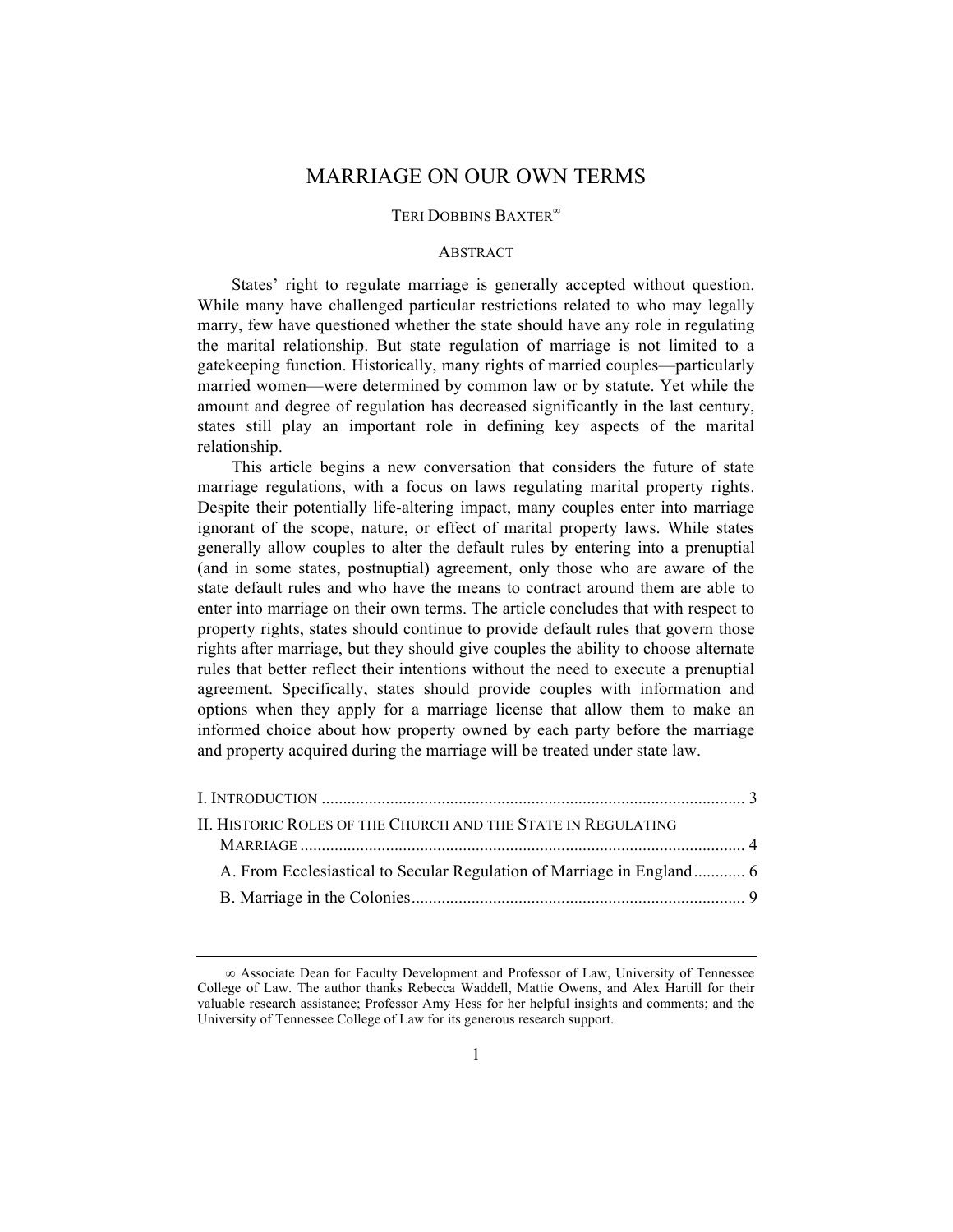| $\overline{2}$ | N.Y.U. REVIEW OF LAW & SOCIAL CHANGE                                  | Vol. 41:1 |
|----------------|-----------------------------------------------------------------------|-----------|
|                | 1. Pilgrims, Puritans, and Reformation Theology Shape Marriage        |           |
|                |                                                                       |           |
|                | III. REGULATION OF MARRIAGE PREREQUISITES, ROLES, AND OBLIGATIONS  11 |           |
|                |                                                                       |           |
|                |                                                                       |           |
|                |                                                                       |           |
|                |                                                                       |           |
|                |                                                                       |           |
|                |                                                                       |           |
|                |                                                                       |           |
|                | C. The Rise of No-Fault Divorce and its Unintended Consequences 25    |           |
|                |                                                                       |           |
|                |                                                                       |           |
|                |                                                                       |           |
|                |                                                                       |           |
|                |                                                                       |           |
|                |                                                                       |           |
|                |                                                                       |           |
|                |                                                                       |           |
|                |                                                                       |           |
|                |                                                                       |           |
|                |                                                                       |           |
|                |                                                                       |           |
|                |                                                                       |           |
|                |                                                                       |           |
|                |                                                                       |           |
|                |                                                                       |           |
|                |                                                                       |           |
|                |                                                                       |           |
|                |                                                                       |           |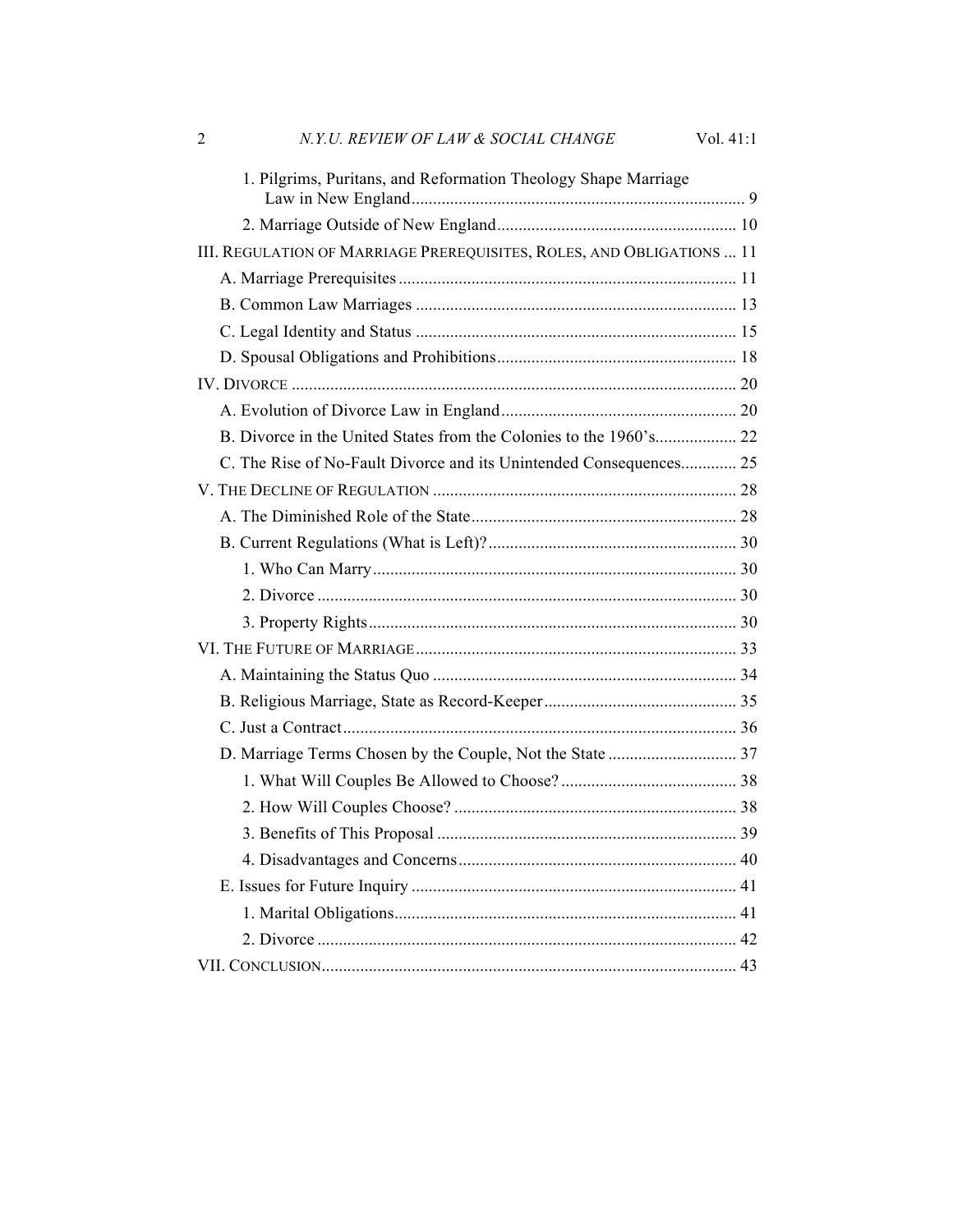# I.

# **INTRODUCTION**

In recent years, marriage has been the subject of significant debate and litigation, primarily focused on whether same-sex couples should be allowed to marry.<sup>1</sup> In the midst of all the controversy surrounding state bans on same-sex marriage, the states' right to regulate marriage was accepted as obvious and correct; as one state court put it, "It is axiomatic that states have absolute jurisdiction over the regulation of the institution of marriage."<sup>2</sup> This belief is so well-entrenched that few questioned it even as the Supreme Court recognized the right to marry as a fundamental right protected by the United States Constitution.<sup>3</sup>

But state regulation of marriage is not limited to a gatekeeping function. Historically, many rights of married couples—particularly married women were determined by common law or by statute. For instance, a woman's right to own or manage her own property, and a husband's liability for his wife's debts and crimes, were both previously regulated by state law.<sup>4</sup> Yet while the amount and degree of regulation has decreased significantly in the last century—and all of those regulations have been restricted or overruled by case law or statute<sup>5</sup> states still play an important role in defining key aspects of the marital relationship, including marital property rights.

Despite their potentially life-altering impact, many couples enter into marriage ignorant of the scope, nature, or effect of marital property laws. While states generally allow couples to alter the default rules by entering into a prenuptial (and in some states, postnuptial) agreement, only those who are aware of the state default rules and who have the means to contract around them are able to enter into marriage on their own terms.

Now that the Supreme Court has decided *Obergefell*, it is time to move the conversation beyond who the state can allow or forbid to marry and begin to consider whether state law should continue to regulate marriage at all; if so, we must decide whether and how the role of the state should change. This article begins that conversation by considering the future of state marriage regulations, with a focus on laws regulating marital property rights. The article concludes

<sup>1.</sup> The recent Supreme Court decision in *Obergefell v. Hodges* resolved the constitutional question in favor of same-sex couples and held that states' refusal to allow or recognize same sexmarriages violates the couples' liberty interests under the Fourteenth Amendment's Due Process and Equal Protection provisions. Obergefell v. Hodges, 135 S. Ct. 2584, 2599, 2602–03 (2015).

<sup>2.</sup> Pinkhasov v. Petocz, 331 S.W.3d 285, 291 (Ky. Ct. App. 2011); *see also* Loving v. Virginia, 388 U.S. 1, 7 (1967) (conceding that "marriage is a social relation subject to the State's police power").

<sup>3.</sup> *Loving*, 388 U.S. at 12 ("Marriage is one of the 'basic civil rights of man,' fundamental to our very existence and survival."); *Obergefell*, 135 S. Ct. at 2598 ("the [Supreme] Court has long held the right to marry is protected by the Constitution").

<sup>4.</sup> LENORE J. WEITZMAN, THE MARRIAGE CONTRACT 1–2 (1981).

<sup>5.</sup> *Id.* at 2.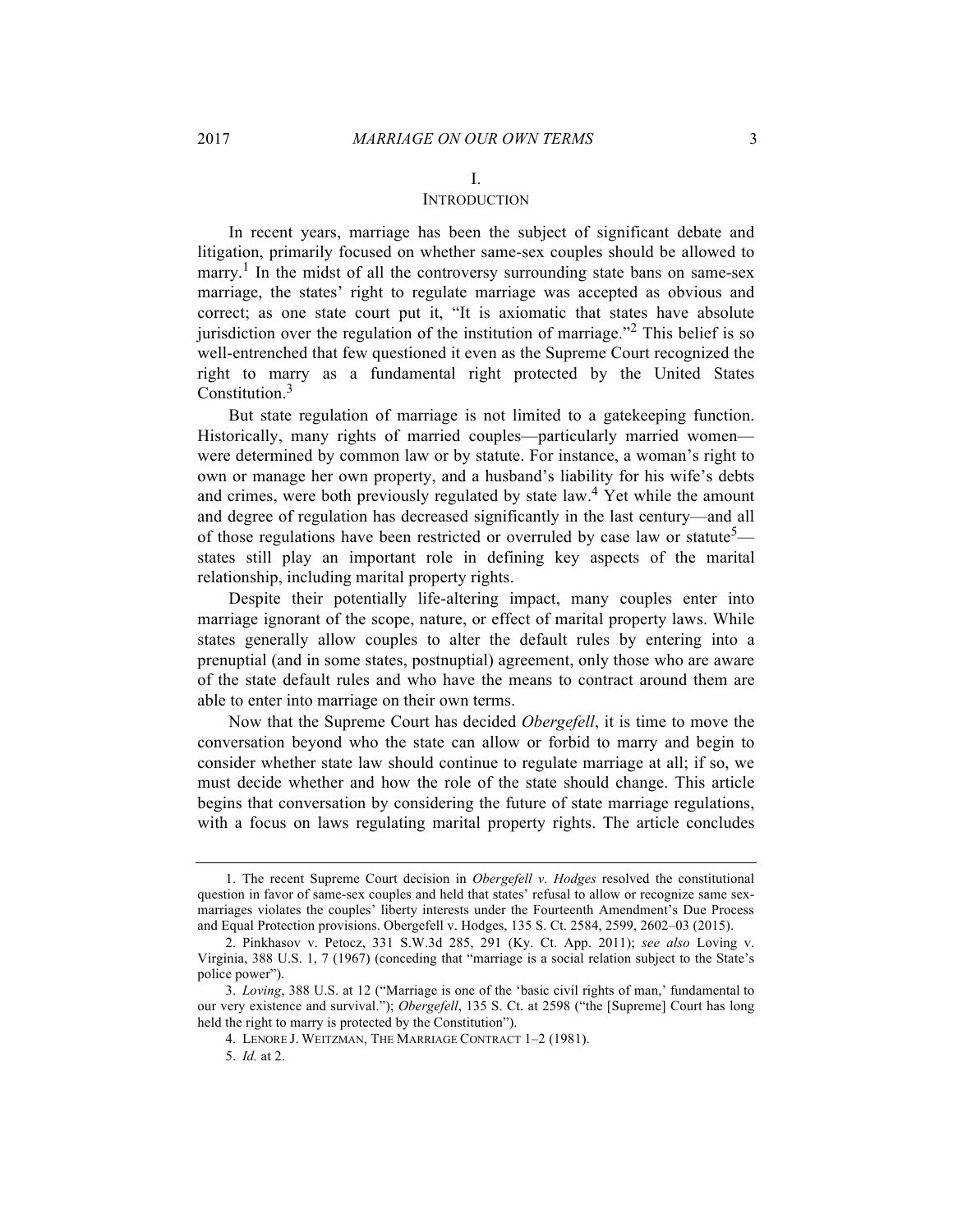that while states will almost certainly continue to exercise some regulatory authority over marriage, that authority should be greatly limited. With respect to property rights, states should continue to provide default rules that govern those rights after marriage, but they should give couples the ability to choose alternate rules that better reflect their intentions without the need to execute a prenuptial agreement. Specifically, states should provide couples with options when they apply for a marriage license that allow them to choose how property owned by each party before the marriage and property acquired during the marriage will be treated under state law.

Part II discusses the historic role of church and secular authorities in regulating marriage in England and colonial America, and how that role has changed over time. Part III identifies the types of regulations that states have historically imposed, including the prerequisites for marriage, the obligations of each spouse, and the recognition of common law marriages. Part IV traces the history of divorce in England and the United States. The reasons behind the declining role of the state in regulating marriage, as well the enduring role of the state in regulating property rights, are explored in Part V.

Part VI identifies and evaluates four potential models of state marriage regulation going forward: (1) maintaining the *status quo* in which state regulations are decreasing in number but still control crucial aspects of marriage unless the couple takes the initiative to execute a prenuptial agreement; (2) allowing religious entities to regulate marriage, leaving non-religious couples the option of some form of "civil union" or common-law marriage; (3) moving to a contract theory of marriage, with all terms drafted by the couple and with the state's role limited to contract enforcement; or (4) allowing states to have a minimal regulatory role regarding marriage but empowering couples to choose key terms of the marital relationship, such as property rights.

Part VII concludes that this final option best achieves the goal of providing greater information and autonomy for married couples while not unduly burdening the couples or state courts tasked with enforcing the agreements. Finally, this section discusses marital property rights as an example of a choice that couples should be allowed and enabled to make to define the terms of their own marriages.

#### II.

#### HISTORIC ROLES OF THE CHURCH AND THE STATE IN REGULATING MARRIAGE

The marital relationship has a public and a private component. While it is often a deeply personal and intimate relationship, the state determines whether the relationship will be legally recognized and reap the government-sponsored benefits of that recognition. This role of the government in defining and regulating marriage has evolved significantly over time. Understanding this history provides necessary context to the discussion of whether the state's role in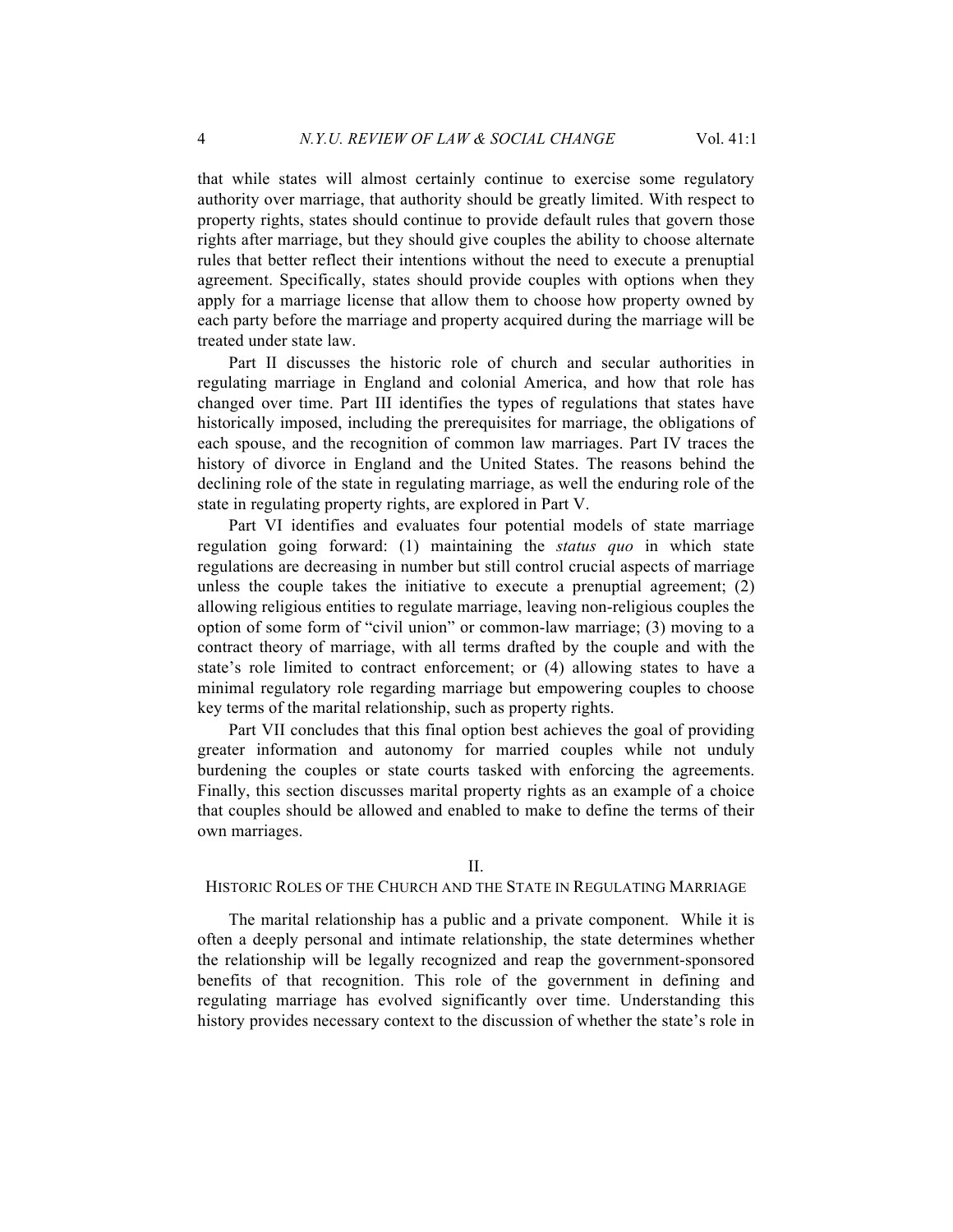regulating marriage should remain the same, continue to evolve, or disappear entirely.

In one of the earliest United States Supreme Court cases to address the states' role in marriage, Justice Field described marriage as "something more than a mere contract," $6$  explaining that:

The consent of the parties is of course essential to its existence, but when the contract to marry is executed by the marriage, a relation between the parties is created which they cannot change . . . The relation once formed, the law steps in and holds the parties to various obligations and liabilities . . . "When the contracting parties have entered into the married state, they have not so much entered into a contract as into a new relation, the rights, duties, and obligations of which rest not upon their agreement, but upon the general law of the State, statutory or common, which defines and prescribes those rights, duties, and obligations. They are of law, not of contract."<sup>7</sup>

Thus marriage is a quasi-contractual relationship whose terms, rights, and obligations have historically been defined by the state.

Yet marriage has not always been regarded as a civil contract subject to government regulation. $8$  As one scholar has explained:

> Common law marriage has its origins in the informal forms of marriage common in Europe prior to the Reformation . . . Marriage was regarded as a private affair, a thing between families, rather than a matter in which the state (or whatever formal legal institutions existed at the time) had an interest. Apart from noble or very wealthy families, where a great deal was at stake economically in the union of their children, marriages tended to be entered into with a minimum of formality.<sup>9</sup>

The Church of England eventually became the predominant body to exercise control over the institution of marriage in England, and canon law applied until the mid-eighteenth century.<sup>10</sup> By contrast, in colonial America, secular authorities began regulating marriage long before the Declaration of

<sup>6.</sup> Maynard v. Hill, 125 U.S. 190, 210–11 (1888).

<sup>7.</sup> *Id.* at 211 (quoting Adams v. Palmer, 51 Me. 481, 483 (1863)); *see also* United States v. Windsor, 133 S. Ct. 2675, 2692 (2013) ("The States' interest in defining and regulating the marital relation, subject to constitutional guarantees, stems from the understanding that marriage is more than a routine classification for purposes of certain statutory benefits.").

<sup>8.</sup> Cynthia Grant Bowman, *A Feminist Proposal to Bring Back Common Law Marriage*, 75 OR. L. REV. 709, 718 (1996).

<sup>9.</sup> *Id.* 

<sup>10.</sup> Hazel D. Lord, *Husband and Wife: English Marriage Laws from 1750: A Bibliographic Essay*, 11 S. CAL. REV. L. & WOMEN'S STUD. 1, 1 (2001).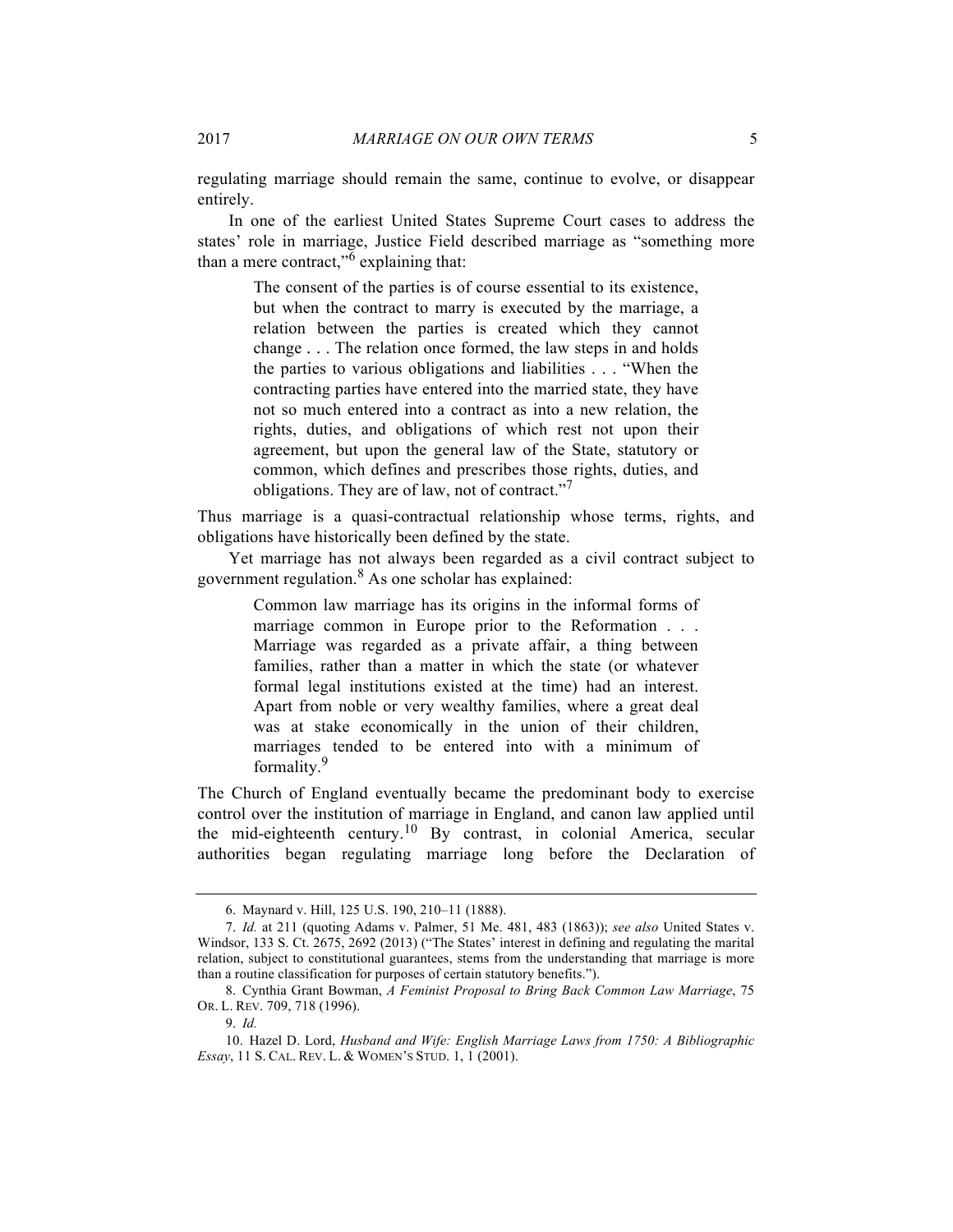Independence or Articles of Confederation freed the colonies from British rule.<sup>11</sup> Yet secular control did not signal freedom from regulations. Regulations still denied couples the right to set the terms, or define the rights and obligations, that would govern their legal union.

## *A. From Ecclesiastical to Secular Regulation of Marriage in England*

In medieval times, marriages were fairly informal.<sup>12</sup> The Church<sup>13</sup> required only wedding vows spoken in the present tense (distinguishing marriage from betrothal) freely uttered by two people who were legally allowed to marry.<sup>14</sup> Moreover, by this time marriage was indisputably between one man and one woman.15 The Church tried to impose formalities that would make it more difficult for couples to marry<sup>16</sup> because the medieval church recognized a binding marriage whenever two people legally capable of marrying freely uttered wedding vows.<sup>17</sup> Such vows were easily (and sometimes inadvisably) made and could not be dissolved, since marriage was a status that continued until death.<sup>18</sup> The concerns of the Church were shared by wealthy families who worried that their children might enter into objectionable marriages without parental approval.<sup>19</sup> In response to those concerns, the Church required marriage vows to be made publicly and to be solemnized by a priest.<sup>20</sup> Additionally, banns<sup>21</sup> had to be published for three consecutive weeks prior to the ceremony.<sup>22</sup>

In spite of the efforts by the Church and wealthy families, many couples ignored the requirements and entered into "clandestine" marriages.<sup>23</sup> Reasons for

23. *Id.* at 4.

<sup>11.</sup> Bowman, *supra* note 8, at 719 (noting that the Massachusetts Bay Colony was settled by Dissenters from the Church of England who passed laws concerning marriage as early as 1639).

<sup>12.</sup> *See* R.B. OUTHWAITE, CLANDESTINE MARRIAGE IN ENGLAND, 1500-1850 2 (1995) [hereinafter OUTHWAITE, CLANDESTINE MARRIAGE].

<sup>13.</sup> The English Church (also known as The Church of England) accepted the authority of the Pope in Rome until Henry VIII's Ecclesiastical Licenses Act of 1533. Lord, *supra* note 10, at 1.

<sup>14.</sup> Lord, *supra* note 10, at 3. The minimum age for marriage was fourteen for boys and twelve for girls. *Id.* In addition, neither party could be married already or related within prescribed boundaries of consanguinity or affinity. OUTHWAITE, CLANDESTINE MARRIAGE, *supra* note 12, at 3.

<sup>15.</sup> *See* Lord, *supra* note 10, at 3; William N. Eskridge, Jr., *A History of Same-Sex Marriage*, 79 Va. L. Rev. 1419, 1469 (1993). In contrast to the relatively open and tolerant attitudes expressed during the eleventh and twelfth centuries, Europe after 1200 increasingly persecuted people for any kind of behavior that transgressed established gender lines, including not just samesex intimacy but also aggressive, independent behavior such as cross dressing by women. *Id.*

<sup>16.</sup> Lord, *supra* note 10, at 3–4.

<sup>17.</sup> *Id.* at 3.

<sup>18.</sup> *Id.*

<sup>19.</sup> *Id.* at 6.

<sup>20.</sup> *Id.* at 3.

<sup>21.</sup> "Banns of matrimony" are a form of public notice that a couple intends to marry, which allow objections to be voiced before the wedding. *Banns of Matrimony*, BLACK'S LAW DICTIONARY (10th ed. 2014).

<sup>22.</sup> Lord, *supra* note 10, at 3–4.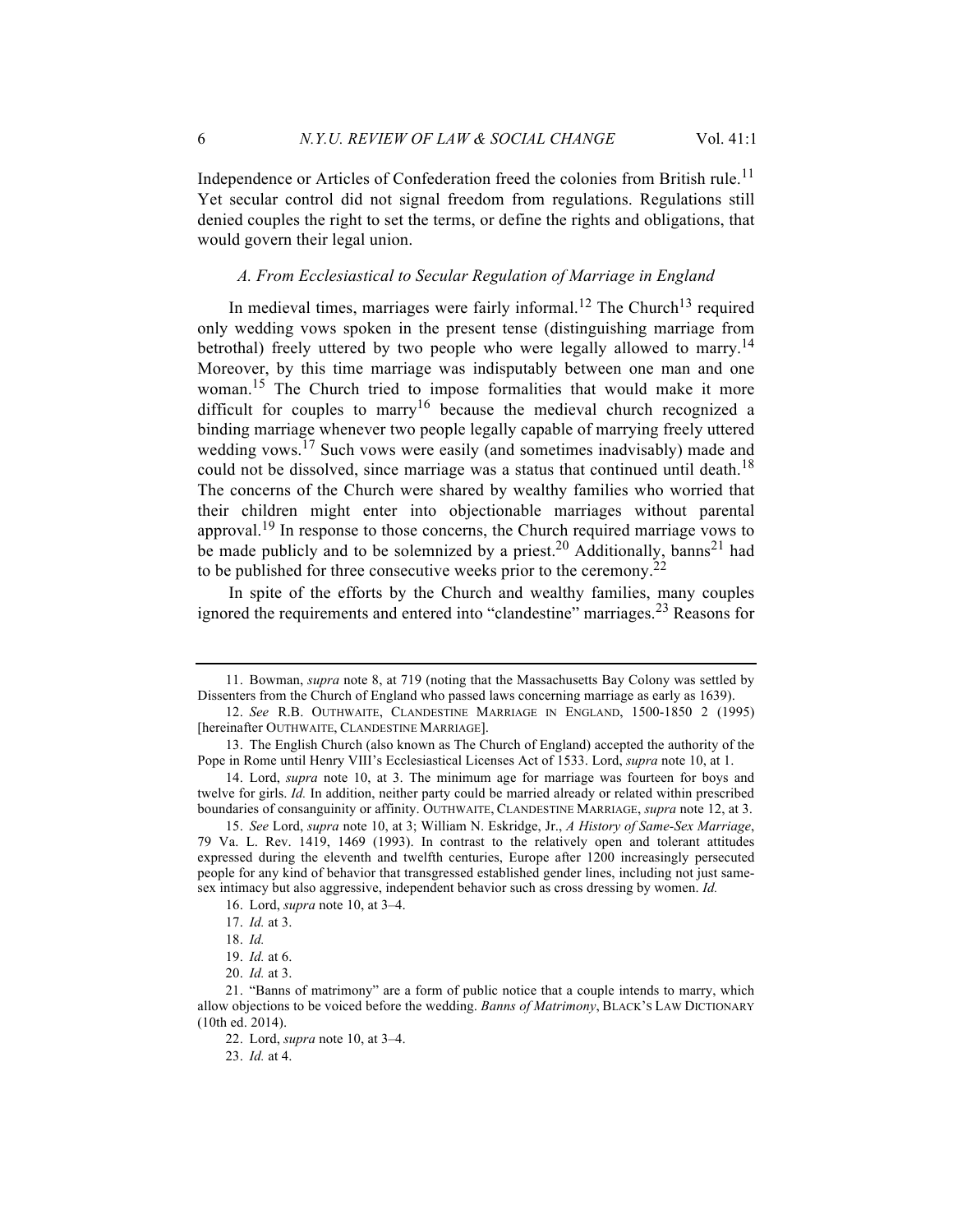clandestine marriages varied. $24$  Some couples could not afford the fees imposed for Church-sanctioned marriages.<sup>25</sup> Laborers, soldiers, and sailors were sometimes unable (or unwilling) to wait or travel to the parish church three successive Sundays for the publication of banns.<sup>26</sup> Children sometimes sought to marry over parental objections.<sup>27</sup> Servants whose masters forbade marriage or who wanted to stay in their employer's good graces while serving out their term would marry in secret.<sup>28</sup> Pregnant women might want a less public wedding.<sup>29</sup> Some wealthy and aristocratic citizens desired marriage by license because the thought of having banns read offended their sensibilities.<sup>30</sup> That list is not exhaustive:

> Others seeking privacy might have included widows or widowers marrying too soon after the death of a spouse, couples of disparate age, social status or religion, bigamists, bankrupts and persons with fraudulent intent. Finally, many people who were not willing to meet the clerical requirements for reasons of conscience, among them Roman Catholics, Jews, Quakers, Baptists and other Protestant nonconformists, devised their own marriage rituals. $31$

Although clandestine marriages were prohibited and participants risked fines,  $32$ such marriages were "unquestionably valid"<sup>33</sup> and gave couples the legal benefits associated with solemnization without the cost or inconvenience of banns or licenses.<sup>34</sup>

Eventually, over half of the residents of London were entering into clandestine marriages at the Fleet prison, which became a popular site for such marriages by people of all classes and backgrounds.<sup>35</sup> In response to the

29. *Id.* at 60. While being pregnant at the time of the marriage was not particularly shameful, brides may have wanted to avoid the mockery that came with being married while obviously pregnant, or the risk of punishment for pre-marital sexual relations. *Id.*

30. *Id.* at 62 (noting that upper classes had always married privately and did not wish to have the banns and consent sought from every commoner in the parish).

31. Lord, *supra* note 10, at 5.

32. The couple being married as well as the witnesses were subject to prosecution for violating canon law. R.B. OUTHWAITE, THE RISE AND FALL OF THE ENGLISH ECCLESIASTICAL COURTS, 1500-1860 51 (2006) [hereinafter OUTHWAITE, RISE AND FALL].

33. MARTIN INGRAM, CHURCH COURTS, SEX AND MARRIAGE IN ENGLAND, 1570-1640 134 (1987).

34. *Id.*

35. OUTHWAITE, CLANDESTINE MARRIAGE, *supra* note 12, at 62. When St. George's chapel was built in the 1730s, its incumbent, Alexander Keith built up a thriving trade in marriages. *Id.* at 52. His booming business was at least partially responsible for the decline in business at St. George's Hanover Square and invoked the ire (and perhaps jealousy) of its Rector who had Keith

<sup>24.</sup> OUTHWAITE, CLANDESTINE MARRIAGE, *supra* note 12, at 54.

<sup>25.</sup> Lord, *supra* note 10, at 4.

<sup>26.</sup> *Id.* at 5; OUTHWAITE, CLANDESTINE MARRIAGE, *supra* note 12, at 61.

<sup>27.</sup> Lord, *supra* note 10, at 5.

<sup>28.</sup> OUTHWAITE, CLANDESTINE MARRIAGE, *supra* note 12, at 59.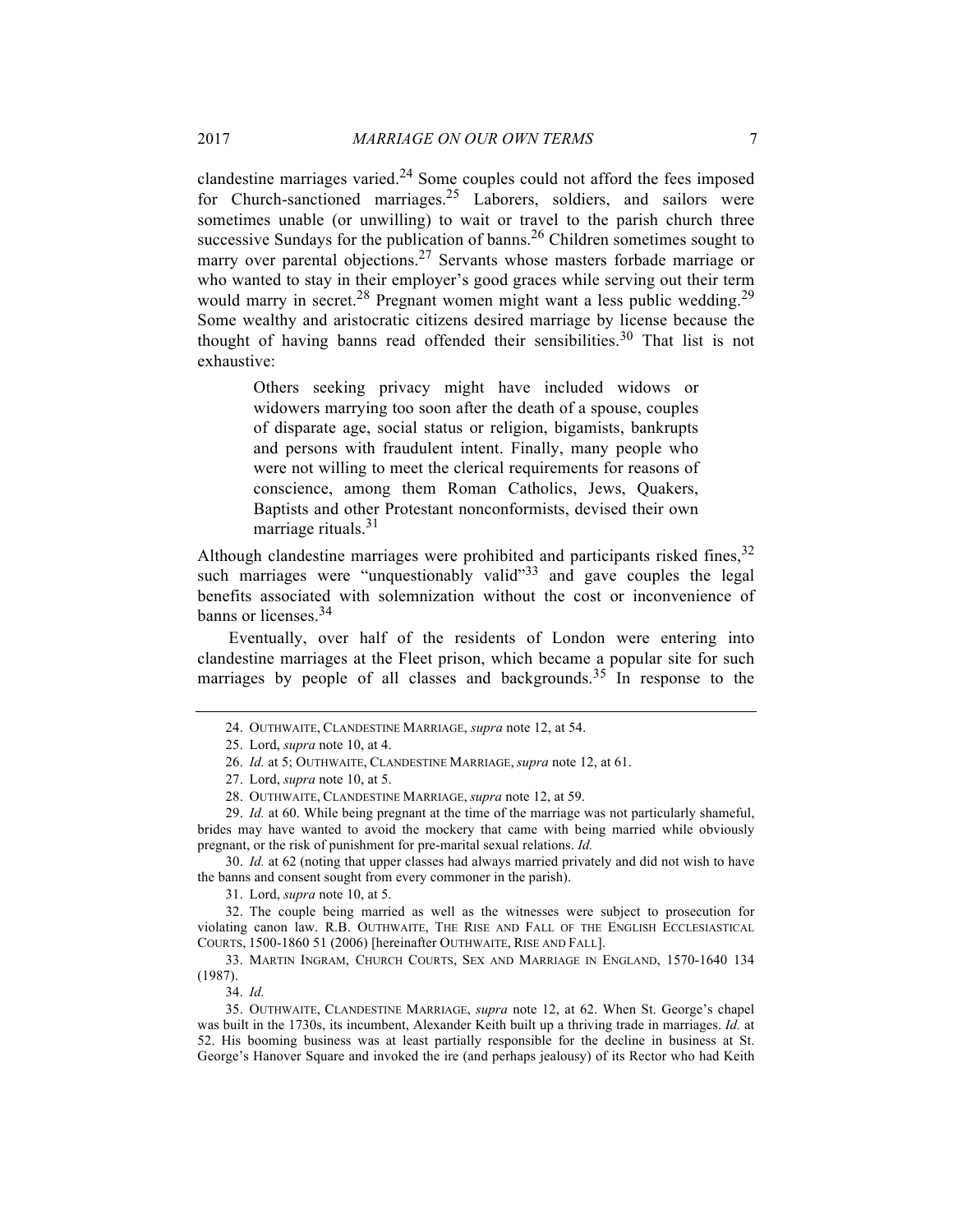increasing popularity of clandestine marriages, the Church enacted canons of 1597 and 1604 that placed tighter controls on the issuance of licenses and conduct of marriages.<sup>36</sup> Those canons did not eliminate clandestine marriages, but decreased their frequency.<sup>37</sup> Substantial and significant change did not come until 1753, with the passage of *An Act for the Better Preventing of Clandestine Marriages* (the Marriage Act).<sup>38</sup> Under the Marriage Act: (1) with the exception of weddings for Jews or Quakers,<sup>39</sup> only weddings performed in the chapel or a parish church of the Church of England after publication of banns were legally binding;<sup>40</sup> (2) all church marriages were required to be entered in the parish register and signed by the bride and groom; (3) "all marriages which occurred at times or in places defined as illegal by the  $1604$  canons<sup> $241$ </sup> were declared invalid; (4) no minors could marry without consent of parents or guardians;  $42$  and (5) secular courts—not ecclesiastical courts—had the power to enforce the law.<sup>43</sup> The last change was revolutionary, as Hazel Lord explains:

> [F]or the first time, the state was actively participating in the regulation of marriages. While the Act itself was later substantially repealed, its passage marked the first encroachment on the jurisdiction of canon law. The Act regarded marriage as a contract like any other, where a secular legislature could regulate and determine under what circumstances it could be declared null and void.<sup>44</sup>

As will be discussed below, the relatively long and unbroken history of ecclesiastic control of marriage in England stands in contrast to the almost immediate secular involvement in regulating marriage in colonial America.

prosecuted, excommunicated, and imprisoned in the Fleet jail. *Id*. In spite of his imprisonment, Keith continued to conduct marriages in the Fleet. *Id.*

<sup>36.</sup> INGRAM, *supra* note 33, at 134. In 1553 the canon law commission authorized by Edward the VI proposed the *Reformatio Legum Ecclesiasticarum*, which was an effort to reform marriage and divorce law in England. Judith Areen*, Uncovering the Reformation Roots of American Marriage and Divorce Law*, 26 YALE J.L. & FEMINISM 29, 57 (2014). The *Reformatio Legum* would have made clandestine marriages invalid but most of the reforms (including those requiring marriages to take place in front of the church) failed. *Id.*

<sup>37.</sup> INGRAM, *supra* note 33, at 134.

<sup>38.</sup> Lord, *supra* note 10, at 7.

<sup>39</sup>*. Id.*

<sup>40.</sup> The marriage ceremony had to follow the language of the Office of Matrimony in the *Book of Common Prayer*. *Id*. Note that this requirement forced Roman Catholics, Protestants, and any others who did not belong to the Church of England to marry using the Anglican rites and in an Anglican church, or to not marry at all. *Id.*

<sup>41.</sup> LAWRENCE STONE, THE FAMILY, SEX AND MARRIAGE IN ENGLAND, 1500-1800 35 (1977).

<sup>42.</sup> Lord, *supra* note 10, at 7.

<sup>43.</sup> *Id.* at 8.

<sup>44.</sup> *Id.* at 8 (citing LAWRENCE STONE, ROAD TO DIVORCE: ENGLAND 1530-1987 125 (1990)).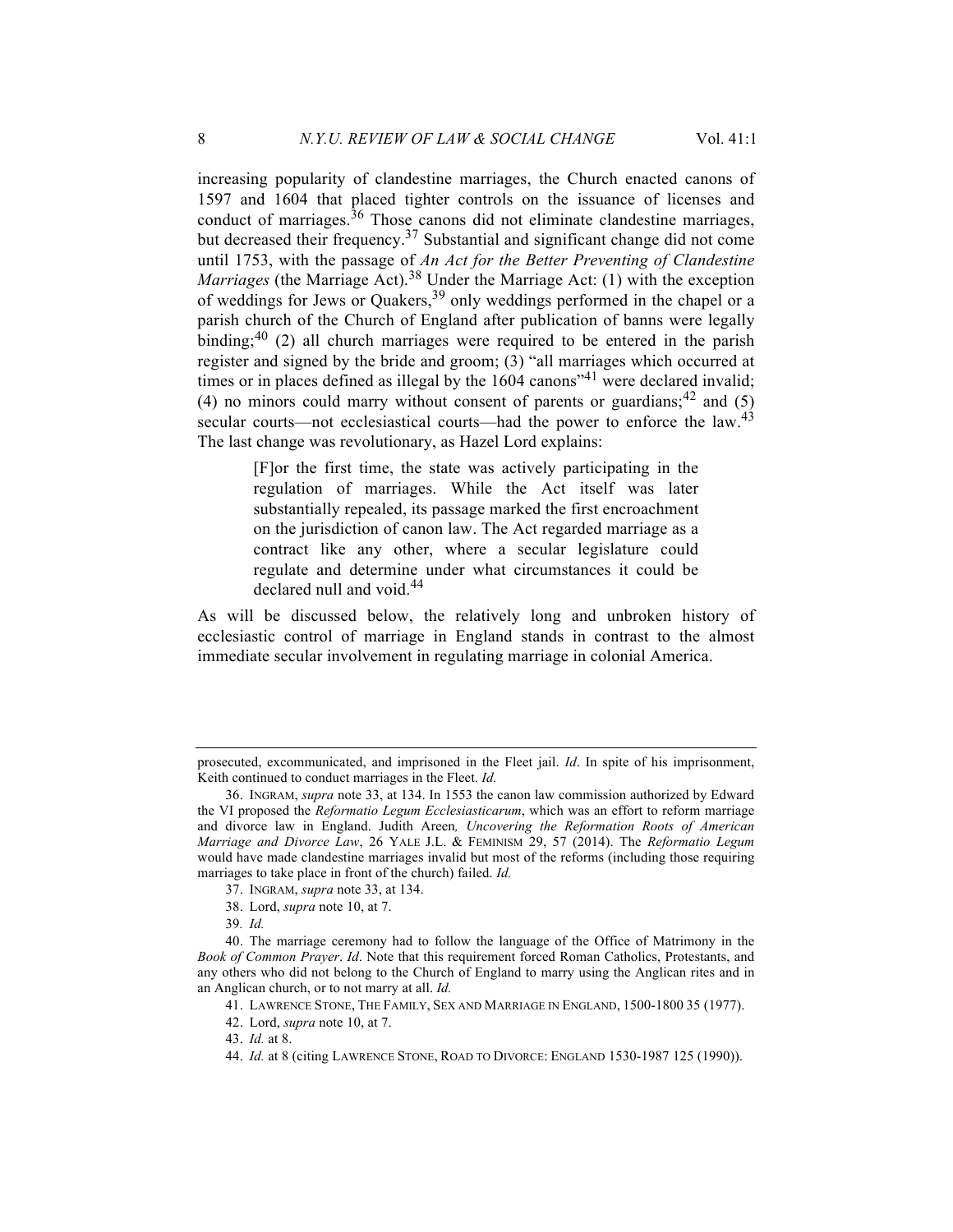#### *B. Marriage in the Colonies*

State regulation of marriage in the United States began in the early days of the colonies. In some settlements, state involvement was a matter of convenience and pragmatism, while in others there was a clear rejection of English canon law. Whatever the reason, the result was civil control of marriage in all regions of the colonies and, eventually, all of the United States.

## *1. Pilgrims, Puritans, and Reformation Theology Shape Marriage Law in New England*

Canon law was never adopted in Massachusetts. Instead, from the very beginning marriage was regulated by civil statutes of the Colony, Province, and Commonwealth. Moreover, the common law never developed to allow parties to enter into marriage without the presence of an officiating clergyman or magistrate, and the codification of requirements for a valid marriage was interpreted as proof of an intention to abolish common law marriage.<sup>45</sup> Indeed, even ministers who were authorized by law to solemnize marriages between other couples did not have the authority to marry themselves.<sup>46</sup>

The settlers of the first permanent settlement in New England were fortyfour Pilgrims who were religious dissenters (also referred to as "Separatists") from the Church of England.<sup> $47$ </sup> They arrived in Plymouth on November 11, 1620 and had been granted permission to leave England and settle in the area granted to the Virginia Company so that "they could form a bulwark against the expansionist efforts of Catholic Spain."<sup>48</sup> Less than a year later, the first marriage was recorded between Edward Winslow and Susannah White. Records from that time show that marriage was considered to be a civil matter and was conducted by a magistrate and not ministers.<sup>49</sup> When Mr. Winslow returned to England in 1635 he was questioned by the Archbishop of Canterbury and was eventually imprisoned for seventeen weeks for his admission that he had conducted marriages in his capacity as magistrate.<sup>50</sup> While these colonists vehemently rejected canon law and the influence of the Church of England in the context of marriage, religion still played a pivotal role in their community. The Massachusetts Bay colonists were influenced by the writings of Martin Luther and John Calvin as well as by other Protestant reformers.<sup>51</sup> Civil regulation of marriage was a conscious choice made on grounds of both principle and religious ideology.<sup>52</sup> Rejecting religious control of marriage reflected their

52. *Id.*

<sup>45.</sup> Commonwealth v. Munson, 127 Mass. 459, 460–61 (1879).

<sup>46.</sup> *Id.* at 463.

<sup>47.</sup> Areen, *supra* note 36, at 61–62.

<sup>48.</sup> *Id.*

<sup>49.</sup> *Id.* at 63.

<sup>50.</sup> *Id.* at 64.

<sup>51.</sup> *Id.* at 68.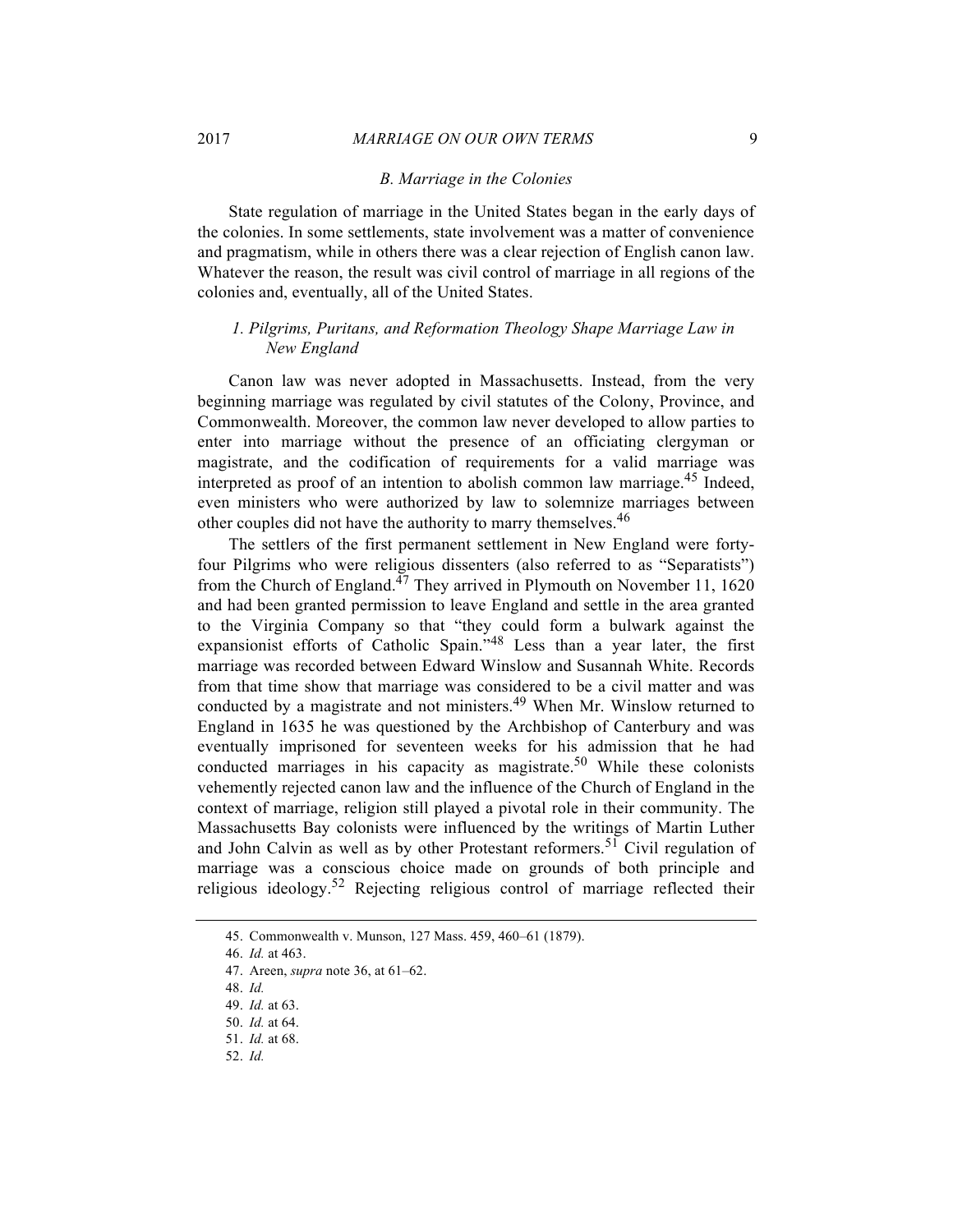commitment to Puritanism and rejection of theocracy.<sup>53</sup> The decision to leave England for the colonies was based in large part on the desire to escape the control of the Anglican Church.<sup>54</sup> Giving religious leaders control in the colonies was viewed as once again submitting to that control.<sup>55</sup> But the Puritans were not seeking escape from religion or religious influence in the community. On the contrary, they believed "[i]t was better to leave marriage to magistrates, particularly [Governor John] Winthrop and the other 'godly' magistrates, who would ensure that Puritan values and Scripture shaped New England families."<sup>56</sup> In other words, the settlers exchanged control by church leaders for control by religious secular leaders.

#### *2. Marriage Outside of New England*

In other colonies, civil regulation of marriage developed more out of necessity than ideology. Even though the Church intended and desired to maintain its influence in the colonies, distance as well as practical realities (not to mention opposition by Protestants) muted and eventually diminished that influence.<sup>57</sup> Thus, long before the colonies came together to form the United States, the power to regulate marriage had shifted from the Church to secular authorities. Even after churches became more established in the United States, states retained control of the regulation of marriage.

For example, in Virginia, high mortality rates, the lack of Anglican bishops in the colonies (which meant that men had to travel overseas to be ordained) and the shortage of clergy generally led to laymen having greater control over church affairs than was the case in England.<sup>58</sup> In particular, laymen performed marriages and county courts took on the task of regulating marriages in the absence of ecclesiastical courts.<sup>59</sup> This arrangement was approved by the king in 1685 when he gave the Church jurisdiction in the colonies but expressly excluded the power to grant marriage licenses.<sup>60</sup>

Informal marriages were common in the southern colonies where formal marriages did not become common until the mid-eighteenth century.<sup>61</sup> As historian Nancy Cott explains, "Marriage frequently followed upon a sexual relationship between [a] man and a woman proving fruitful, rather than

<sup>53.</sup> *Id.* "Of all the governments of the Western world at the time, the government of Massachusetts Bay gave clergy the least authority." *Id.* (citing EDMUND MORGAN, THE PURITAN DILEMMA: THE STORY OF JOHN WINTHROP 53, 95–96 (1958)).

<sup>54.</sup> Areen, *supra* note 36, at 68.

<sup>55.</sup> *Id.*

<sup>56.</sup> *Id.* The religious beliefs of the Puritans likely explain why the secular laws regarding who could marry still excluded same-sex marriages.

<sup>57.</sup> *Id.* at 76.

<sup>58.</sup> *Id.*

<sup>59.</sup> *Id.* at 77.

<sup>60.</sup> *Id.*

<sup>61.</sup> NANCY F. COTT, PUBLIC VOWS: A HISTORY OF MARRIAGE AND THE NATION 31 (2000).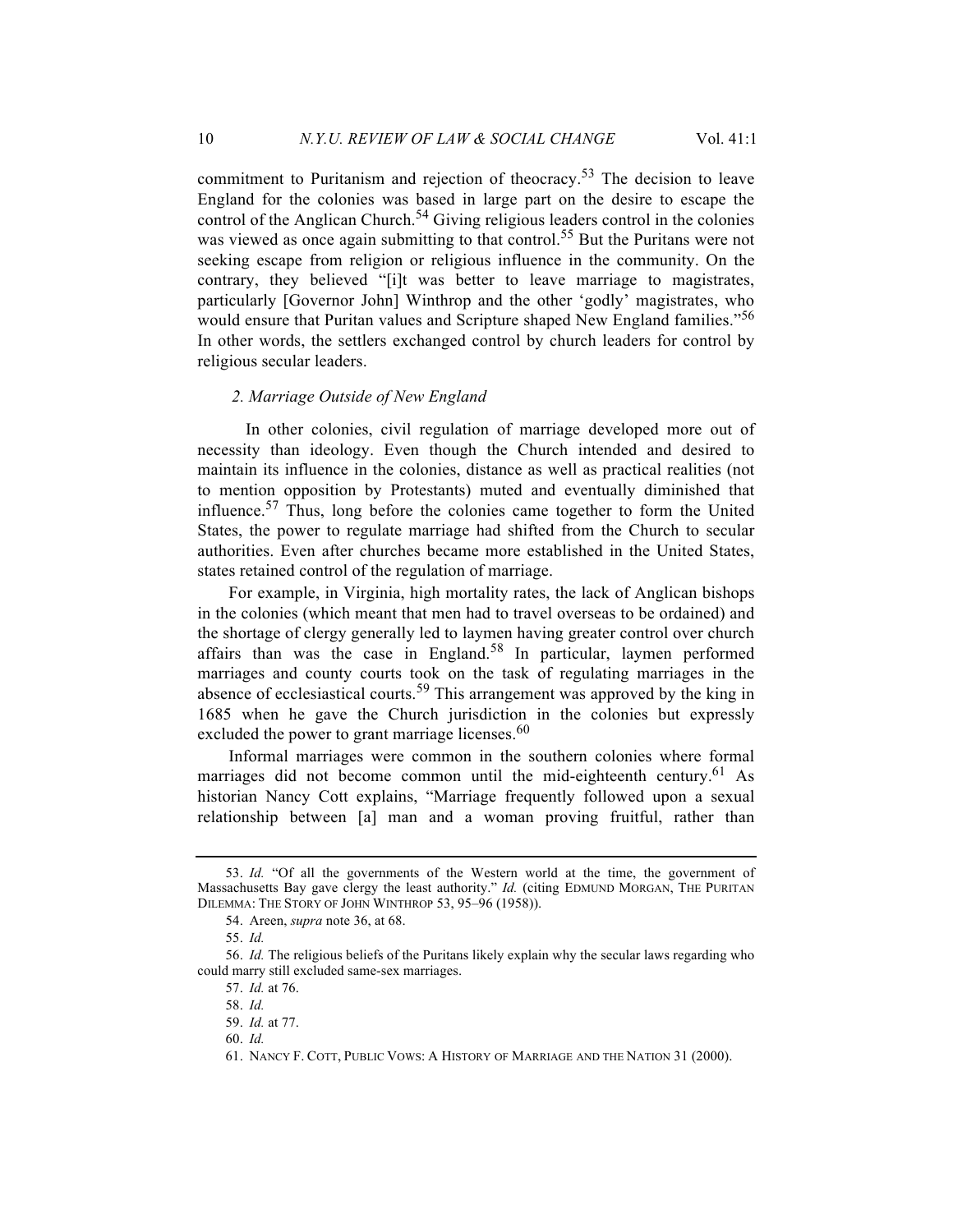preceding it: pregnancy or childbirth was the signal for a couple to consider themselves married." $62$  Thus, while the authority to regulate marriage resided with secular authorities, the change from church to secular control did not necessarily reflect a cultural shift, and the regulations regarding who could marry and the requirements for marriage did not necessarily change immediately or dramatically.

#### III.

## REGULATION OF MARRIAGE PREREQUISITES, ROLES, AND OBLIGATIONS

Whether the source of the regulation was canon law or secular legislation, some restrictions were consistently imposed. Others were specific to certain regions or depended upon the religious or political concerns of those in power. In addition to rules regarding who could marry, regulations dictated the minimum age for marriage, the requirements for issuance of a license, whether common law marriages would be recognized, who was allowed to officiate or solemnize a marriage, and where the ceremony could take place. Laws also governed the relationship itself, including the duties each spouse owed to the other and the behaviors that could subject one or both parties to prosecution. These regulations placed significant constraints on the rights of the parties to a marriage and limited their ability to define the terms of their relationship.

## *A. Marriage Prerequisites*

In addition to prescribing the ceremonial and administrative requirements for a valid marriage, both canon and statutory laws have regulated who is legally allowed to wed. Unsurprisingly, both parties must have the legal capacity to wed, which generally equates to the requisite mental capacity to enter into a contract. $63$  Near the end of the nineteenth century, states began to adopt more comprehensive legislation regulating who could legally marry. Led by Connecticut, twenty-nine states adopted provisions prohibiting marriage with or between persons who were mentally impaired between 1895 and 1929.<sup>64</sup> Many states required license applicants to obtain an affidavit of good health,<sup>65</sup> and many more required an examination and/or testing for certain venereal diseases.<sup>66</sup> One rationale for the health and disease testing requirements, which

65. *Pre-Marital Tests for Venereal Disease*, 53 HARV. L. REV. 309, 309–10 (1939).

66. *Id.* Some required testing for syphilis only while others required testing for syphilis and

<sup>62.</sup> *Id.*

<sup>63.</sup> Michael L. Perlin & Alison J. Lynch, *"All His Sexless Patients": Persons with Mental Disabilities and the Competence to Have Sex*, 89 WASH. L. REV. 257, 281 (2014) ("The best accepted standard for mental capacity to marry is whether the individual understands the nature of the marriage contract and the duties and responsibilities it creates.").

<sup>64.</sup> Matthew J. Lindsay, *Reproducing a Fit Citizenry: Dependency, Eugenics, and the Law of Marriage in the United States, 1860–1920*, 23 L. & SOC. INQUIRY 541, 542 (1998). Statutes at the time referred to "imbeciles," "idiots," "lunatics," the "feebleminded," and those of "unsound mind." *Id.*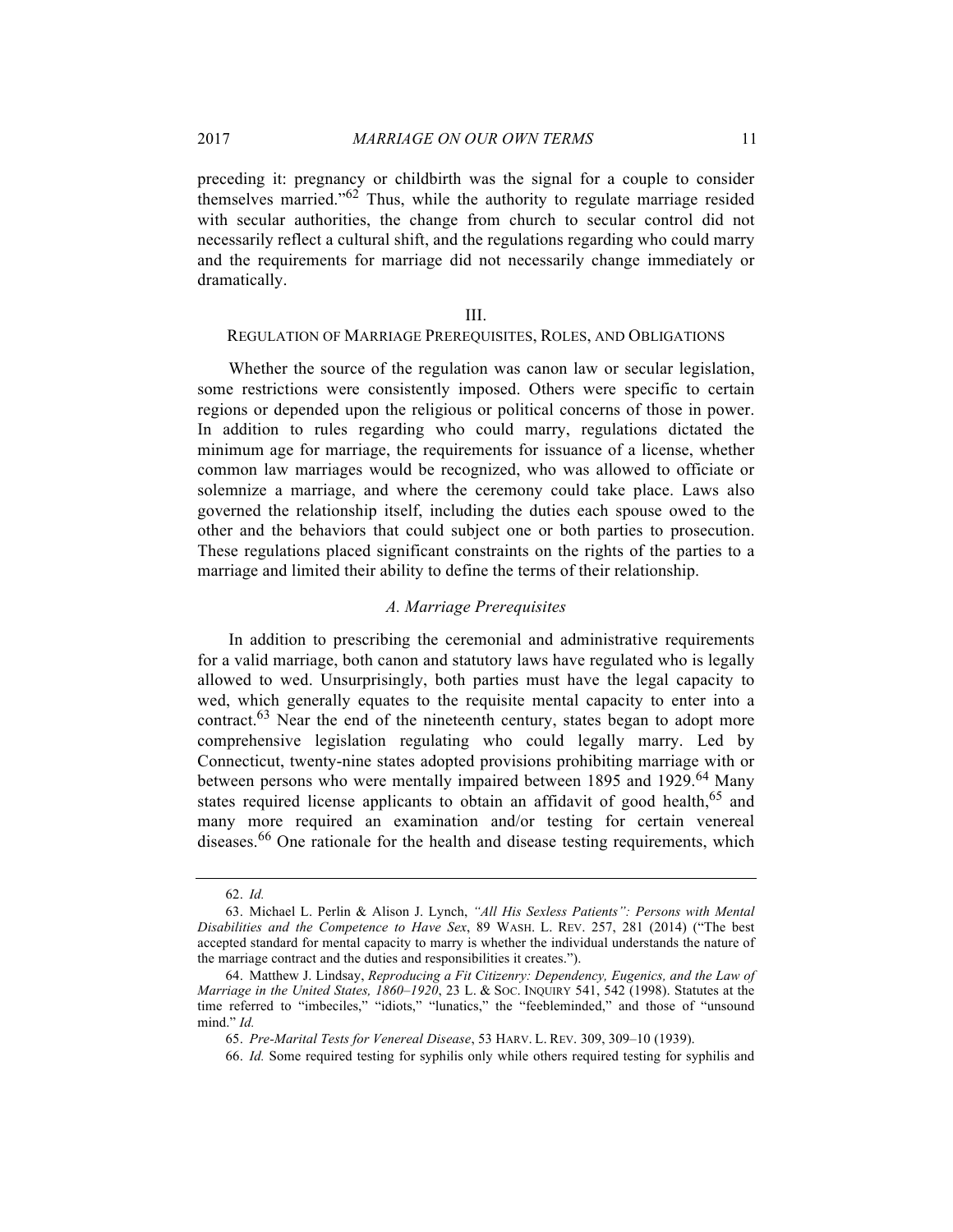were viewed as a valid exercise of the state's police powers,  $67$  was the prevention of sexually transmitted diseases.<sup>68</sup> While current statutes do not prohibit the issuance of a license when either party has a venereal disease, some states still require disclosure of any known contagious sexually transmitted diseases.<sup>69</sup>

Some have argued that the reformers of this era sought to restrict the right to marry in order to prevent the transmission of "hereditary deficiencies."<sup>70</sup> "These social and biological fears, historians contend, fueled the state's expansion of its regulatory purview, drawing the legal inception of marriage out of its refuge in the private domain of the common law of contract and transforming it into a full public status."<sup>71</sup>

Still others argue that Progressive Era regulations were remarkable not because they sought to regulate marriage (which states had always done), but because of the way in which they regulated *who* could marry.<sup>72</sup> Specifically, some reformers sought to preserve and promote certain classes and races above others and thereby shape the composition of society:

> As nuptial reformers, public health advocates, and lawmakers defined what constituted hereditary "fitness," moreover, their class and ethnic fears explicitly shaped their judgment of precisely who was incapable of parenting an advancing civilization. With its inherent viability as a foundational social institution in doubt, the marriage relation was thus reformulated in legislatures, courts, and public discussion to serve society largely as a strategy of selective breeding—not as the *end* of public policy in and of itself, but as an *instrument* of the state in its governance of the citizenry.73

Law regulating marriage thus reflected and entrenched racist and class-based prejudices and discrimination.

Minimum age requirements (with and without parental or judicial consent) have existed for centuries and are still in place in every state.<sup>74</sup> Both parties must

74. 1 LEG. RTS. CHILD. REV. 2D § 11:3, Westlaw (3d. ed., database updated November 2016). At common law, the minimum age for boys was 14 and the minimum age for girls was 12. Vivian E. Hamilton, *The Age of Marital Capacity: Reconsidering Civil Recognition of Adolescent Marriage*, 92 B.U. L. REV. 1817, 1829 (2012). In most states, the minimum age is 18. *See, e.g.*, CAL. FAM. CODE §§ 301, 302 (West 2015) (allowing minors under 18 to consent to marriage only upon obtaining a court order and parental consent). In others, it is 16 with parental consent (and in some cases, consent of the judge as well) and 15 when a court, after due investigation, gives

gonorrhea. *Id.*

<sup>67.</sup> Lindsay, *supra* note 64, at 542.

<sup>68.</sup> *Pre-Marital Tests for Venereal Disease*, *supra* note 65, at 310.

<sup>69.</sup> *See, e.g.*, WASH. REV. CODE § 26.04.210 (2016).

<sup>70.</sup> Lindsay, *supra* note 64, at 542.

<sup>71.</sup> *Id.* at 543.

<sup>72.</sup> *Id.* at 543–44.

<sup>73.</sup> *Id.* at 544–45 (internal citations omitted).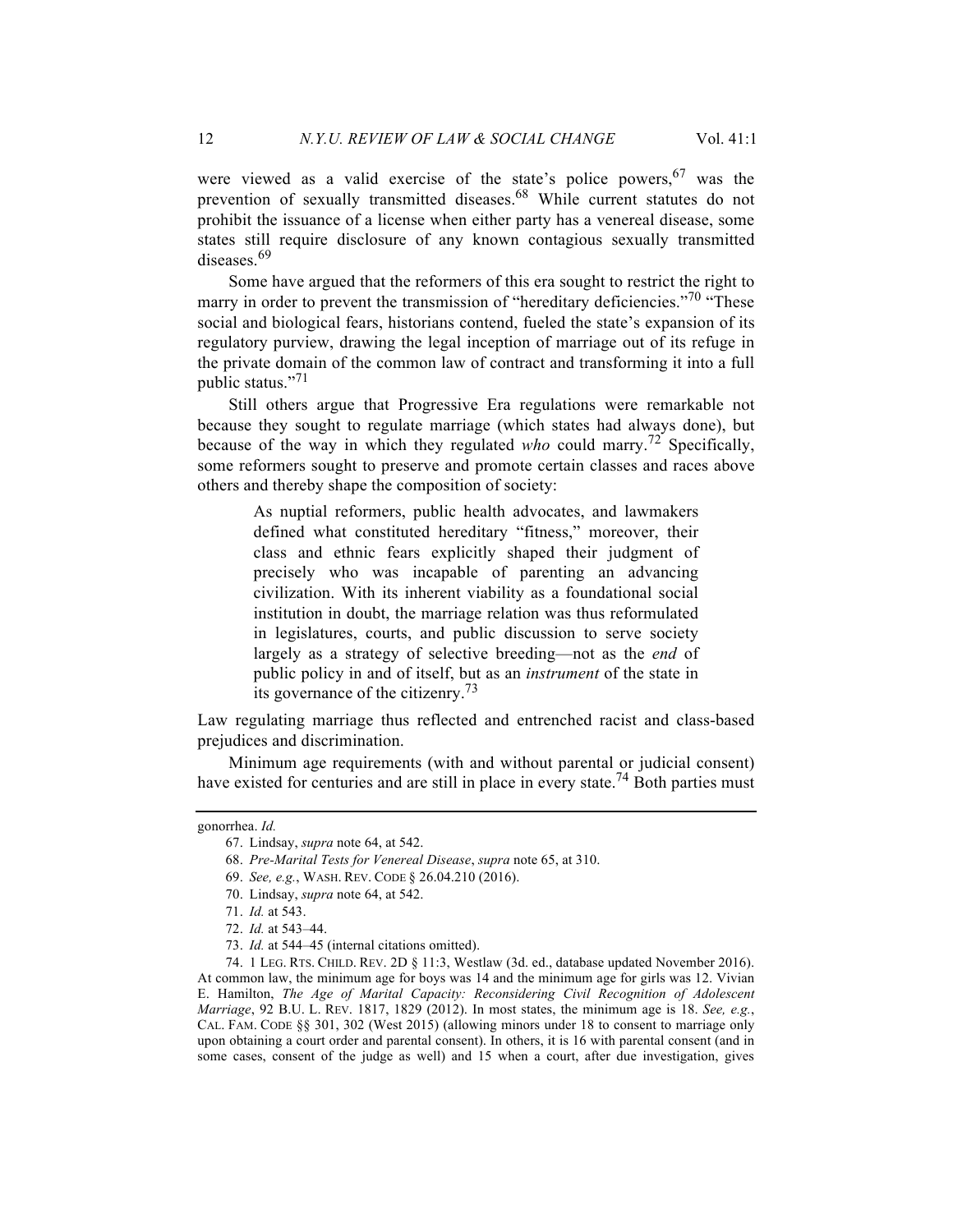be unmarried (either never married, widowed, or legally divorced), and may not be related within specified degrees of kinship.<sup>75</sup> Other common requirements include: obtaining a marriage license;  $\frac{76}{9}$  a waiting period between applying for and obtaining the license; $\frac{77}{ }$  proof of the parties' identities; $\frac{78}{ }$  and registration or filing of the license after the ceremony.79 Historically, states have also restricted or prohibited marriage by same-sex couples, parents who were not current on their child support obligations, and prison inmates. $80$  All of these regulations have been struck down as impermissible infringements on the fundamental constitutional right to marry.<sup>81</sup>

#### *B. Common Law Marriages*

States have sometimes recognized marriages that did not comply with statutory requirements. In addition to recognizing marriages solemnized in accordance with state ceremonial and licensing requirements, some states recognize informal or "common law" marriages. Non-ceremonial marriages were formally recognized by the Catholic Church in the Council of Trent in 1563.<sup>82</sup> Such marriages were recognized under English canon law until Lord Hardwicke's Act of 1753.<sup>83</sup> In the United States, some states recognized common law marriages while others did not. States such as Massachusetts declined to follow English canon law from the first years of the colony's existence and set out formal requirements for marriage more than one hundred years before England began to enforce similar formal requirements under Lord Hardwicke's Act.<sup>84</sup> Other colonies that were established before 1753 adopted

consent on the basis that the marriage is in the best interest of the person. *See, e.g.*, KAN. STAT. ANN. § 23-2505 (2015).

<sup>75.</sup> Many states previously prohibited marriages between a wide-range of family members. Jana B. Singer, *The Privatization of Family Law*, 1992 WIS. L. REV. 1443, 1466–67 (1992). More recently, states have narrowed the scope of prohibited marriage to include only close blood relatives and not those related by adoption or marriage. *Id.*

<sup>76.</sup> *See, e.g.*, ALA. CODE § 30-1-9 (1975); ARIZ. REV. STAT. ANN. § 25-111 (2007); 23 PA. CONS. STAT. § 1301 (2016).

<sup>77.</sup> *See, e.g.*, 23 PA. CONS. STAT. § 1303.

<sup>78.</sup> *See, e.g.*, CAL. FAM. CODE § 354 (West 2016).

<sup>79.</sup> *See, e.g.*, N.H. REV. STAT. ANN. § 5-C:41 (2015).

<sup>80.</sup> *See* Singer, *supra* note 75, at 1465–66.

<sup>81.</sup> *See* Zablocki v. Redhail, 434 U.S. 374, 390–91 (1978) (striking down law prohibiting fathers who were behind on child support payments from marrying); Turner v. Safley, 482 U.S. 78, 96 (1987) (holding that law restricting right of inmates to marry was impermissible burden on right to marry); Obergefell v. Hodges, 135 S. Ct. 2584, 2599 (2015) (holding that refusal to grant a marriage license to or recognize marriage between people of the same sex violates the Fourteenth Amendment Due Process clause).

<sup>82.</sup> Jennifer Thomas, *Common Law Marriage*, 22 J. AM. ACAD. MATRIM. LAW. 151, 153–54 (2009).

<sup>83.</sup> *Id.* at 154; *see also* discussion *supra* Part II.A.

<sup>84.</sup> *See id.*; Thomas, *supra* note 82, at 154–55.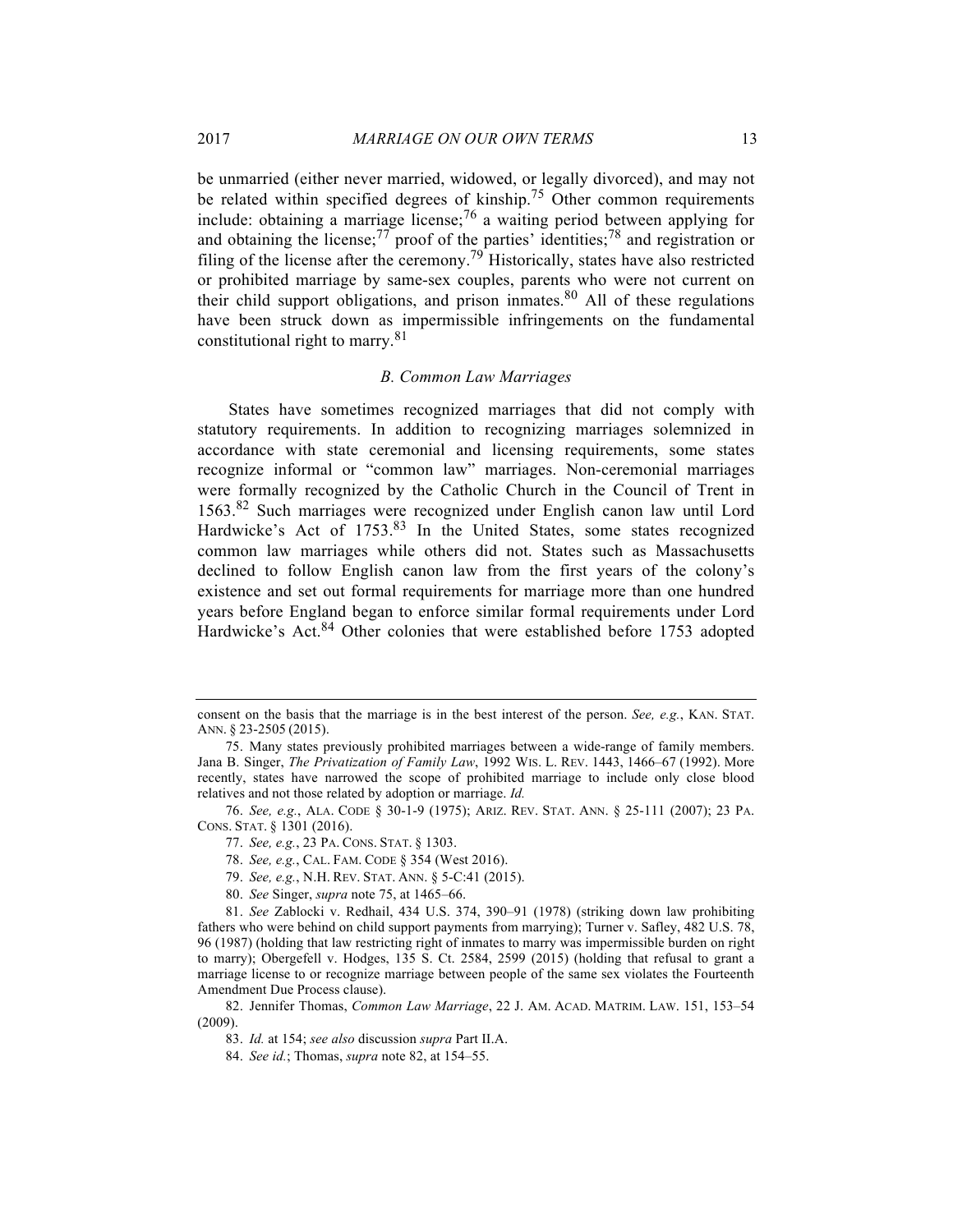English common law rules recognizing informal marriages. $85$  Those rules prevailed even after the law in England changed.<sup>86</sup>

Generally, a common law marriage has four requirements. First, like all marriages, the parties to a common law marriage must have the capacity to enter into a marriage contract. $87$  Second, the parties must have present and mutual agreement to marry (as opposed to an agreement to marry in the future).<sup>88</sup> Third, the parties must live together (cohabitate) as husband and wife.<sup>89</sup> Fourth, the couple must hold themselves out to the public as husband and wife.<sup>90</sup> This final requirement is considered the most important factor,  $91$  and it is the reason there cannot be a "secret" common law marriage.<sup>92</sup> A reputation among family, friends, and the community as husband and wife is necessary to a successful common law marriage claim.<sup>93</sup> As such, "the couple should hold themselves out as married to the public, use the same last name, file joint tax returns and declare their marriage of [sic] documents, such as applications, leases, and birth certificates."<sup>94</sup>

Many states, particularly western states, recognized common law marriage for pragmatic reasons.<sup>95</sup> Isolation and lack of sufficient access to clergy made it impractical to require licenses or other ceremonial formalities for valid marriages.<sup>96</sup> Increased population growth, movement from rural to urban areas, greater access to clergy, fear of fraudulent claims, and a desire to impress upon couples the seriousness and solemnity of marriage have all contributed to the decrease in the number of states that recognize common law marriages.<sup>97</sup> Also noted was a desire to enforce public policies disfavoring "undesirable" marriages.<sup>98</sup>

87. Bowman, *supra* note 8, at 712. Not only must the parties have the requisite mental state, but they must also be of marriageable age and not married to anyone else. *See id.* at 713.

90. Bowman, *supra* note 8, at 713; Thomas, *supra* note 82, at 158.

95. *See id.* at 155.

<sup>85.</sup> *See* Thomas, *supra* note 82, at 155.

<sup>86.</sup> *Id.*

<sup>88.</sup> *Id.* at 713; Thomas, *supra* note 82, at 159 (referred to as an agreement *per verba de praesenti*).

<sup>89.</sup> In most states, no particular length of time is specified as necessary to establish cohabitation, and courts must consider the facts of each case to determine whether the cohabitation is sufficient to support a claim of common law marriage. *See* Thomas, *supra* note 82, at 157–58. New Hampshire requires couples to live together for three years as husband and wife for the marriage to be recognized. N.H. REV. STAT. ANN. § 457:39 (2007).

<sup>91.</sup> Bowman, *supra* note 8, at 713.

<sup>92.</sup> Thomas, *supra* note 82, at 158–59 ("Courts have said that 'public declaration of marriage is the acid test of common law marriage,' meaning that to establish a common law marriage, couples cannot have a secret marriage.") (internal citations omitted).

<sup>93.</sup> *Id.*

<sup>94.</sup> *Id.* at 159.

<sup>96.</sup> *See id.* at 155–56 (noting that "[r]ecognition of common law marriage in western colonies allowed for the passage of property upon death and allowed the children to be legitimized.").

<sup>97.</sup> *See generally id.* at 160–62.

<sup>98.</sup> *Id.* at 162. For example, interracial marriages and marriages involving mentally impaired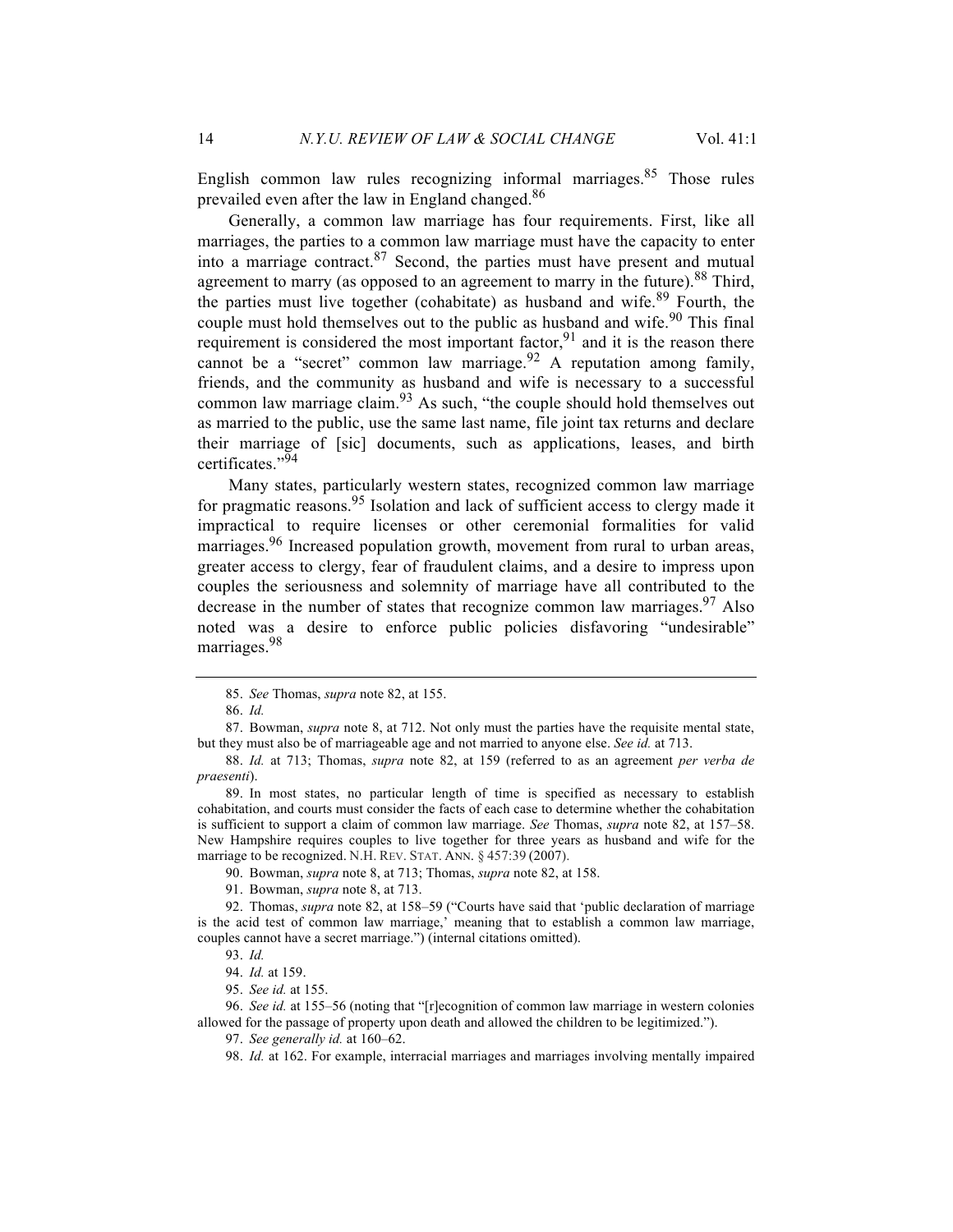Currently, eight states recognize common law marriage—at least for some purposes—by statute,  $99$  and another three states uphold common law marriages in case law, though they do not provide for it by statute.<sup>100</sup> Finally, six states recognize common law marriages that were entered into before a specific date, ranging from 1958 (in Indiana) to 1997 (in Georgia).<sup>101</sup> Common law marriages not only provide reputational benefits in communities and circumstances in which cohabitation without marriage is stigmatized, it also confers legal benefits that are only available to married couples. If a couple is not married, then they are only entitled to whatever is voluntarily provided or contractually agreed upon.

Scholars have argued persuasively that the refusal to recognize common law marriages has had a negative impact on women—particularly low-income women, women of color, and some immigrants—who are more likely to be financially insecure and left without compensation for domestic services provided during the relationship.102 Rules of inheritance and default rules for property division upon divorce do not apply.<sup>103</sup> Unmarried couples are also not entitled to benefits such as Social Security and retirement benefits.<sup>104</sup> For all of these reasons, having marital status recognized by the state has significant consequences that extend beyond any effects on social status or stigma.

#### *C. Legal Identity and Status*

While today being married entitles women to various forms of legal and governmental benefits, marriage had distinct disadvantages for women before the middle of the nineteenth century. At common law, marriage was far more than a mere joining of two persons into a formally recognized relationship. For

persons or alcoholics were previously disfavored or prohibited in some states. *Id.*

<sup>99.</sup> The eight states are: Colorado, COLO. REV. STAT. § 14-2-109.5 (2015); Iowa, IOWA CODE §§ 252A.3, 595.1A (2016); Kansas, KAN. STAT. ANN. §§ 23-2502, 23-2714 (2015); Montana, MONT. STAT. ANN. § 40-1-403 (2015); New Hampshire, N.H. REV. STAT. ANN. § 457:39 (2007); South Carolina, S.C. CODE ANN. § 20-1-360 (1976); Texas, TEX. FAMILY CODE ANN. § 1.101 (2006); and Utah, UTAH CODE ANN. § 30-1-4.5 (West 2013); *see Common Law Marriage by State*, NAT'L CONF. ST. LEGISLATURES (Aug 4, 2014), http://www.ncsl.org/research/human-services /common-law-marriage.aspx [https://perma.cc/J6SN-ZESC]. The requirements for and restrictions on common law marriage vary by state.

<sup>100.</sup> These states are Alabama, Rhode Island, and Oklahoma. *See Common Law Marriage by State*, *supra* note 99.

<sup>101.</sup> These states are Pennsylvania, Ohio, Indiana, Georgia, Florida, *see Common Law Marriage by State*, *supra* note 99, and Idaho, IDAHO CODE ANN. § 32-201 (2006).

<sup>102.</sup> *See* Bowman, *supra* note 8, at 712 (arguing for the retention or reinstatement of common law marriage and concluding that common law marriage better protects the interests of low-income women and women of color than other approaches or policies). *See generally* Thomas, *supra* note 82, at 163–65 (noting that common law marriages are common among many racial minorities and in large parts of Mexico, and describing the harsh impact on low income couples who believe themselves to be married).

<sup>103.</sup> *See* Bowman, *supra* note 8, at 761.

<sup>104.</sup> *Id.* at 762.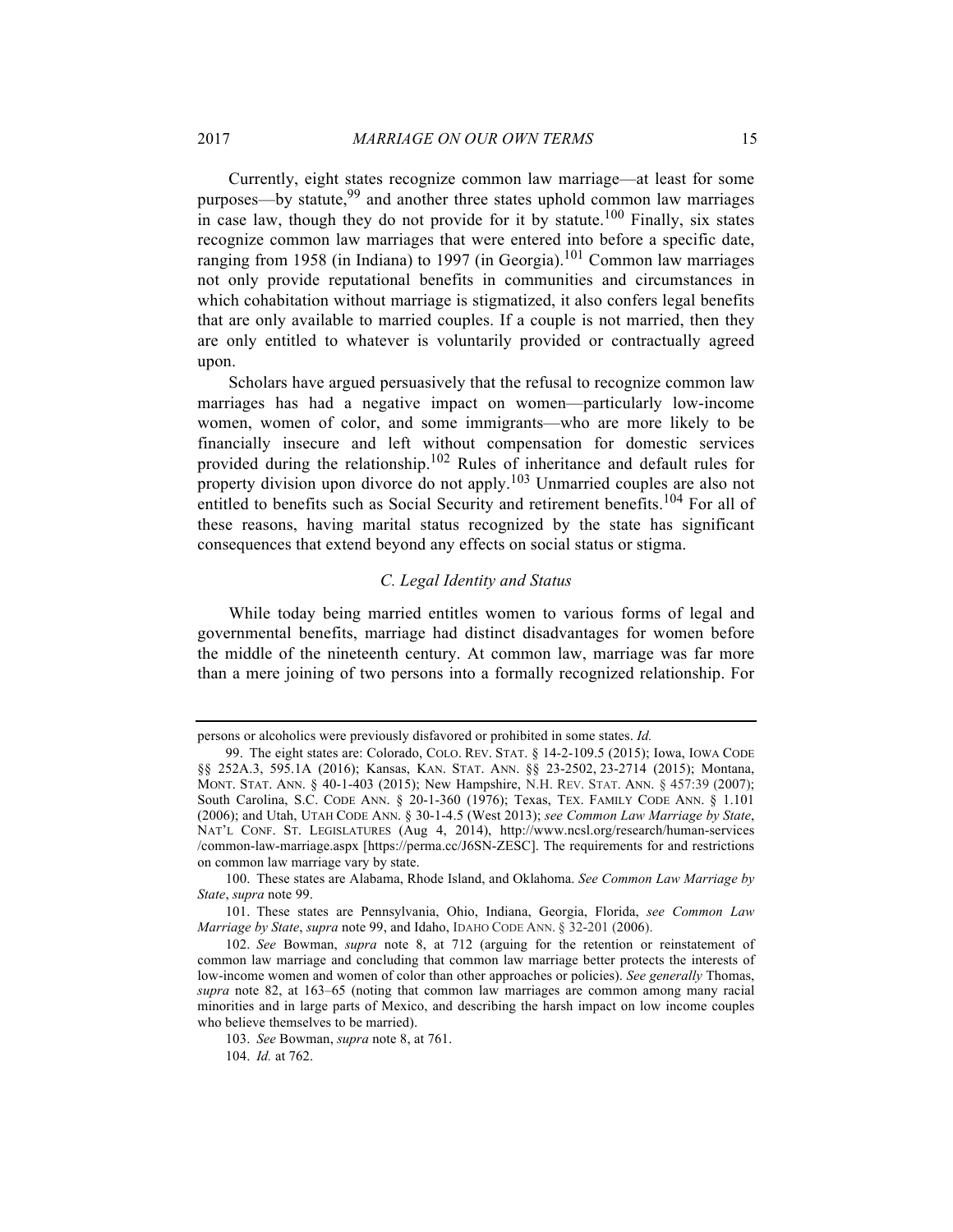women, marriage resulted in the eradication of her separate legal existence.<sup>105</sup> Under the doctrine of coverture, married women lost the right to own and control their personal and real property.<sup>106</sup>

> Under the common law, when a man and woman intermarried, all the property, both real and personal, which he had at the time of marriage remained his separate property and subject to his sole disposition, without the necessity of obtaining her consent, except in so far as the realty was affected by her dower rights. The property owned by the woman before marriage took a different status. The husband had a vested interest therein; its nature depending upon the character of the property and the estate held by the wife. He was entitled to the rents, issues, and profits of her realty, and to an absolute interest in all the personalty in possession, unlimited and unrestricted, together with the right to reduce to possession any choses in action which she might possess. $107$

The only limitation on the husband's right to control his wife's property was his inability to dispose or encumber her separate property by will and deprive her heirs of the property after his death.<sup>108</sup>

Women also lacked the ability to enter into contracts,  $109$  which severely limited their employment prospects. If a married woman did earn an income, her husband was entitled to receive and dispose of the wages at his discretion.<sup>110</sup> Moreover, because a woman did not own any property herself during coverture, a married woman needed her husband's consent even to dispose of her property in a will.<sup>111</sup> Fortunately, Married Woman's Property Acts have been passed in

<sup>105.</sup> *See* WEITZMAN, *supra* note 4, at 1; *see also* Lillienkamp v. Rippetoe, 179 S.W. 628, 628 (Tenn. 1915) ("It was a fundamental principle of the common law that by marriage husband and wife became one."); Butler v. Wolf Sussman, Inc, 46 N.E.2d 243, 245 (Ind. 1943) ("At common law, husband and wife were considered as one person and one spouse could not commit larceny of the goods of the other . . ."); Henneger v. Lomas, 44 N.E. 462, 463 (Ind. 1896) ("At common law a valid marriage made the husband and wife one person in law. The legal existence of the woman was suspended, or merged in that of the husband.").

<sup>106.</sup> Buchanan v. Lee, 69 Ind. 117, 120 (1879) ("By the common law, the personal estate and money owned and possessed by a *feme sole* at the time of her marriage, by virtue of her marriage and upon the happening of that event, at once became and were the absolute property of her husband."); *see generally* COTT, *supra* note 61, at 11–12.

<sup>107.</sup> Blackman v. Blackman, 43 P.2d 1011, 1013–14 (Ariz. 1935); *see also* Deborah A. Widiss, *Changing the Marriage Equation*, 89 WASH. U. L. REV. 721, 736 (2012) (citing 1 WILLIAM BLACKSTONE, COMMENTARIES \*307-10).

<sup>108.</sup> *Blackman*, 43 P.2d at 1014*.*

<sup>109.</sup> Craig v. Lane, 89 P.2d 1008, 1009 (Idaho 1939).

<sup>110.</sup> *Blackman*, 43 P.2d at 1014 ("Any personal property acquired during coverture by the exertions of either husband or wife, or from the rents, issues, and profits of the estate of either one, was the husband's separate property, and at his absolute disposition, either by grant or by will.").

<sup>111.</sup> Adams v. Kellogg, 1 Kirby 195, 196–97 (Conn. Super. Ct. 1786) ("A *feme covert*, it is said, may make a will of personal estate, with the consent of her husband; but this is only the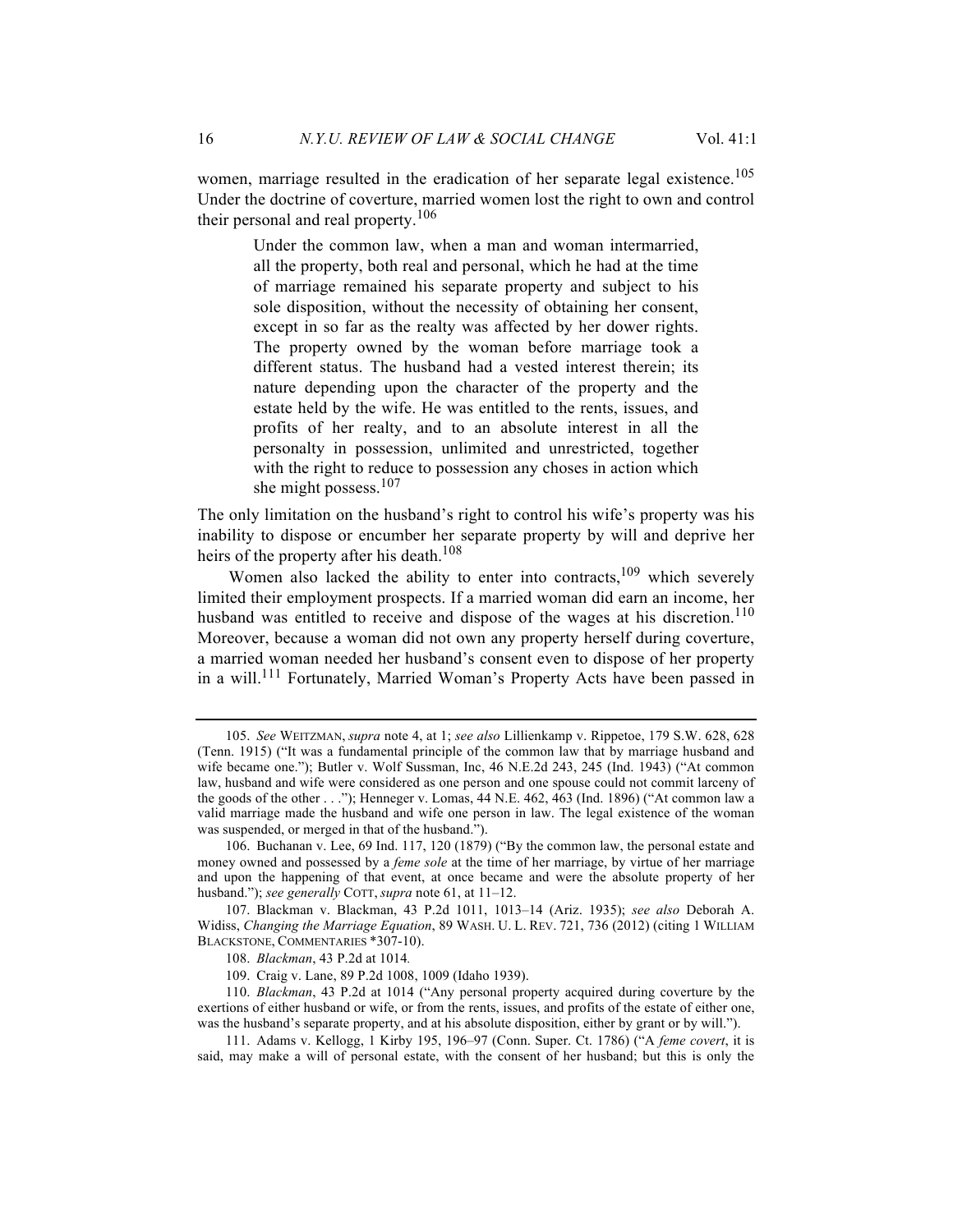every state, beginning in 1839 in Mississippi.<sup>112</sup> The Acts gave women the right to own property, enter into contracts and employment, keep their wages, and to sue and be sued.<sup>113</sup> All states have removed most or all of the disabilities of coverture, $114$  but the laws protecting women's right to own property and enter into contracts did not give women full control of their own bodies.

At common law, spouses were immune from liability for torts committed against the other spouse.<sup>115</sup> For instance, a husband could not be guilty of raping his wife.<sup>116</sup> The historic justifications for this exception to rape laws include: (1) the notion that the identity of wives and husbands were merged so that the husband could not be guilty of raping himself;<sup>117</sup> (2) wives were the property of their husbands and therefore husbands could no more be guilty of raping their wives than they could be guilty of stealing from themselves;  $\frac{118}{3}$  (3) sexual intercourse was an obligation of marriage and when she married, a woman gave her husband irrevocable consent to exercise his right to sexual intercourse;  $119$ and (4) it would be easy for women to allege rape and it could be difficult for such allegations to be proved or disproved.<sup>120</sup> Unlike most coverture laws, the spousal rape exemption persisted in many states until the latter part of the twentieth century,  $121$  although spouses are now generally criminally and civilly liable for abuse inflicted upon the other spouse.<sup>122</sup> The historic spousal exemption is a stark example of state law leaving women worse off and potentially physically vulnerable as a result of marriage.

116. *See* WEITZMAN, *supra* note 4, at 2; *see, e.g*., People v. De Stefano, 467 N.Y.S.2d 506, 510–11 (Cty. Ct. 1983) (noting that early New York statutes defined rape as an act committed by a man against a woman who was "not his wife").

117. *De Stefano*, 467 N.Y.S.2d at 512 (discussing historical justifications for the spousal rape exemption). It should be noted that the single identity theory also subjected husbands to liability for the criminal acts of their wives. WEITZMAN, *supra* note 4, at 2.

118. *De Stefano*, 467 N.Y.S.2d at 512.

119. *Id.*

120. *Id.* at 515.

121. Gregg Strauss, *Why the State Cannot "Abolish Marriage": A Partial Defense of Legal Marriage*, 90 IND. L.J. 1261, 1311 (2015). 122. *Id.*

husband giving away his own estate in compliance to his wife; or may be in compliance with a marriage settlement; and he may revoke the will before or after her death, at any time, until it be proved.").

<sup>112.</sup> WEITZMAN, *supra* note 4, at 2.

<sup>113.</sup> *Id.*

<sup>114.</sup> *Id.*

<sup>115.</sup> Married women could not sue or be sued. *Id.* at 1. Moreover, the "single identity" theory of marriage precluded one spouse from suing the other. Carl Tobias, *Interspousal Tort Immunity in America*, 23 GA. L. REV. 359, 364–65 (1989) ("Unitary legal status prevented one spouse from acquiring a tort cause of action against the other for harm perpetrated. Even if a claim could have been stated, the husband would have been plaintiff as well as defendant in any litigation pursued.").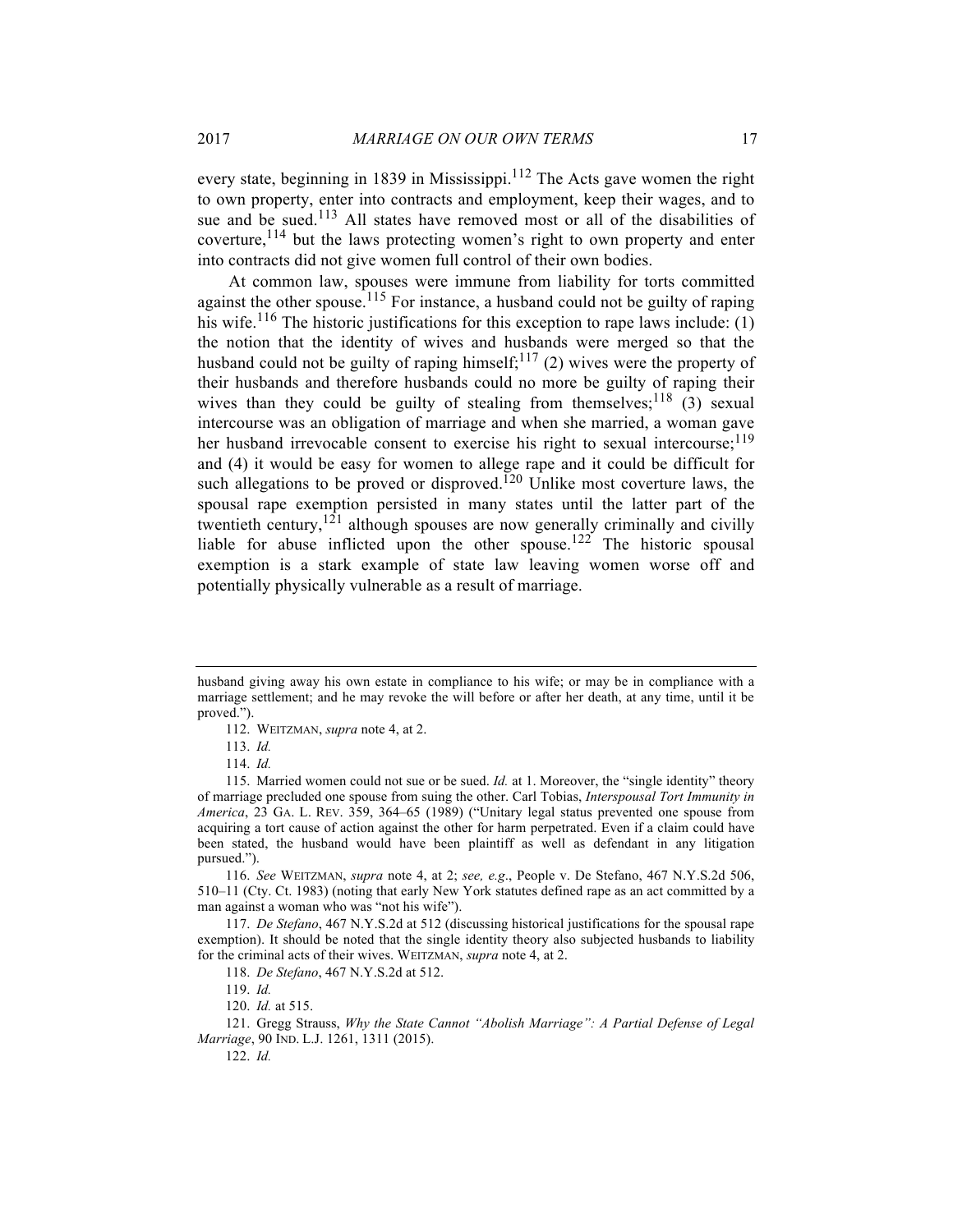#### *D. Spousal Obligations and Prohibitions*

The roles of husbands and wives have been prescribed by culture and by law. Under coverture, wives lost their legal identity, and any earnings they received became the property of their husbands.123 Thus, husbands had complete control of the family finances.<sup>124</sup> This power brought with it corresponding responsibilities.<sup>125</sup> The husband was legally obligated to protect and provide for his wife and their children.<sup>126</sup> The wife's obligations included companionship, domestic duties, childcare, and sexual availability.127 The wife's obligations were often the result of judicial decisions instead of statutes, and were most often recognized in suits for loss of consortium or alienation of affection.<sup>128</sup>

Other, more specific obligations were historically imposed on one or both spouses. For example, women were often required to take their husbands' last names.<sup>129</sup> The requirement was not necessarily imposed by statute or associated directly with steps necessary for a valid marriage; instead, it was often reflected in voter registration laws<sup>130</sup> or driver's license regulations<sup>131</sup> that required married women to use their husbands' surnames.<sup>132</sup> Additionally, under common law the husband had the right to choose the family's domicile and the wife was obligated to follow her husband.<sup>133</sup> As a consequence, a woman might be legally domiciled in a place she did not choose and in which she did not reside.<sup>134</sup> This could affect her eligibility to obtain benefits such as in-state tuition, or to exercise certain rights such as voting, holding public office, or

127. WEITZMAN, *supra* note 4, at 60.

128. *Id.*

129. WEITZMAN, *supra* note 4, at 10; *see also, e.g.*, Roberts v. Grayson, 173 So. 38, 39 (Ala. 1937) ("[A] married woman's name consists, in law, of her own Christian name and her husband's surname."). *But see* Kruzel v. Podell, 226 N.W.2d 458, 463 (Wis. 1975) (concluding that Wisconsin law has never required women to take their husbands' surname).

130. WEITZMAN, *supra* note 4, at 10. As recently as 1981, the majority of states cancelled a woman's voter registration when she married and she was required to register under her married name. *Id.*; *see also, e.g.*, People *ex rel*. Rago v. Lipsky, 63 N.E.2d 642, 645 (Ill. App. Ct. 1945) (holding that a woman's name changes to her husband's surname as a matter of law upon marriage, and upholding a statute requiring women to register to vote under their married names).

131. *See, e.g.*, Forbush v. Wallace, 341 F. Supp. 217, 223 (M.D. Ala. 1971), *aff'd*, 405 U.S. 970 (1972) (upholding Alabama law requiring women to use their husbands' surname when obtaining a driver's license).

132. WEITZMAN, *supra* note 4, at 10–12. Concerns about legitimacy as well as the father's status as head of the family have been cited as justification for requiring children to have their father's surname. *Id.* at 13.

133. *Id.* at 14.

134. *Id.* at 15.

<sup>123.</sup> Blackman v. Blackman, 43 P.2d 1011, 1014 (Ariz. 1935); *see* discussion *supra* Part III.C.

<sup>124.</sup> WEITZMAN, *supra* note 4, at 28.

<sup>125.</sup> *See* COTT, *supra* note 61, at 12.

<sup>126.</sup> *Id*.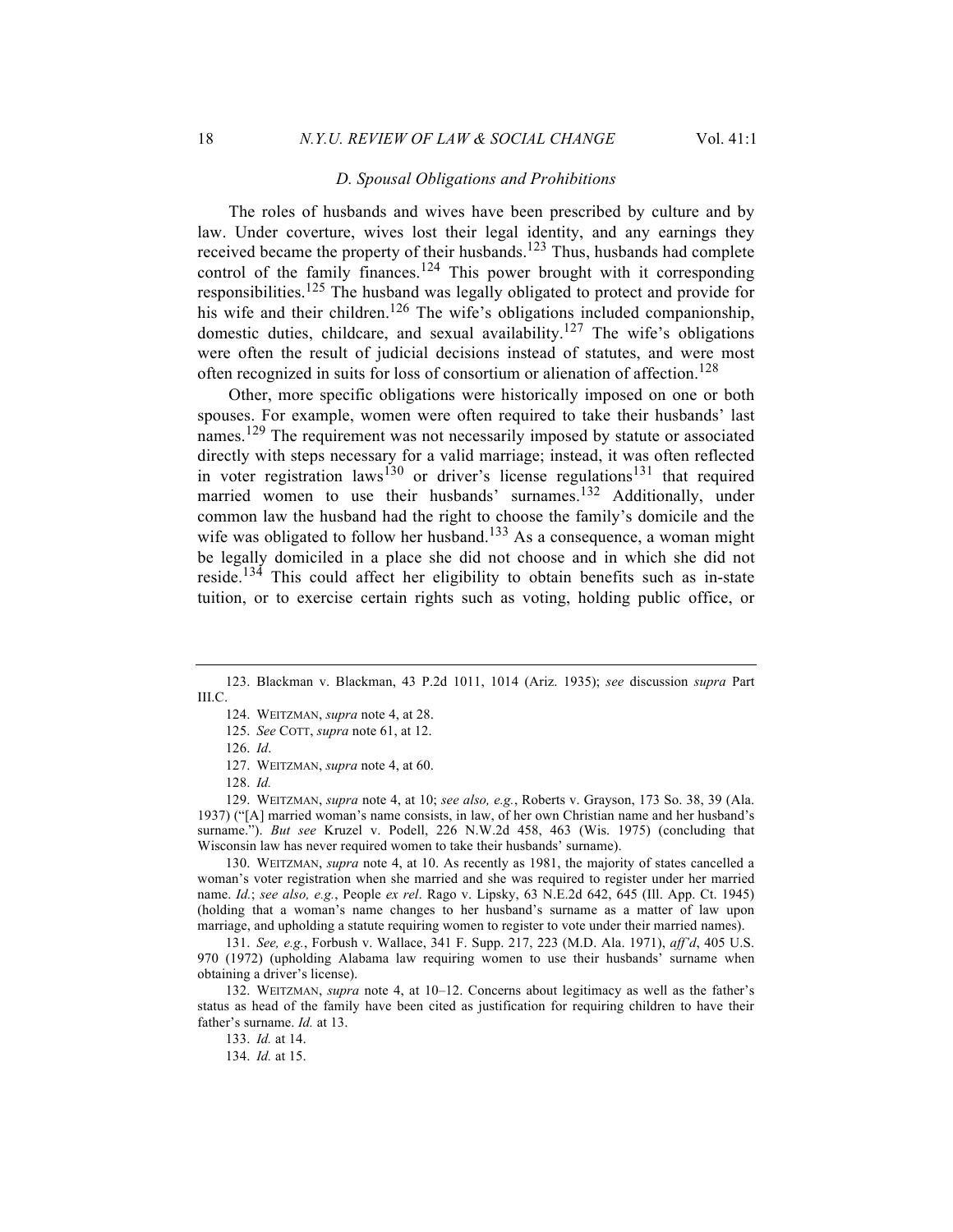registering a car.<sup>135</sup> In addition, a woman could be found liable for abandonment if she refused to relocate to her husband's chosen domicile.

In a 1954 case, one Alabama court observed:

In [Alabama], the husband is still recognized by law as the head of the household. He furnishes the name and fixes the domicile for the wife and family and the obligation of supporting them is imposed upon him. The law likewise imposes upon the wife the duty of following her husband to the matrimonial residence, provided by him in good faith, and her refusal to do so, without lawful excuse, renders her guilty of abandonment.<sup>136</sup>

This rule proved particularly harsh in divorce cases in states with fault-based divorce schemes.<sup>137</sup> The wife's refusal to move could be ruled abandonment that made her "at fault" for purposes of divorce, consequently depriving her of property or alimony to which she would otherwise be entitled.<sup>138</sup> Such genderbased obligations are no longer recognized, and the introduction of no-fault divorce makes each person's decision to live apart from their spouse less likely to have negative consequences in a divorce proceeding.

Of course, as will be discussed in the following section, even after no-fault divorce was introduced, women were often left with little or no alimony with which to support themselves after the marriage ended.<sup>139</sup> In those cases, removing statutory or common law obligations of lifelong support left spouses, especially women homemakers, in dire financial straits after a divorce.<sup>140</sup>

139. Mary Ziegler, *An Incomplete Revolution: Feminists and the Legacy of Marital-Property Reform*, 19 MICH. J. GENDER & L. 259, 264 (2013) (noting that "[a]limony awards are rare and, when offered, often inadequate.").

<sup>135.</sup> *Id.*

<sup>136.</sup> Bentley v. State, 70 So. 2d 430, 432 (Ala. Ct. App. 1954) (internal citations omitted).

<sup>137.</sup> WEITZMAN, *supra* note 4, at 16.

<sup>138.</sup> *Id.* Interestingly, many of the marital obligations of each spouse were difficult to enforce in a court of law during the marriage even though they could be used to establish fault in divorce proceedings. *See* Singer, *supra* note 75, at 1457 n.48 (citing McGuire v. McGuire, 59 N.W.2d 336 (Neb. 1953)). In *McGuire*, the Nebraska Supreme Court reversed a district court decision awarding a wife maintenance and support money *during* the marriage. *Id.* at 342. Mrs. McGuire complained that despite having considerable income and assets, her husband refused to provide her with sufficient funds for her to live comfortably. *Id.* at 337–38. For example, he refused to give her any money to buy clothes and the only clothing he had purchased for her in the three to four years prior to trial was a coat that he purchased four years before. *Id.* at 337. In addition, their home had no indoor bathroom, toilet, or bathing facilities. *Id.* The court held that even if the husband's attitude and actions are not commendable, "[a]s long as the home is maintained and the parties are living as husband and wife it may be said that the husband is legally supporting his wife and the purpose of the marriage relation is being carried out." *Id.* at 342.

<sup>140.</sup> *See id.* (noting agreement among scholars that changes in divorce laws were "economically devastating for many women and children"); Peter Nash Swisher, *The ALI Principles: A Farewell to Fault—But What Remedy for the Egregious Marital Misconduct of an Abusive Spouse?*, 8 DUKE J. GENDER L. & POL'Y 213, 214 (2001) ("[W]hen no-fault divorce was first introduced in most states, a disturbing number of courts have failed to provide adequate financial protection for many women and children post-divorce . . .").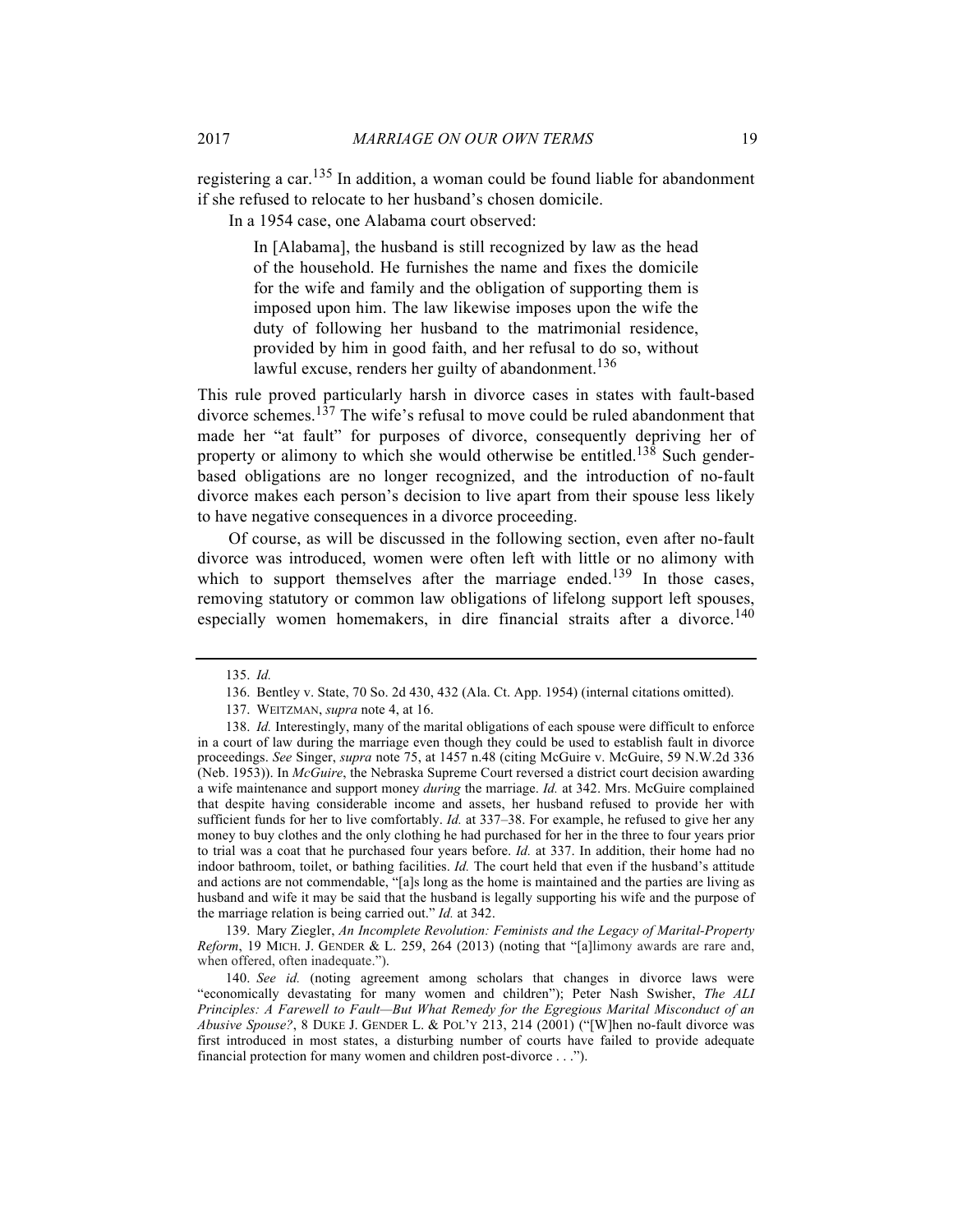Allowing couples to decide before marriage how property will be treated in the event of divorce would give each spouse a measure of control over their own financial destiny.

#### IV.

#### **DIVORCE**

State regulation of marriage does not end when the marriage ends. In fact, the state's greatest impact on the rights of spouses may be felt when one or both spouses seek to dissolve the marriage. First and foremost, the state decides *if* the parties are allowed to divorce. In fact, historically, in England and many early American colonies, married couples had no right to divorce.<sup>141</sup> As societal norms evolved, divorce became more socially acceptable and legally allowed. However, it is still not recognized as a fundamental right and is subject to state regulation. If the state does not find permissible grounds for divorce or if the state-mandated procedures for obtaining a divorce are not followed, then the marriage remains valid as a matter of law and all of the rights and obligations that arise therefrom continue to exist.

#### *A. Evolution of Divorce Law in England*

In spite of efforts to reform English law in the sixteenth century to allow for  $divorce$ <sup>142</sup> divorces were extremely difficult to obtain and were completely unavailable to most citizens until the mid- $1800s$ ,  $143$  Before that time, marriage was controlled by canon law under the jurisdiction of ecclesiastical courts.<sup>144</sup> Since marriage was regarded by the Church of England as a sacrament that was "indissoluble," marriage could not be terminated or dissolved by divorce, $145$  but in some circumstances the courts could grant decrees of nullity, which declared that the marriage was void and thus the parties had never been married.<sup>146</sup> The grounds for a decree included: a flaw in the marriage ceremony, lack of consent, lack of capacity to enter into marriage, duress, one or both parties being underage, prior marriage, the parties being related by blood or marriage in a manner that prohibited marriage, and impotence.<sup>147</sup> If the marriage was annulled, the parties were free to remarry, as the first marriage was deemed a

<sup>141.</sup> *See* Lord, *supra* note 10, at 12–23 (discussing historical background of divorce in England); Areen, *supra* note 36, at 69–77 (discussing divorce in the early American colonies).

<sup>142.</sup> *See* Areen, *supra* note 36, at 53 (noting that Thomas Cranmer's proposed *Reformatio Legum Eccleslasicarum* would have put civil authorities in charge of marriage and allowed for divorce for adultery, desertion, and ill treatment of the wife).

<sup>143.</sup> *See* Lord, *supra* note 10, at 12–23.

<sup>144.</sup> *Id*. at 12–13.

<sup>145.</sup> *Id*. at 13.

<sup>146.</sup> *Id.*

<sup>147.</sup> *Id.* The broad scope of available grounds made it fairly easy to grant such decrees and "[t]he bishops' courts acquired a reputation for granting decrees of nullity on flimsy grounds . . .". *Id*. at 14.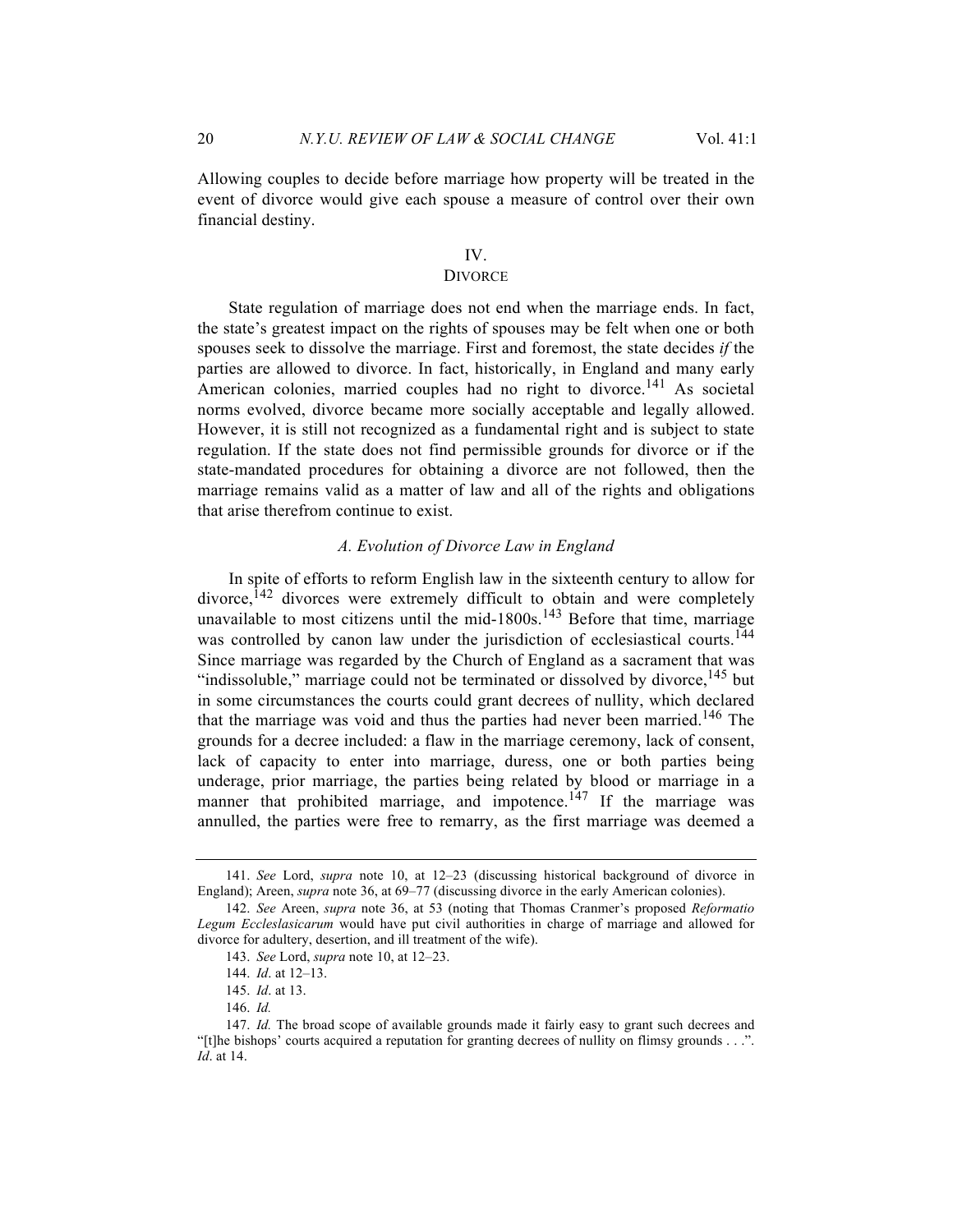nullity.<sup>148</sup> However, the decree also had the effect of making all children born during the marriage illegitimate.<sup>149</sup>

Another option for spouses who no longer wished to live together was a decree *"a mensa et thoro* (divorce from board and hearth)."<sup>150</sup> This decree was created to address cases in which one party had committed a serious violation "such as adultery, cruelty, sodomy or heresy" during the marriage.<sup>151</sup> The decree did not dissolve the marriage, but the parties were permitted to live separately (in other words, the wife was released from her obligation to live with her husband and to provide domestic and sexual services) and the husband was often required to pay alimony to support his wife.<sup>152</sup> The parties remained married and had to pledge not to marry again. Importantly, the children of the marriage remained legitimate.<sup>153</sup>

If spouses wished to end the marriage (and not simply live apart) but did not have grounds for an annulment, two other options existed: separation by private deed (also known as a separate maintenance contract) or divorce by private act of Parliament.<sup>154</sup> As a practical matter, both options were only available to the wealthy, and the private deeds were only enforceable by mutual agreement of the parties, not in a court of law. The private deeds were primarily financial contracts that required the husband to pay alimony to his wife; she, in turn, indemnified him against any suits by her future creditors.<sup>155</sup> They also usually allowed women to enter into contracts and other financial matters as though she was a single woman.<sup>156</sup> The agreements might also grant the parties the right to cohabitate, have sexual relations with, and even marry other people without risk of criminal prosecution.157 While these provisions were not enforceable in civil courts, they allowed couples to privately declare an end to their marriage.<sup>158</sup>

For a select few men (and barely *any* women), divorce was available by a "Private Act" of Parliament.<sup>159</sup> "These Private Acts, mostly brought by male members of the aristocracy, were intended primarily to safeguard the inheritance of property and family succession, which was endangered by a wife's adultery"; adultery was the only recognized ground for divorce.<sup>160</sup> Obtaining a divorce by Private Act was difficult and required multiple court judgments. First, the

<sup>148.</sup> *Id.* at 13–14.

<sup>149.</sup> *Id*. at 14.

<sup>150.</sup> *Id.*

<sup>151</sup>*. Id.*

<sup>152.</sup> *Id.* Ecclesiastical courts had no authority to enforce the support orders because they had no authority over the husband's property. *Id.*

<sup>153.</sup> *Id.*

<sup>154.</sup> *Id.*

<sup>155.</sup> *Id.* at 14–15.

<sup>156.</sup> *Id.* at 15.

<sup>157.</sup> *Id.*

<sup>158.</sup> *Id.*

<sup>159.</sup> *Id.*

<sup>160.</sup> *Id.* at 15–16.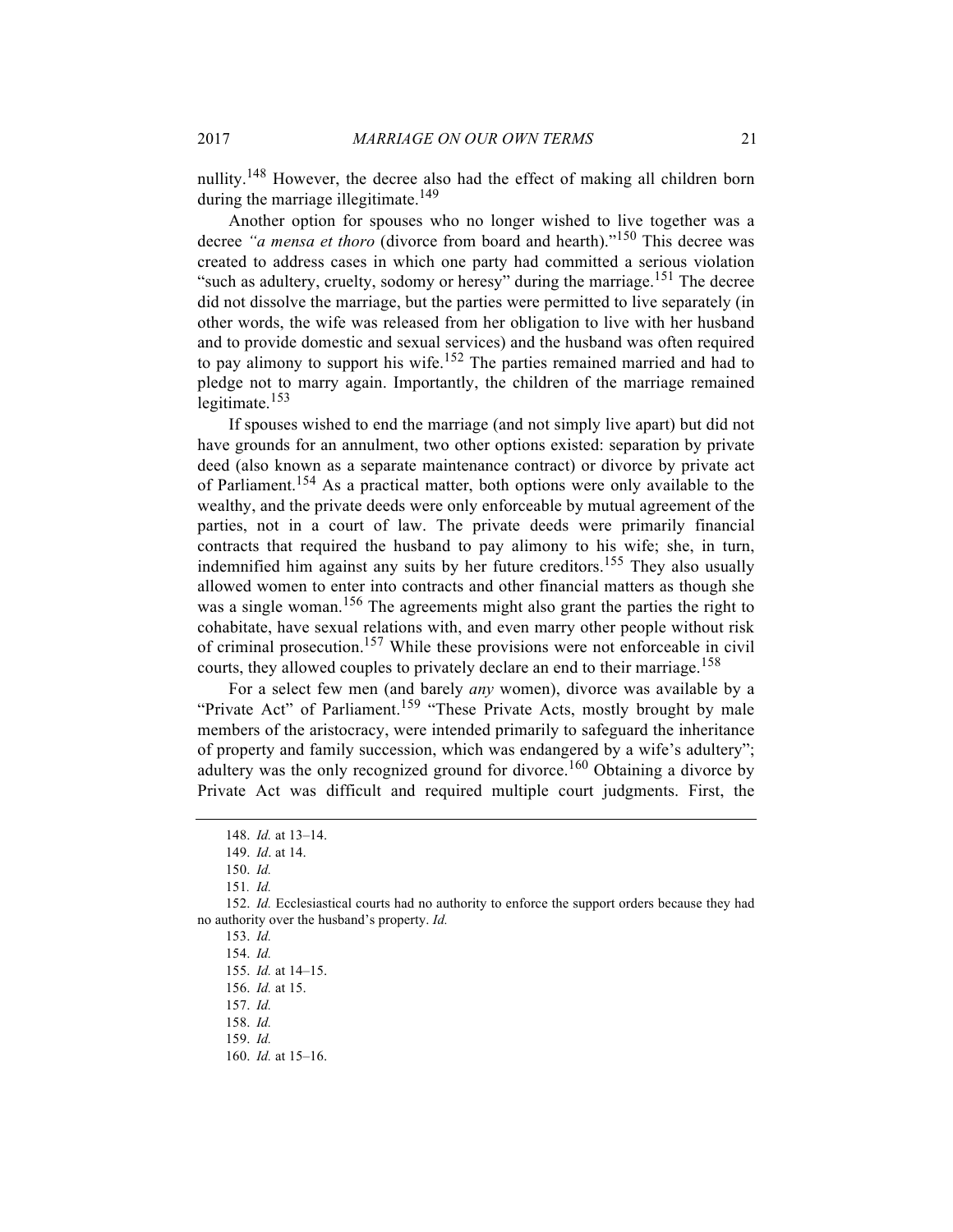husband had to get a decree *a mensa et thoro* from the ecclesiastical court, and then he had to sue and win a "criminal conversation" action against the man with whom his wife committed adultery.<sup>161</sup> Only then could the husband present a bill to Parliament for divorce.<sup>162</sup> It has been estimated that only  $317$  such Parliamentary divorces were ever granted.<sup>163</sup> Despite the clear conflict between canon law and these civil divorces, the Church of England did not oppose the divorces and allowed divorced persons to remarry.<sup>164</sup>

In 1857, the Matrimonial Causes Act created a secular Court for Divorce and Matrimonial Causes, thus removing matrimonial cases from ecclesiastical courts and granting jurisdiction over judicial separations and divorces to civil courts.<sup>165</sup> This made divorce accessible to the middle class for the first time.<sup>166</sup> Both wives and husbands could seek a divorce, but adultery remained the only grounds for divorce and wives had to prove "an additional serious aggravation such as desertion, cruelty, incest, rape, sodomy or bestiality[,]" while husbands only had to prove adultery.<sup>167</sup> The 1923 version of the Act made simple adultery sufficient grounds for husbands and wives, and in 1937, desertion, cruelty, and incurable insanity were added as grounds for divorce.<sup>168</sup> Despite the greater availability of divorce, social stigma kept divorce rates very low well into the twentieth century.<sup>169</sup> In the last half of that century, the law in England evolved to allow divorce on the single ground of "irretrievable breakdown of marriage."<sup>170</sup>

### *B. Divorce in the United States from the Colonies to the 1960's*

The American colonies were separated from the Church of England by geographic distance and, particularly in the New England colonies, by religious beliefs. The Puritans settled in America to escape religious conflict and persecution by the Church of England.<sup>171</sup> They were heavily influenced by

168. Lord, *supra* note 10, at 19.

169. *Id.* at 17 ("By 1900, only .2% of all marriages ended in divorce . . .")*.* The Court was located in London, which made it inaccessible to a large number of people living elsewhere. *Id.* This may also have affected divorce rates. Those who still could not afford a legal divorce found other ways to terminate a marriage, including one or both spouses moving to a new community. *Id.*

<sup>161.</sup> *Id.*

<sup>162.</sup> *Id.* at 16.

<sup>163.</sup> *Id.*

<sup>164.</sup> *Id.*

<sup>165.</sup> *Id.* at 16–17.

<sup>166.</sup> *Id.* at 17.

<sup>167.</sup> *Id.* at 16–17. Despite the higher hurdle for wives, the Act was still revolutionary in that it allowed women to seek a divorce for the first time. *Id.* at 17 n.118 (citing DOROTHY M. STETSON, A WOMAN'S ISSUE: THE POLITICS OF FAMILY LAW REFORM IN ENGLAND 8 (1982); Mary Lyndon Shanley, *"One Must Ride Behind": Married Women's Rights and the Divorce Act of 1857*, 25 VICTORIAN STUD. 355 (1982)).

<sup>170.</sup> *Id.* at 21–22.

<sup>171.</sup> *See* Areen, *supra* note 36, at 62; *see generally* discussion *supra* Part II.B.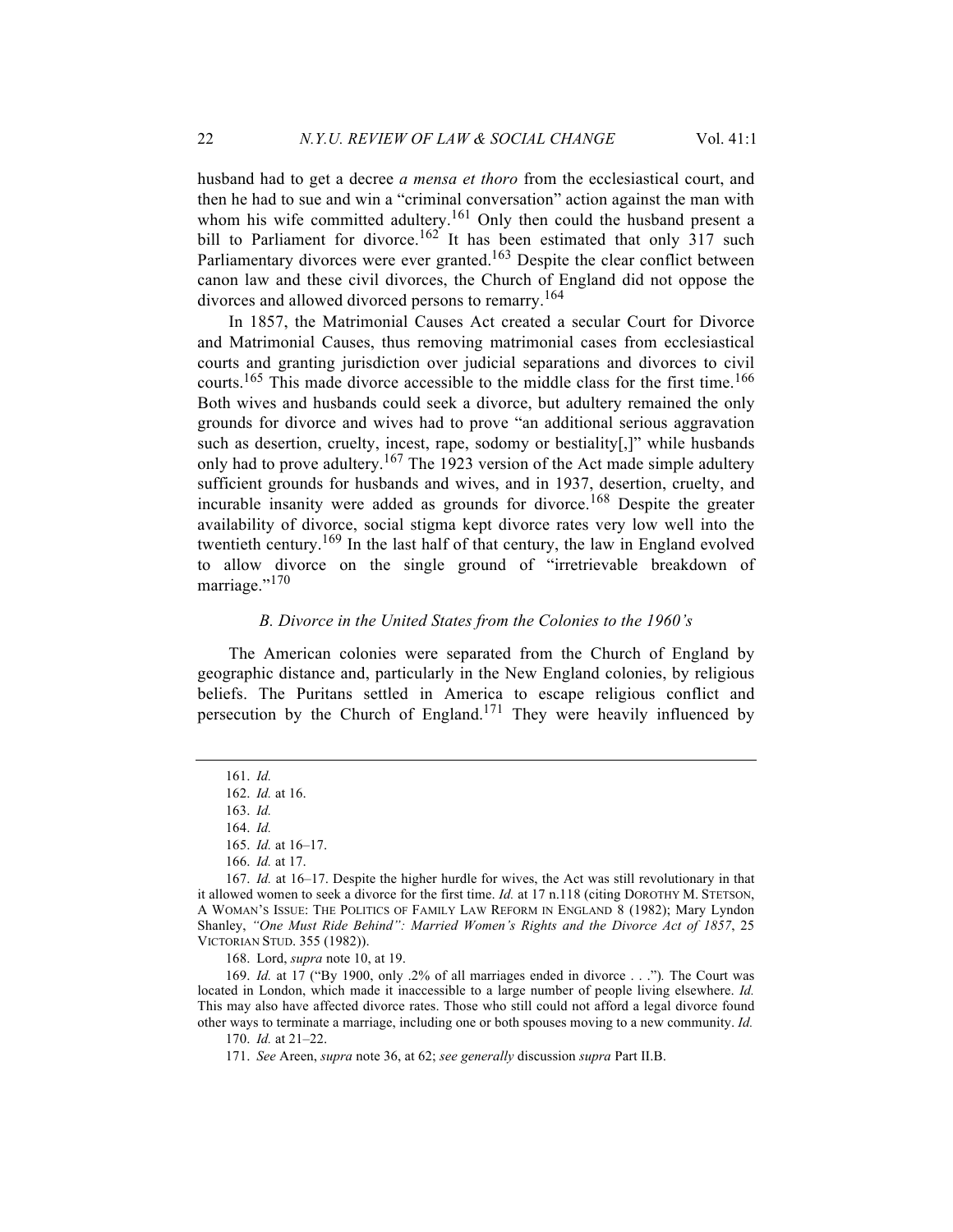Lutheranism, Calvinism, and other reformers in Europe.<sup>172</sup> While Puritans did not favor divorce, it was allowed when the marriage was found to be unsupportable.<sup>173</sup> The Court of Assistants granted the first divorce in the Massachusetts Bay colony in 1643.<sup>174</sup> At least twenty divorces were granted by the end of the seventeenth century,<sup>175</sup> with adultery and desertion as the most common grounds for divorce.<sup>176</sup> Losing parties could appeal the decision of the Court of Assistants to the General Court, which consisted of "the members of the Court of Assistants plus all the freemen of the colony."<sup>177</sup> The General Court also had authority to hear divorce petitions that had not already been decided by the Court of Assistants and it granted at least eleven such divorce petitions before 1700.<sup>178</sup>

While divorce was available, petitions were not routinely or easily obtained. The Puritans sought order and domestic tranquility and forbade fornication (sex outside of marriage), dance, and other "riotous merrymaking."<sup>179</sup> Adultery was a capital offense<sup>180</sup> and spousal abuse was prohibited and punished.<sup>181</sup> Divorce was not encouraged, merely tolerated as "the best way to prevent an innocent spouse in a failed marriage from being forced to remain celibate for life."<sup>182</sup> The courts sought to keep marriages together whenever possible.<sup>183</sup> Perhaps more importantly, community norms and morals provided pressure for couples to stay married and faithful.<sup>184</sup> "State law set a framework that guided and influenced local communities, but because of its proximity, the community's ability to approve or chastise its members came first."<sup>185</sup>

Although divorce was available in the New England colonies, it was not permitted in the other colonies that were still under the control of the Church of

179. *Id.* at 69.

<sup>172.</sup> *Id.* at 63.

<sup>173.</sup> *Id.* at 70; RICHARD H. CHUSED, PRIVATE ACTS IN PUBLIC PLACES: A SOCIAL HISTORY OF DIVORCE IN THE FORMATIVE ERA OF AMERICAN FAMILY LAW 20 (1994) (noting that in Puritanical society, adultery was a sin and a breach of a civil agreement). "It was better, in such a structure, to ease the establishment of new, functional civic and religious units by permitting divorce than to require the continued existence of unworkable families." *Id.*

<sup>174.</sup> *See* Areen, *supra* note 36, at 70.

<sup>175.</sup> *Id.* at 71.

<sup>176.</sup> *Id.* After the American Revolution, Massachusetts gave state courts jurisdiction over divorce petitions, but divorce could only be granted for adultery. *Id.* at 82. In 1870 the law changed to allow divorce on the ground of extreme cruelty. *Id.*

<sup>177.</sup> *Id.* at 72.

<sup>178.</sup> *Id.* Thus, the total estimated number of divorces granted before 1700 was thirty-one.

<sup>180.</sup> *Id.* at 69–70. Few adulterers were executed, although many were prosecuted. *Id.* at 71.

<sup>181.</sup> *Id.* at 73.

<sup>182.</sup> *Id.* at 70.

<sup>183.</sup> *Id.* at 72.

<sup>184.</sup> COTT, *supra* note 61, at 29.

<sup>185.</sup> *Id. See also* Areen, *supra* note 36, at 72 (noting that order was maintained with the help of a culture than encouraged "keeping an eye on one's neighbors"). Puritan ideals allowed for divorce, but the marital property rights of women during that time were reduced. *See* CHUSED, *supra* note 173, at 20.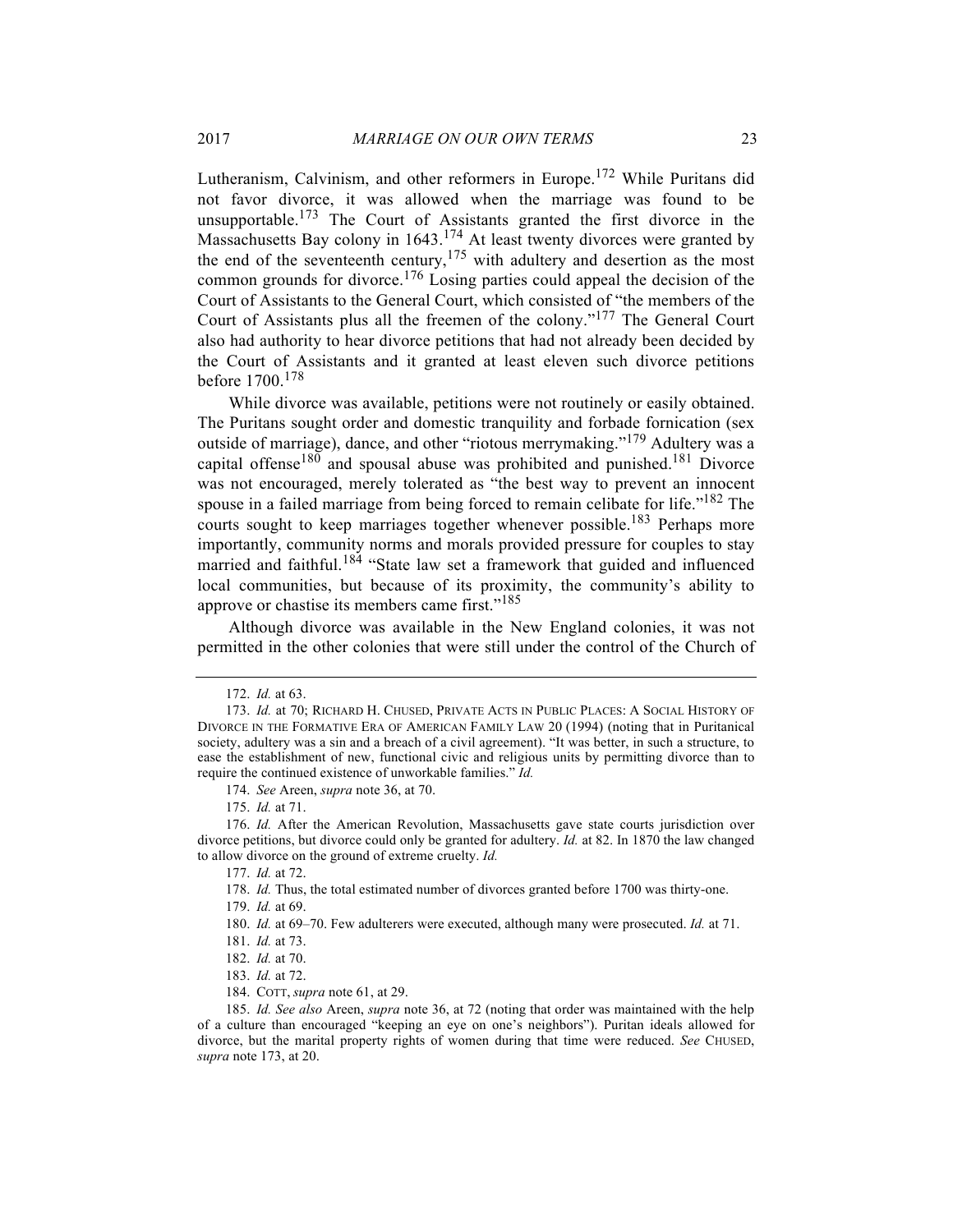England.<sup>186</sup> Consequently, divorce was not available in many colonies until after the Revolutionary War.<sup>187</sup> Even then, divorce was not available equally to men and women.<sup>188</sup> In 1805 Maryland passed its first divorce bill that did not expressly mention adultery as the grounds for divorce.<sup>189</sup> The legislature granted the first divorce petition filed by a woman in 1806 "when Pamela Sampson convinced the legislature that her husband was a deranged drunkard."<sup>190</sup>

In some southern colonies, race played a pivotal role in the availability of divorce.<sup>191</sup> Some states were reluctant to allow divorce on grounds of adultery for fear that white women would divorce their husbands for having sex with (or raping) their black slaves. However, concerns about white women having sex with black men may have turned the tide in favor of allowing divorce.

> Adultery, if sanctioned as a ground for severing family ties, threatened to undermine the long-standing acceptance of sexual encounters between white men and slave women. Permitting women to complain about private liaisons across racial lines would have removed the ability of men to control the form of their public family ties. While such concerns arguably led South Carolina to prevent divorce altogether in order to protect men, the punishment of women breaking racial taboos may have stimulated the passage of the earliest Maryland divorces.<sup>192</sup>

Specifically, husbands could obtain legislative divorces on grounds of adultery after the wives admitted to a sexual relationship with an African American man or gave birth to a biracial child.<sup>193</sup> In Virginia, divorces were first granted in 1803 by legislative act, $194$  and the first two petitions were granted to white men whose wives gave birth to biracial children.<sup>195</sup> Over the next half century the legislature granted approximately 150 divorces,<sup>196</sup> until the new Virginia

<sup>186.</sup> Areen, *supra* note 36, at 74.

<sup>187.</sup> *See, e.g*., Areen, *supra* note 36, at 76 (noting that "no divorces were permitted in Virginia until after the American Revolution.").

<sup>188.</sup> For instance, while men and women in Maryland filed divorce petitions prior to 1805, only the petitions of men were granted. *See* CHUSED, *supra* note 173, at 22. Women could seek alimony from the courts instead of a divorce. *Id.*

<sup>189.</sup> *Id.* at 23.

<sup>190.</sup> *Id.*

<sup>191.</sup> *See id*. at 22–23 (arguing that "the punishment of women breaking racial taboos may have stimulated the passage of the earliest Maryland divorces" and concerns about race prevented South Carolina from allowing any divorces); *see also* Areen, *supra* note 36, at 82 (opining that "[s]lavery and racism" motivated the Virginia legislature to begin granting divorces).

<sup>192.</sup> CHUSED, *supra* note 173, at 22–23.

<sup>193.</sup> *Id.*

<sup>194.</sup> Areen, *supra* note 36, at 82.

<sup>195.</sup> *Id.*

<sup>196.</sup> *Id.* at 83.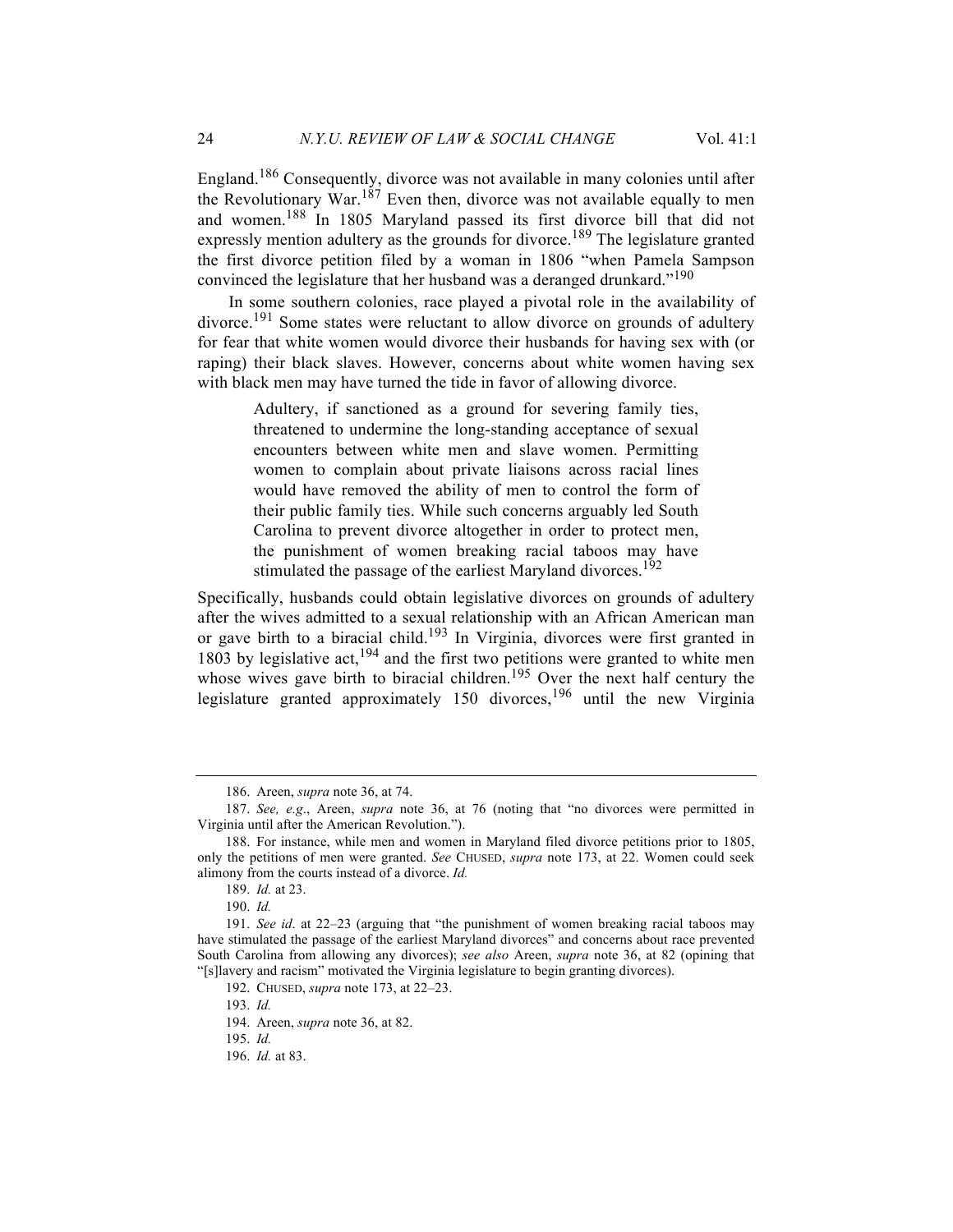constitution prohibited legislative divorce in 1851. By 1853, Virginia lawmakers passed new legislation authorizing courts to grant divorces.<sup>197</sup>

## *C. The Rise of No-Fault Divorce and its Unintended Consequences*

Divorce, like marriage, has seen a transformation in recent decades.<sup>198</sup> As the discussion above illustrates, historically, divorce was not a right, but a remedy that the state could choose to grant on terms that the state alone deemed appropriate.<sup>199</sup> Even if both spouses were unhappy in the marriage, a divorce was not possible unless the parties could prove that one of the state-approved grounds for divorce was met. Indeed, the fault-based model reflected the view that dissolution of a marriage was acceptable only if one party had irredeemably violated the marital relationship such that the innocent party was entitled to be free of the bonds of the marriage.<sup>200</sup> If the wife was innocent, she was also entitled to support.<sup>201</sup> The concept of alimony reflected the view that marriage was permanent and the husband had an irrevocable duty to support his wife.<sup>202</sup>

In the 1960s, a movement began that dramatically transformed divorce law in the United States.<sup>203</sup> Nearly every United States jurisdiction adopted a form of no-fault divorce between 1970 and 1985.<sup>204</sup> The no-fault rules were first adopted

202. *Id.* (noting that the state's "role in structuring a couple's post-divorce economic relationship . . . was premised on the state's interest in enforcing the terms of the traditional marriage contract"); *see also* Jeffrey Evans Stake, *Mandatory Planning for Divorce*, 45 VAND. L. REV. 397, 401 (1992) (stating that "alimony was founded on the idea that marriage was irrevocable").

203. "The no-fault divorce revolution surfaced in the United States when a 1966 California Governor's Commission issued a recommendation that the sole grounds for divorce in that state should be an 'irretrievable breakdown' of the marriage or insanity." Pamela Laufer-Ukeles, *Reconstructing Fault: The Case for Spousal Torts*, 79 U. CIN. L. REV. 207, 218 (2010).

204. Wardle, *supra* note 198, at 79. England adopted a form of no-fault divorce in 1969 as well. *See id.* at 85. The English Divorce Reform Act "provided that divorce could be granted upon one ground only, 'irretrievable breakdown'" which could be "shown by proof of traditional marital fault, living separate and apart for five years, or living separate and apart with mutual consent for two years." *Id.* Arkansas was the only state that did not adopt a no-fault divorce rule during those years. *Id.* at 79. However, the current code in Arkansas provides for no-fault divorce, stating that:

When husband and wife have lived separate and apart from each other for eighteen (18) continuous months without cohabitation, the court shall grant an absolute decree of divorce at the suit of either party, whether the separation was the voluntary act of one (1) party or by the mutual consent of both parties or due to the fault of either party or both parties . . .

ARK. CODE ANN. § 9-12-301(b)(5) (2015).

<sup>197.</sup> *Id.* (citing 1853 Va. Acts 47–48).

<sup>198.</sup> *See generally* Lynn D. Wardle, *No-Fault Divorce and the Divorce Conundrum*, 1991 BYU L. REV. 79 (discussing the no-fault divorce "revolution" that began in the 1970's and its intended and unintended consequences).

<sup>199.</sup> *See* Singer, *supra* note 75, at 1470–71.

<sup>200.</sup> *See id.* at 1470.

<sup>201.</sup> Under the fault-based divorce regime, the state continued to structure the economic relationship between the husband and wife after divorce. The state would enforce "the husband's duty to support his wife and the wife's reciprocal domestic and childrearing obligations." *Id.* at 1474.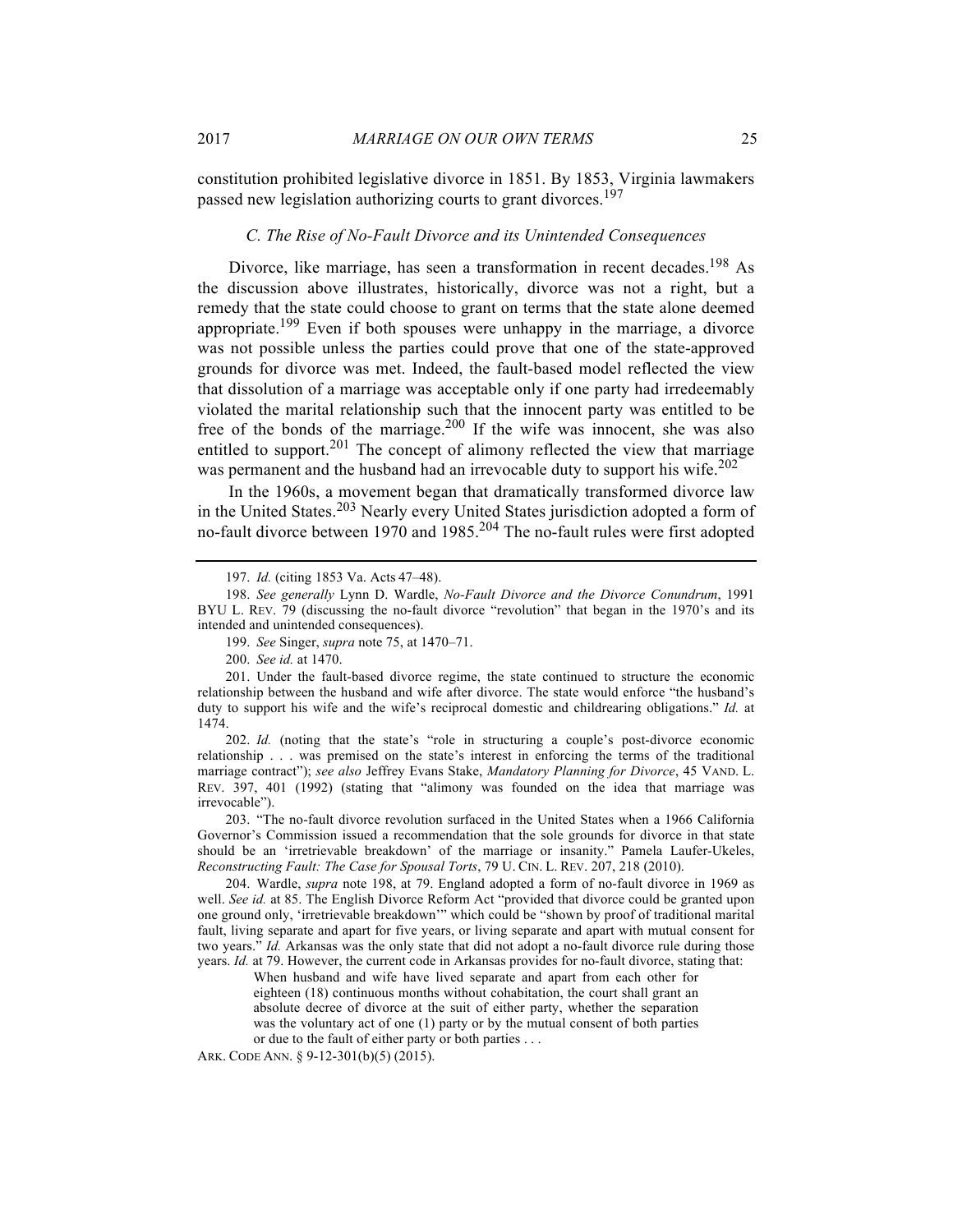in California, with the intention of reducing divorce rates.<sup>205</sup> No-fault divorce laws were also designed to eliminate the need for the hostility and embarrassment that accompanied the allegations of fault necessary to obtain a divorce.<sup>206</sup> There were also concerns about the cost of proving fault and allegations of perjury and collusion as lawyers and parties tried to prove facts necessary to satisfy narrow grounds for divorce.<sup>207</sup> In some jurisdictions, divorce laws were also amended to remove fault from consideration in determining alimony or division of property.<sup>208</sup>

The original proponents of no-fault divorce envisioned a system in which only those marriages that were "irretrievably broken" would be dissolved, and couples who could not prove that the marriage was broken beyond repair would not be entitled to a divorce.<sup>209</sup> One party could successfully argue that the marriage could be saved to prevent a divorce.<sup>210</sup> Contrary to expectations and intent, the divorce rate increased dramatically in the subsequent years.  $2^{11}$ "Modern divorce law is not only no-fault, it is also unilateral."<sup>212</sup> Under the nofault system, a spouse can seek a divorce and their misdeeds during the marriage may not be relevant to whether a divorce will be granted or to how property will be divided. $213$ 

At first, women's groups were not significantly involved in the no-fault divorce movement, which initially left women who had not worked outside of the home worse off financially.<sup>214</sup> Women were particularly vulnerable in common law states that determined property rights based on legal title.<sup>215</sup> If the

210. *Id.*

211. *See* Peter Nash Swisher, *Reassessing Fault Factors in No-Fault Divorce*, 31 FAM. L.Q. 269, 271 n.13 (1997) ("According to the U.S. Bureau of the Census, divorces and annulments in America from 1970 through 1980 rose from less than half a million divorces each year to over one million divorces each year . . .").

212. Laufer-Okeles, *supra* note 203, at 220.

213. *See id.* at 222 (noting that "fault has become much less prominent as a factor in determining alimony and property division in many states, but marital misconduct remains relevant in others.").

214. *See* Ziegler, *supra* note 139, at 261. Feminists and anti-feminists were allegedly "preoccupied by the struggle for the ERA" and, therefore, were not paying attention to the divorce reform movement or the effect that it would have on women, especially homemakers. *Id.* at 266. Even in community property states—where community assets are owned equally by both spouses—assets may be divided according to equitable principles, which did not necessarily mean equally. *See, e.g.*, ARIZ. REV. STAT. ANN. § 25-318 (2007) (instructing courts to "divide the community, joint tenancy and other property held in common equitably, though not necessarily in kind, without regard to marital misconduct.").

215. *See* Ziegler, *supra* note 139, at 270.

<sup>205.</sup> Wardle, *supra* note 198, at 83–84.

<sup>206.</sup> *Id.* at 92.

<sup>207.</sup> *Id.* at 92–93.

<sup>208.</sup> *See id.* at 90–91.

<sup>209.</sup> "The original no-fault reformers envisioned that fact-finding would be necessary to determine whether the breakdown of the marriage had occurred, and that, absent such a finding, a divorce would not be granted." Laufer-Okeles, *supra* note 203, at 219.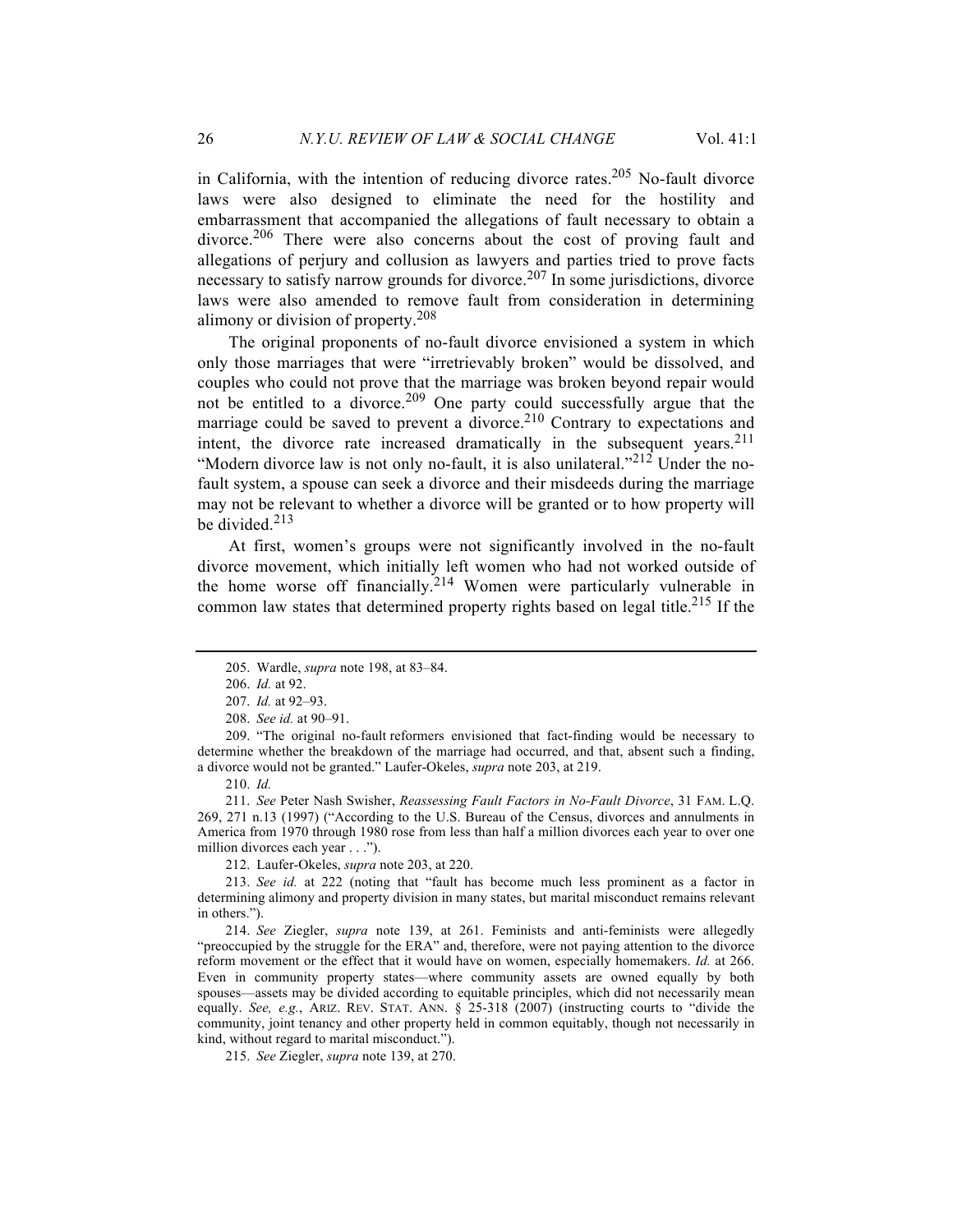husband, who was often the breadwinner, held title solely in his name, he alone had ownership.<sup>216</sup> A wife who was a homemaker might not have a right to any property in a divorce.<sup>217</sup> Groups including the National Organization for Women pushed for divorce reforms, including ones that would recognize the contributions of homemakers and ones that would allow for equal or equitable division of marital property.<sup>218</sup> Currently, "the large majority of jurisdictions, including most community property states, apply a rule of equitable distribution that requires equitable division of property at divorce. Equitable division does not mean 'equal' division, and, as its label implies, it focuses on the objectives of ownership rights and fairness."<sup>219</sup>

But the rise of no-fault divorce did not signal the end of fault-based divorce.<sup>220</sup> Most jurisdictions retain both fault and no-fault divorce options.<sup>221</sup> Choosing fault-based divorce may lead to a faster resolution of the case,  $222$  give an innocent spouse leverage in negotiating a settlement agreement, and may have an indirect effect on custody.<sup>223</sup> Fault may also be considered in determining alimony or support,  $224$  but innocent spouses are not automatically entitled to support, and may be left financially insecure even if they have been true to their vows and do not want a divorce.<sup>225</sup>

Even though divorce is much easier to obtain now than it was in the past, couples must still address complex issues when dissolving a marriage. Among the most contentious is the division of property. If the parties have entered into an enforceable prenuptial or postnuptial agreement, the issues may be more easily resolved on the terms set by the parties themselves. In the absence of such

220. *See* Laufer-Okeles, *supra* note 203, at 220.

221. *See id.*

224. "[I]n cases in which marital fault has negatively affected the economic status of the parties it may be considered in the calculation of alimony. By way of example, if a spouse gambles away all savings and retirement funds, and the assets are inadequate to allow the other spouse to recoup her share, an appropriate savings and retirement component may be included in the alimony award." Mani v. Mani, 869 A.2d 904, 916 (N.J. 2005); *see also, e.g*., Lauro v. Lauro, 847 So. 2d 843, 850 (Miss. 2003) (noting that while "fault is a proper consideration for awarding periodic alimony[,]" alimony may not be used as a punishment); Rogers v. Rogers, 475 S.E.2d 457, 464 (W. Va. 1996) (noting that West Virginia law specifically authorizes the consideration of fault in determining a maintenance/alimony).

225. *See* Stake, *supra* note 202, at 401.

<sup>216.</sup> *See id.*

<sup>217.</sup> *See id.*

<sup>218.</sup> *Id.* at 266.

<sup>219.</sup> Craig W. Dallon, *The Likely Impact of the ALI Principles of the Law of Family Dissolution on Property Division*, 2001 BYU L. REV. 891, 895. While equitable distribution provides far more protection for a stay-at-home spouse, it is subjective and, therefore, unpredictable. *See id.*; *see also* Margaret Ryznar, *All's Fair in Love and War: But What About in Divorce? The Fairness of Property Division in American and English Big Money Divorce Cases*, 86 N.D. L. REV. 115, 119 (2010).

<sup>222.</sup> *See id.* at 221.

<sup>223.</sup> Wrongdoing by one spouse may be relevant to morality and character issues relating to custody. *Id.*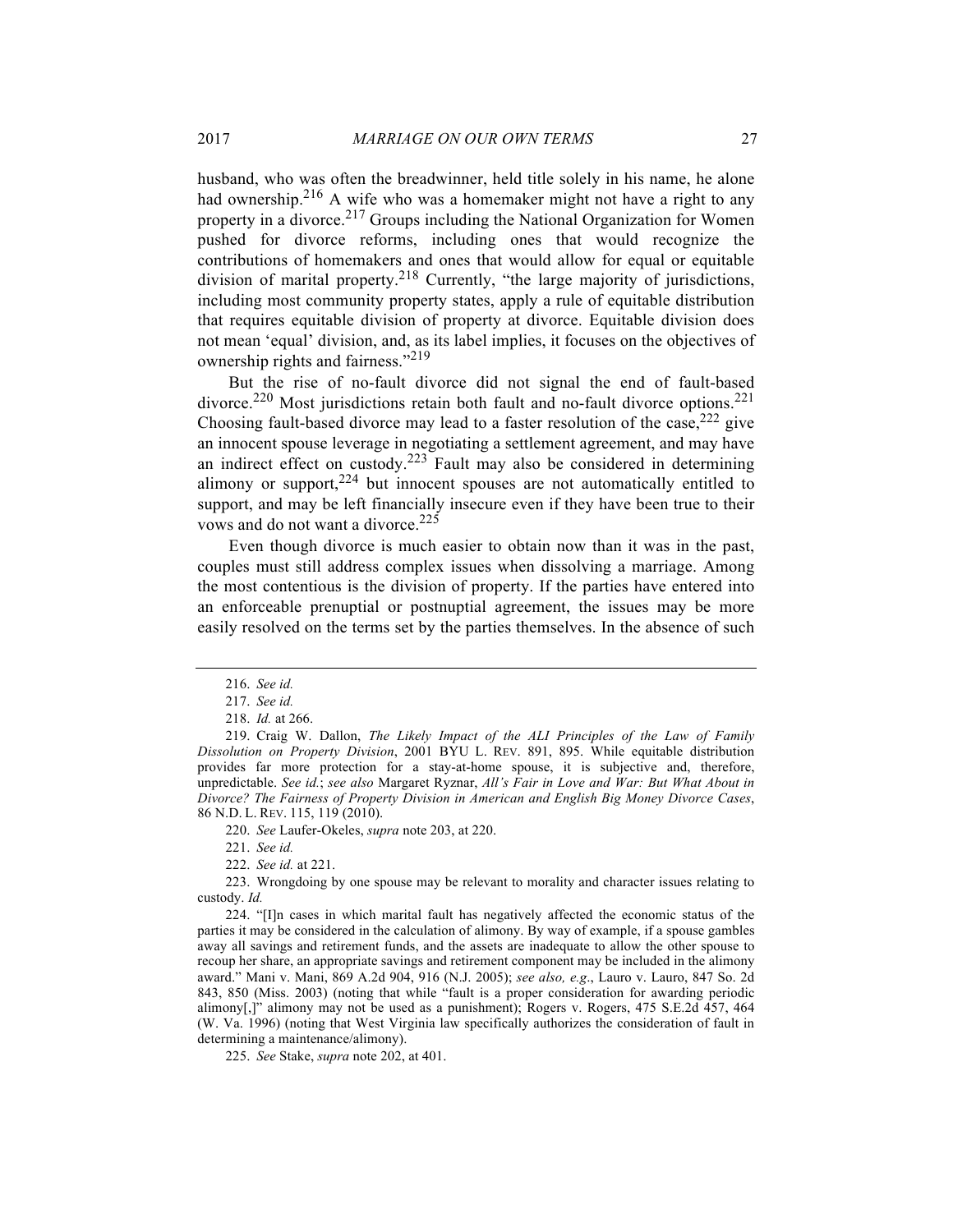contractual arrangements, those issues will be decided by the courts (the state) in ways that allow the court considerable discretion.<sup>226</sup> Moreover, even when spouses negotiate and agree to terms, those terms must be approved by the court before they are enforceable.<sup>227</sup>

V.

## THE DECLINE OF REGULATION

#### *A. The Diminished Role of the State*

Marriage has evolved from a highly regulated institution rooted in religious doctrine, then controlled by state legislatures, to a relationship that is defined largely by the couple themselves.

> Over the past twenty-five years, the law has loosened its control over the legal and economic incidents of marriage in three related ways. First, the state-imposed marriage contract is a far less comprehensive or precise instrument than it was a generation or two ago. In particular, the reciprocal rights and obligations of spouses are both less well-defined and less extensive than they were in previous generations. Second, individual couples today have considerably more freedom than in the past to vary by private agreement what little remains of the state-imposed marriage contract. Third, the law increasingly treats marriage partners as individuals, rather than as a single merged unit, for purposes of doctrinal analysis. $228$

All of these changes reflect changes in society at large and, in particular, the changing role and rights of women, and the increased protection and recognition of the rights of same-sex couples.

Of particular significance is the ability of parties to use contracts to govern their relationship during the marriage and in the event of divorce.<sup>229</sup> The requirements for enforceability of both pre- and postnuptial agreements vary by state.<sup>230</sup> Historically, prenuptial agreements that attempted to define or limit economic obligations in the event of divorce were void as against public

<sup>226.</sup> *See* Dallon, *supra* note 219, at 895.

<sup>227.</sup> *See, e.g.*, Lourie v. Lourie, 2016 VT 57, ¶ 12 (holding that the family court was obligated to consider whether the settlement agreement voluntarily entered into by the parties "was fair and equitable pursuant to the relevant statutory factors at the time of the final hearing, such that it could be incorporated into the final divorce order"); Cvitanovich-Dubie v. Dubie, 231 P.3d 983, 988 (Haw. Ct. App. 2010), *aff'd*, 254 P.3d 439 (Haw. 2011) ("Property settlement agreements between husband and wife made in contemplation of divorce or judicial separation are favored by the courts and will be strictly enforced if fair and equitable and not against public policy.").

<sup>228.</sup> *See* Singer, *supra* note 75, at 1458.

<sup>229.</sup> *See id.* at 1474–75.

<sup>230.</sup> *See id.*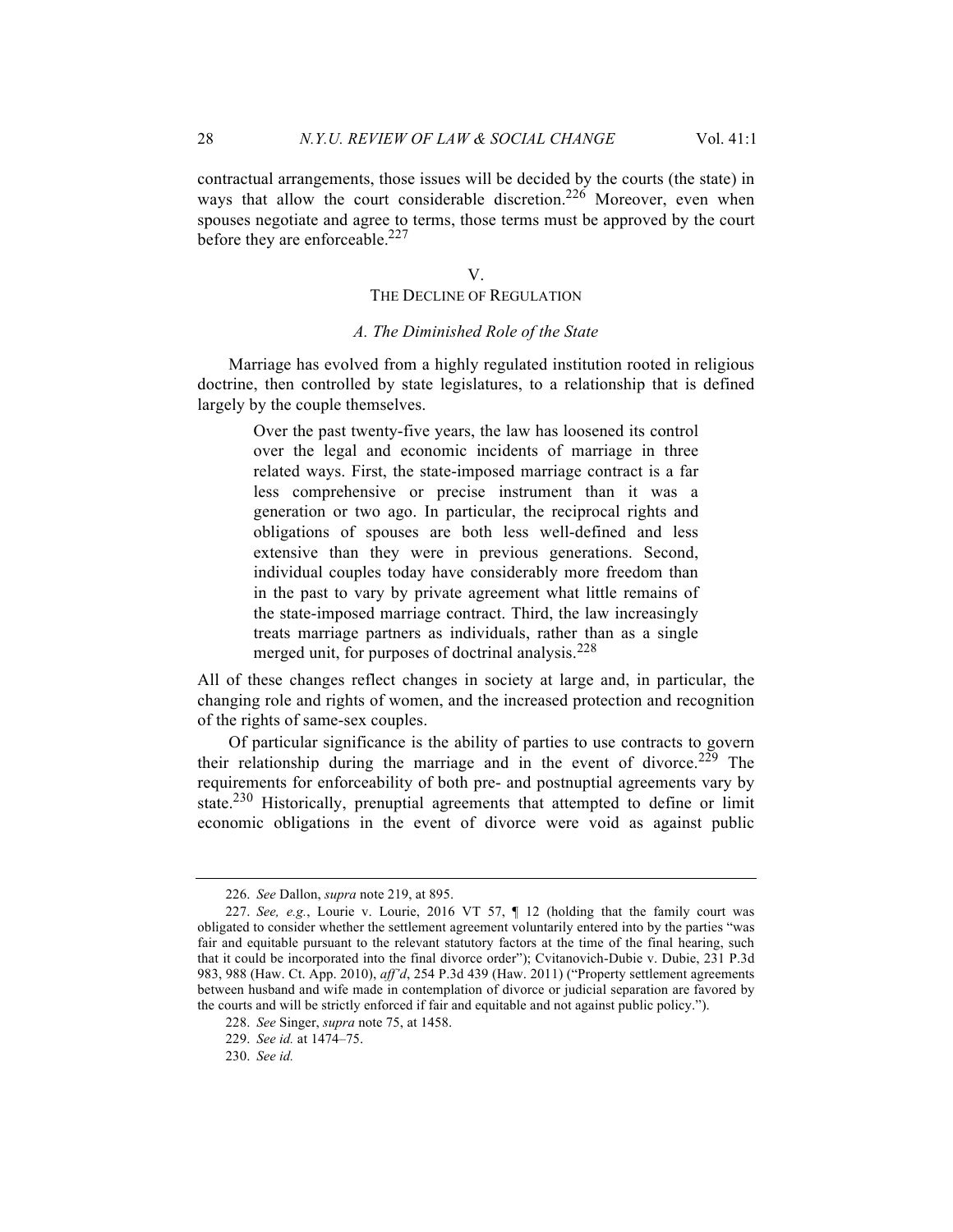policy.<sup>231</sup> Some believed that such contracts encouraged divorce and undermined the policy of treating marriage as permanent.<sup>232</sup> Others believed that the duty of husbands to support their wives was "an essential incident of marriage" that should not be limited by contract.<sup>233</sup> However, as divorce became more easily obtained and as state regulation of marriage decreased, prenuptial agreements gained acceptance in every jurisdiction,  $234$  although they are often subject to some restrictions.<sup>235</sup>

Postnuptial agreements are enforceable in many but not all jurisdictions,  $236$ and are more closely regulated than prenuptial agreements in a number of states.<sup>237</sup> While the opponents of postnuptial agreements point to the inability of spouses to contract at arm's length and a desire to protect more vulnerable spouses from being taken advantage of, bans on postnuptial agreements leave spouses with no means of altering their marital agreements to meet changed circumstances short of divorce and remarriage. However, this limitation on spouses' ability to redefine the terms of their relationship after marriage is often less important than the practical limitations on couples who want to define the terms of their marriage from its inception.

235. *Id.* at 83–84. For example, some states require full disclosure of financial information or that each party has access to counsel. *See, e.g*., CONN. GEN. STAT. ANN. § 46b-36g (West 2009) (requiring "fair and reasonable disclosure of the amount, character and value of property, financial obligations and income of the other party" and a "reasonable opportunity to consult with independent counsel" before a prenuptial agreement will be enforced); *see also* Sean Hannon Williams, *Postnuptial Agreements*, 2007 WIS. L. REV. 827, 838–39 (2007) (comparing various states' requirements for enforceable prenuptial and postnuptial agreements).

236. Williams, *supra* note 235, at 838. Ohio prohibits all postnuptial agreements. *Id.*; *see also*  OHIO REV. CODE ANN. § 3103.06 (West 2011) ("A husband and wife cannot, by any contract with each other, alter their legal relations, except that they may agree to an immediate separation and make provisions for the support of either of them and their children during the separation.").

237*.* Williams, *supra* note 235, at 838 (identifying sixteen states that impose greater restrictions on postnuptial agreements as compared to prenuptial agreements). For example, in Minnesota, each party to a postnuptial agreement must be represented by counsel in order to be enforceable, but the parties only need the opportunity to access to independent counsel for a prenuptial agreement. *Id.* at 838–39. In Tennessee and Arkansas, the courts have held that a promise to remain married is not consideration sufficient to support a postnuptial agreement unless the marriage is under significant strain or a spouse abandons a specific, existing career. *Id.* at 839.

<sup>231.</sup> *Id.* at 1475.

<sup>232.</sup> *Id.*

<sup>233.</sup> *Id.*

<sup>234.</sup> J. Thomas Oldham, *With All My Worldly Goods I Thee Endow, or Maybe Not: A Reevaluation of the Uniform Premarital Agreement Act After Three Decades*, 19 DUKE J. GENDER L. & POL'Y 83, 83 (2011) ("During the past four decades, all U.S. states have accepted the general idea that spouses may make an enforceable agreement specifying the economic consequences of divorce.").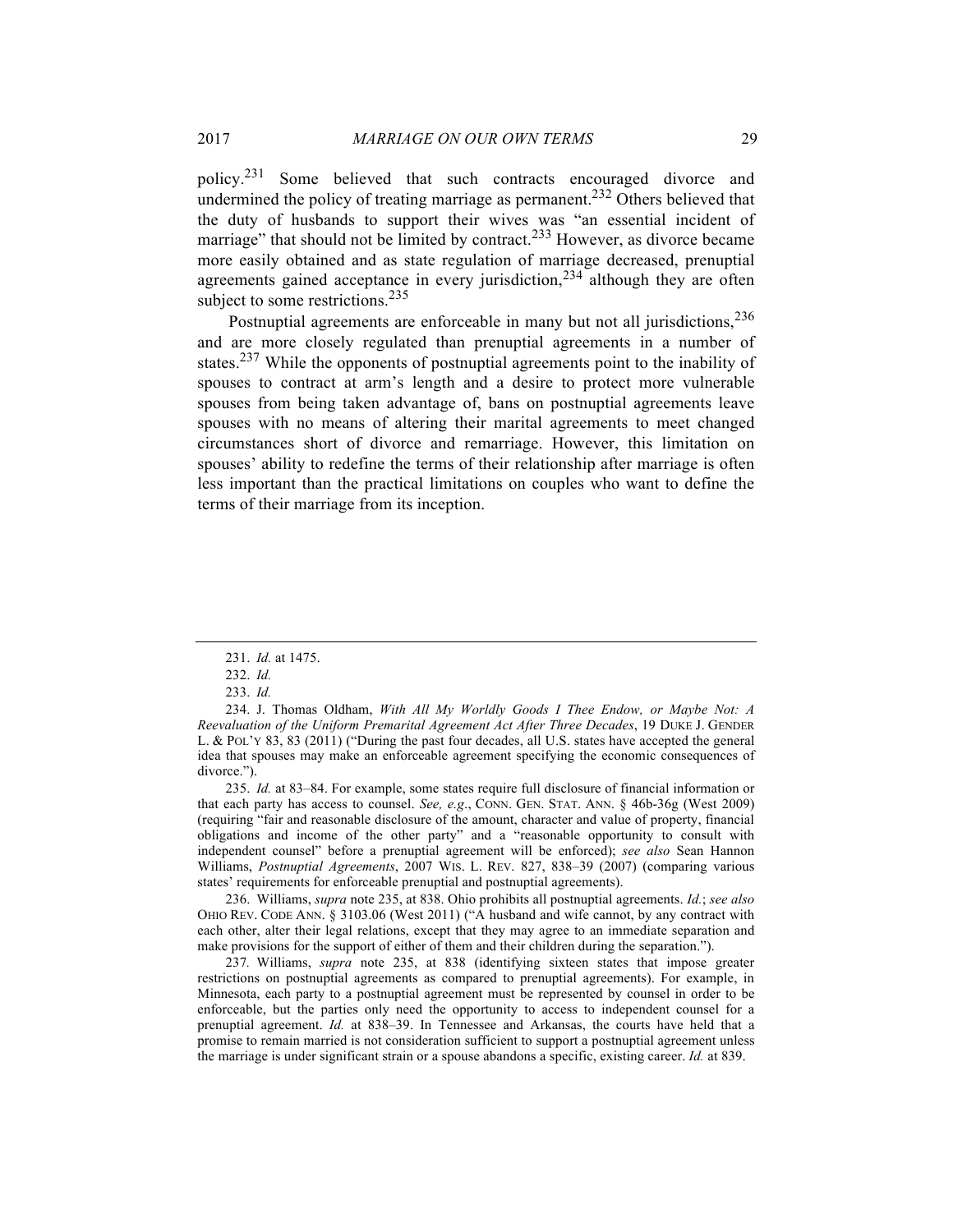#### *B. Current Regulations (What is Left)?*

#### *1. Who Can Marry*

State laws still regulate who can marry. Specifically, most states still require couples to obtain a license (unless common law marriages are recognized), and impose minimum age requirements, restrictions based on affinity by blood or marriage, requirements intended to ensure mental capacity, and requirements that neither party be legally married to anyone else. $238$ 

#### *2. Divorce*

State law currently regulates if and under what conditions a couple can end their marriage.<sup>239</sup> While the no-fault system currently in place in all states gives individuals much more control over the fate of their marriage, divorce is still not considered a fundamental right. Consequently, while couples (and even just one half of the couple, acting independently) are generally able to get a divorce, they still must adhere to whatever jurisdictional and procedural barriers the relevant state has in place.<sup>240</sup> Inability to overcome the hurdles will result (at least temporarily) in remaining married against the will of one or both spouses. Additionally, division of property and alimony obligations upon divorce will follow the default rules of the state in the absence of an enforceable pre- or postnuptial agreement to the contrary.

## *3. Property Rights*

State law also determines property and inheritance rights in the absence of an enforceable prenuptial or marital agreement. These laws can have a tremendous impact on entire families in the event of divorce or the death of a spouse. With respect to property rights, most states follow the common law as modified by statute, while the remaining states are community property jurisdictions.<sup>241</sup> The rules in common law jurisdictions have their roots in English common law.<sup>242</sup> As discussed above, under the common law, not only

<sup>238.</sup> *See, e.g.*, Strauss, *supra* note 121, at 1267 ("The state uses registration to ensure that fiancés are competent to accept marital obligations (of sufficient age, able to consent); to impose limits on who may marry (two persons who are unmarried, not close relatives, and of the opposite sex); and to keep track of who is entitled to marriage's benefits and burdens.").

<sup>239.</sup> *See* discussion *supra* Part III.

<sup>240.</sup> *See, e.g.*, Sosna v. Iowa, 419 U.S. 393, 410 (1975) (holding that state law requiring proof of one year of residency in state before a divorce petition could be filed did not violate the United States Constitution).

<sup>241.</sup> *See* Andrea B. Carroll, *Incentivizing Divorce*, 30 CARDOZO L. REV. 1925, 1928 n.24 (2009); SPERO, ASSET PROTECTION: LEGAL PLANNING, STRATEGIES AND FORMS ¶ 4.02, Westlaw (2016).

<sup>242.</sup> Kenneth W. Kingma, *Property Division at Divorce or Death for Married Couples Migrating Between Common Law and Community Property State,* 35 AM. C. TR. & EST. COUNS. 74, 75 (2009).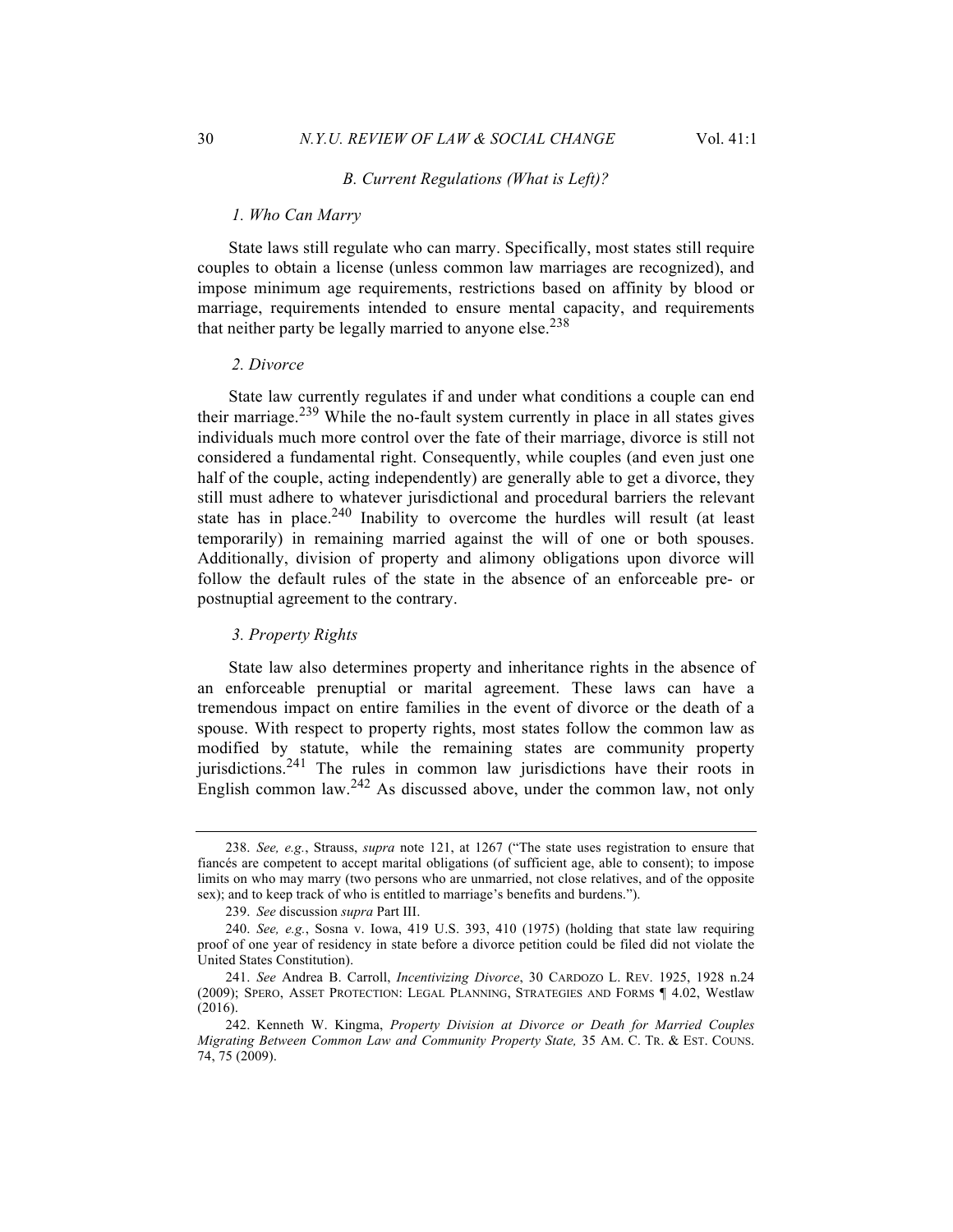could husbands own separate property after marriage, but they also acquired all of their wives' property upon marriage. The husband had the right to manage and control the wife's property, but wives had no right to their husbands' property.<sup>243</sup> Married Woman's Property statutes were enacted in every state to allow married women to own and manage property.244 Thus, common law states now allow both husbands and wives to maintain separate property.

The rules for separate property in common law states vary somewhat by jurisdiction, but generally separate property includes property acquired before marriage.<sup>245</sup> Separate property and the earnings of a spouse cannot be used to satisfy the other spouse's debts.<sup>246</sup> State rules regarding appreciation of separate property resulting from the efforts of one spouse are inconsistent, with some treating the increase in value as separate property and others treating it as marital property.<sup>247</sup> Marital property in common law states includes most property acquired during the marriage.<sup>248</sup> Exceptions to this general rule include gifts, property that is inherited, and property designated as separate property by agreement of the spouses.249

Nine states follow the community property model.<sup>250</sup> The rules in community property states are completely the product of statute and vary by jurisdiction. In general, each spouse owns an equal (one-half) interest in all property acquired during the marriage.<sup>251</sup> As in common law states, property acquired before the marriage is generally separate property after the marriage.<sup>252</sup> However, "[i]n most community property states, income from separate property is community property," although some treat it as separate property.253 Separate property may become community property if separate property is commingled with other property.<sup>254</sup> One of the most significant consequences of community

<sup>243.</sup> SPERO, *supra* note 241, ¶ 4.02[1].

<sup>244.</sup> WEITZMAN, *supra* note 4, at 2.

<sup>245.</sup> *See, e.g.*, VA. CODE ANN. § 20-107.3 (West 2016) ("Separate property is (i) all property, real and personal, acquired by either party before the marriage . . ."); TENN. CODE ANN. § 36-4-121 (West 2014) ("'Separate property' means . . . [a]ll real and personal property owned by a spouse before marriage . . . ").

<sup>246.</sup> SPERO, *supra* note 241, ¶ 4.02[3].

<sup>247.</sup> *Id.* ¶ 4.02[2]. For example, in Illinois, appreciation of separate property is still separate property "regardless of whether it resulted from the efforts of the spouse or otherwise, and income therefrom." *Id.* In Florida, the appreciation of separate property "resulting from the efforts of either spouse or from the expenditure of marital funds" are marital property. *Id.* However, income from separate property is generally separate property. *Id.*

<sup>248.</sup> *Id.*

<sup>249.</sup> *Id.*

<sup>250.</sup> Edward F. Koren, ESTATE, TAX AND PERSONAL FINANCE PLANNING § 10:8, Westlaw (database updated September 2016). Those states are: Arizona, California, Idaho, Louisiana, Nevada, New Mexico, Texas, Washington, and Wisconsin. *Id.* § 10:8 n.1.

<sup>251.</sup> *Id.* § 10:8.

<sup>252.</sup> *Id.*

<sup>253.</sup> *Id.*

<sup>254.</sup> *Id.* Community property may lose its community status if it is commingled with other property, but this is less common. *Id.* Tracing of funds can be done to reassert rights over separate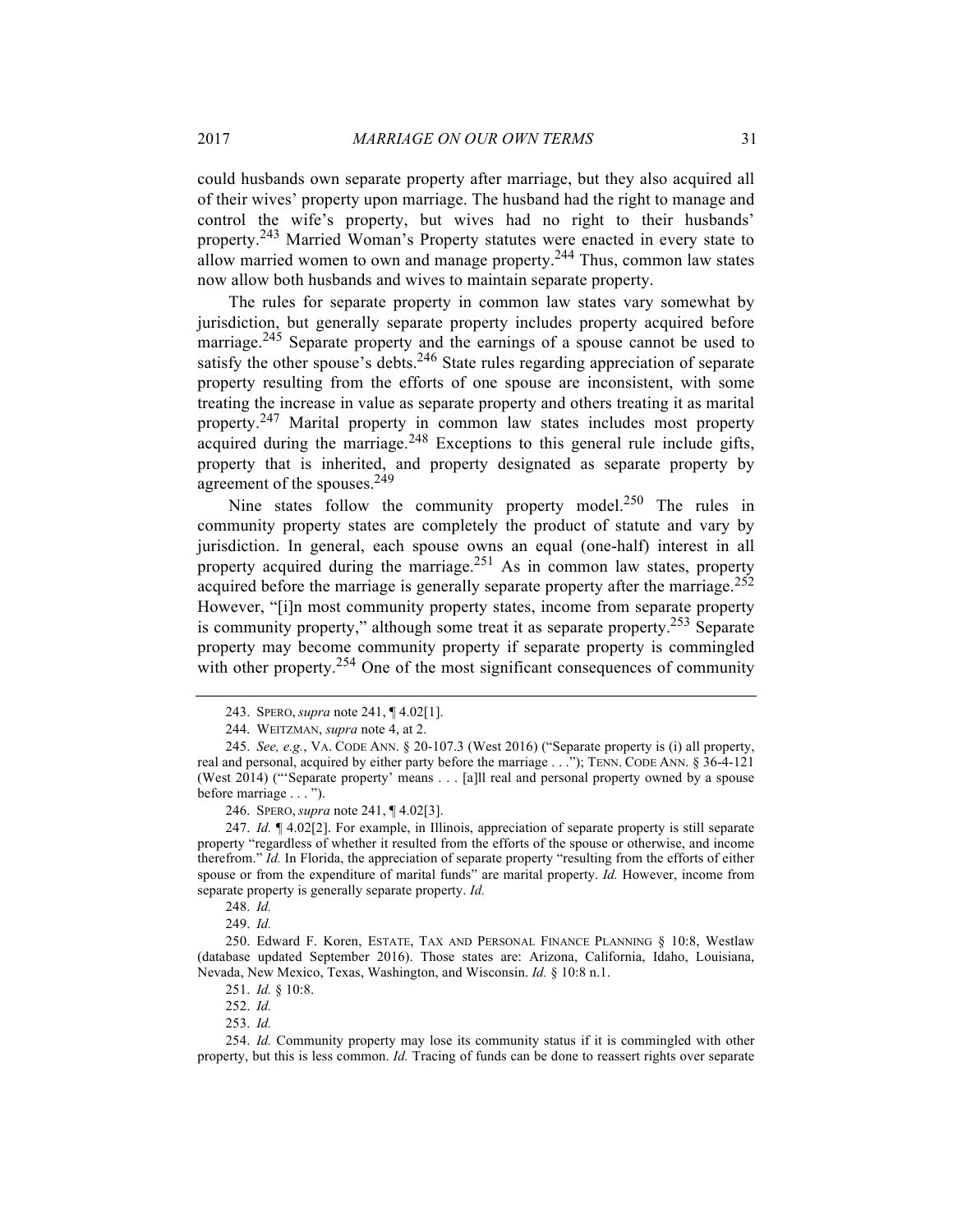property systems is that upon the death of one spouse, the other spouse owns only one-half of all community property. The other half is part of the deceased spouse's estate and will be disposed of according to the intestacy laws of the state or the decedent's will.<sup>255</sup> In divorce proceedings, courts in the majority of states (including common law and some community property states) apply some form of equitable distribution principle to divide property.<sup>256</sup>

Whether a couple resides in a common law or community property state, unless they have sufficient understanding of the law to know the rules that apply in their state, or have the resources to hire a lawyer to explain it to them *and* prepare a prenuptial agreement if they are dissatisfied with the default rules, their lives can be impacted in ways they never expected or desired. For example, a husband living in a common law property state may know that his wife owned a home before they married, and together they might decide to purchase a new house and rent out her former home. She might spend her earnings fixing up the house and paying for its maintenance and taxes while his income is used to pay the expenses and taxes on their jointly-owned home.

They might both believe that he has an equal interest in her home, or at least in the appreciation of the home after their marriage, and they may intend for him to have such an interest, although they never bothered to draft or execute an agreement to that effect. If they divorce, he could be left with no interest in her home, which will likely be treated as her separate property. However, she would have an interest in the home they purchased while married. Moreover, if she has children from a prior relationship and she dies intestate before her husband, the children will likely get a half-interest in their joint property even if the couple intended for it to help fund their retirement.

Problems can also arise if a married couple moves from a community property jurisdiction to a common law jurisdiction or vice versa.<sup>257</sup> The default

property or a right to reimbursement for community funds utilized to benefit separate property, but this requires adequate records. *Id.* When separate funds are used to benefit community property, those funds are considered a gift to the community and there is no right to reimbursement. *Id.*

<sup>255.</sup> *Id.*

<sup>256.</sup> *See* Ryznar, *supra* note 219, at 119 (noting that the majority of states employ equitable principles for dividing assets in divorce proceedings). This is true even in some community property states. *See* WASH. REV. CODE ANN. § 26.09.080 (West 2005) ("In a proceeding for dissolution of the marriage or domestic partnership . . . the court shall, without regard to misconduct, make such disposition of the property and the liabilities of the parties, either community or separate, as shall appear just and equitable after considering all relevant factors."); *In re* Marriage of Duncan, 108 Cal. Rptr. 2d 833, 838 (Cal. Ct. App. 2001) ("Family Code section 2552, subdivision (b) gives the trial court considerable discretion to divide community property in order to assure an equitable settlement is reached.").

<sup>257.</sup> *See* Kingma, *supra* note 242, at 75–76 ("When married couples plan to migrate from a common law jurisdiction to a community property jurisdiction or vice versa, or they plan to migrate between common law jurisdictions or community property jurisdictions, they should engage in estate planning at the time of migration . . . because property rights and tax consequences are affected by the characterization of property as separate, community or marital property.").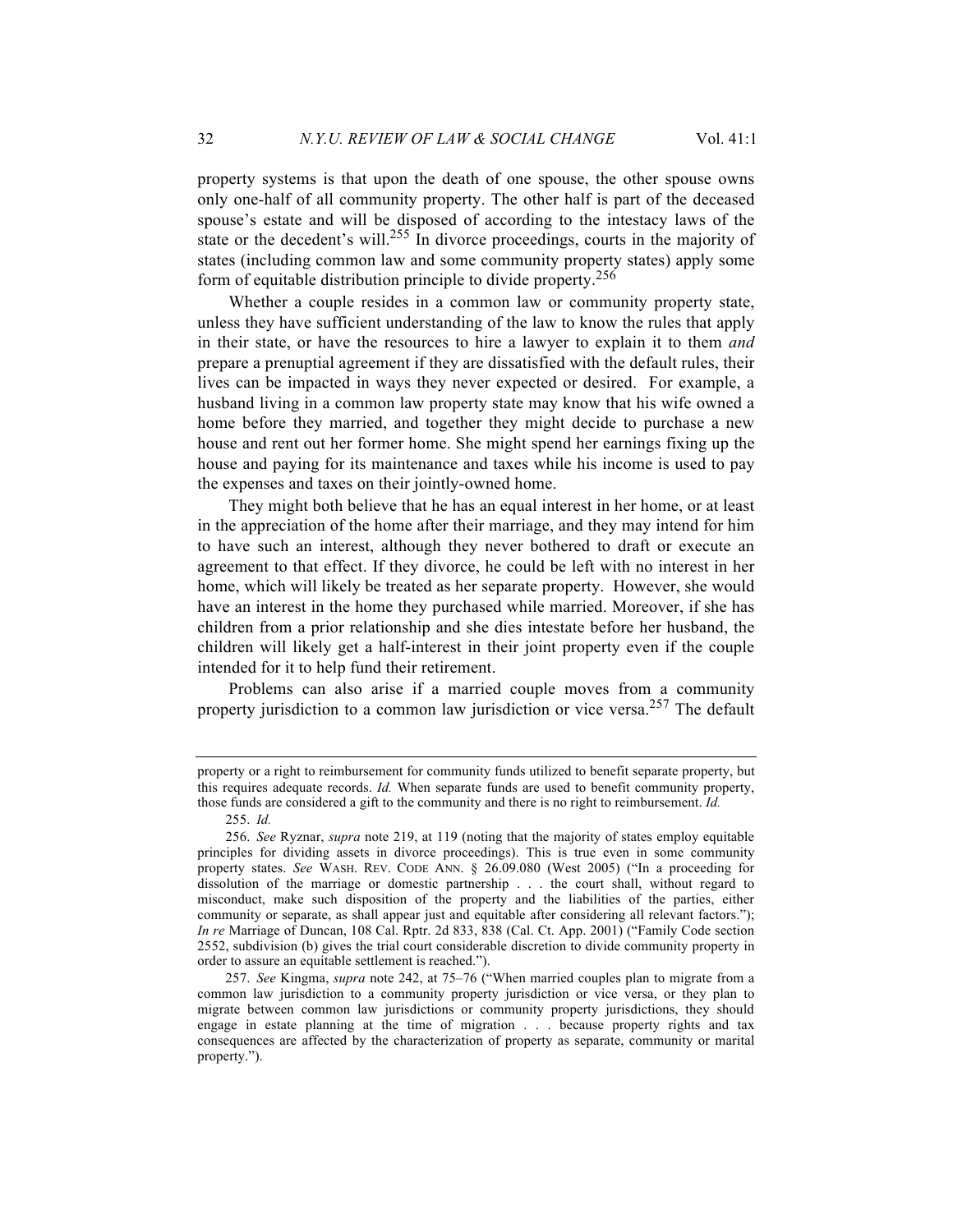rules in the state of origin might have suited their wants and needs, but the rules in the destination state may not. Unless they realize the change in law that accompanied their change in residence, they might be stuck with governing laws that are inconsistent with their intentions. Worse, they might have moved to a state that will not allow them to enter into a postnuptial agreement to ensure that their property is treated in accordance with their wishes.<sup>258</sup>

#### VI.

#### THE FUTURE OF MARRIAGE

The institution of marriage has changed as the roles of men and women in society have changed. Although many scholars and activists, including feminists and gay rights advocates, have argued for the complete abandonment of the institution of marriage,  $259$  given the institution's deep roots in American history and culture, it is likely to persevere. Indeed, the fight for marriage equality and the fierce opposition thereto are evidence that many people still view marriage as a highly desirable institution with continuing relevance in American society. Yet, while the institution of marriage survives, the reasons why couples choose to marry have evolved dramatically.

No longer do concerns about the transfer of property or legitimacy of heirs dominate the list of reasons for couples to marry. Bonds of affection, a desire to raise a family together, and access to certain government benefits are more common motivators.<sup>260</sup> Moreover, women are no longer merely property to be transferred from the care of their parents to their husbands. Couples are marrying later and are more equal in terms of education, skills, work experience, and assets. Roles in the relationship are likely to be shaped by these facts as well as by community norms and family upbringing.

While each couple is shaped by their individual beliefs and experiences, and they arguably should have greater control over the terms of their relationship, it may not be feasible to completely exclude the state from involvement in the marital relationship. For example, even if marriage were to become a completely contractual relationship, the state would still have a role in contract enforcement, particularly in the context of divorce or the distribution of assets upon the death

<sup>258.</sup> *See, e.g.*, OHIO REV. CODE ANN. § 3103.06 (West 2011) ("A husband and wife cannot, by any contract with each other, alter their legal relations, except that they may agree to an immediate separation and make provisions for the support of either of them and their children during the separation.").

<sup>259</sup>*. See, e.g.*, Elizabeth S. Scott, *A World Without Marriage*, 41 FAM. L.Q. 537, 539 (2007) (considering "whether it would be desirable—or not—to abolish legal marriage altogether and replace it with a new legal status (call it a civil union), open to all individuals who want to register their commitments to an intimate partner").

<sup>260.</sup> *See* Strauss, *supra* note 121, at 1268 ("First, the state conditions monetary benefits (and some burdens) on marital status . . . Other laws . . . provid[e] for sick leave, emergency decisionmaking powers, or immigration benefits . . . Last, the law provides special protection for the widowed, through pension benefits, precedence in intestacy, and the right to bring wrongful-death claims.").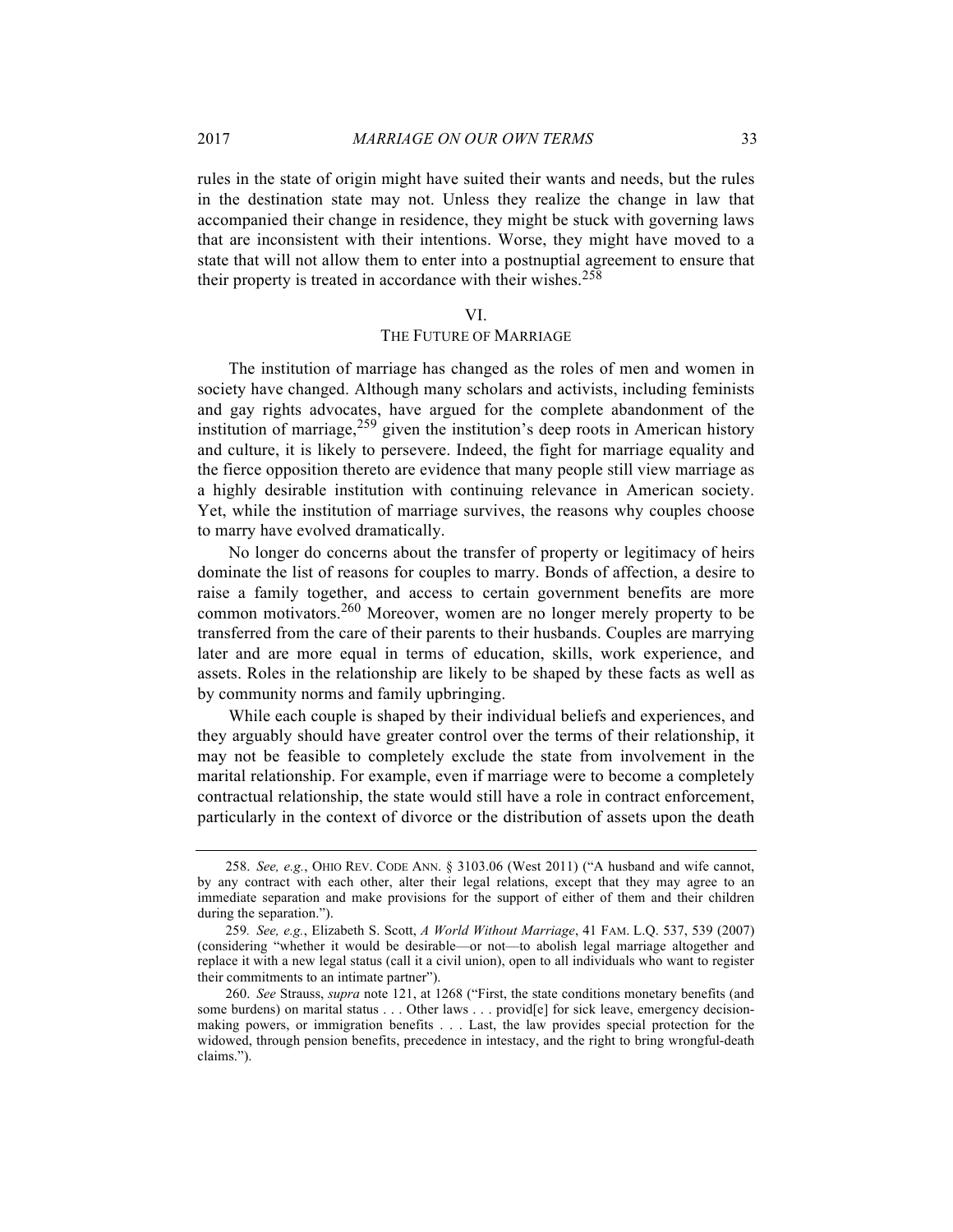of one spouse. Moreover, states still have an interest ensuring that children are provided for and that property rights are easily and unambiguously determinable. Thus, the real issues for the immediate future of marriage are not whether the state will have any involvement, but instead: (1) the degree to which states will be allowed to regulate marriage, and (2) whether state default rules will presumptively apply to certain issues, or if parties will be required, encouraged, or enabled to choose the terms themselves. This section will consider whether states should maintain the *status quo* and apply state default rules unless the parties enter into enforceable prenuptial or postnuptial agreements, treat marriage as a religious matter and limit the state's involvement to a recordkeeping function, view marriage as a purely contractual relationship, or allow all couples to choose the terms that will govern their marriage without the need to enter into a separate martial contract.

## *A. Maintaining the Status Quo*

Today, the roles of each person in an intimate relationship can vary widely from one couple to the next, and each couple has the ability to define the terms of their relationship *until they marry*. Once married, the state sets the terms unless the couple takes steps to draft and execute an enforceable prenuptial contract. If this system is maintained, states will continue to regulate who can marry (consistent with rights guaranteed by the United States Constitution and state constitutions), requirements for legal marriage, grounds for divorce, and financial and property rights upon divorce or death of a spouse.

There are many reasons why the current system is likely to persist in spite of critiques. Most judges and legislators start with the assumption that states should make the rules applicable to all married couples residing in the state. But this basic assumption has come under attack in light of the Supreme Court's decision in *Obergefell v. Hodges*. Opponents of same-sex marriage have increasingly advocated limiting or ending the state's involvement in marriage and thereby eliminating the need for state employees who oppose same-sex marriage to "participate in" or signal approval of such marriages. $^{261}$ 

These conservative voices join feminists and gay rights advocates, who have questioned the state's role in marriage and the value of marriage itself for decades. In particular, "[s]ome queer theorists are critical of the efforts by the gay rights movement to 'mainstream' gay sexuality by, for example, seeking admission into the institution of marriage."<sup>262</sup> Other critics have complained that

<sup>261</sup>*. See* Greg Horton, *Oklahoma Bill Would Give Clergy Power over Marriage Licenses*, HUFFINGTON POST (Mar 12, 2015), http://www.huffingtonpost.com/2015/03/12/oklahoma-gayarriage\_n\_6858424.html [https://perma.cc/J9F4-DA87] (discussing legislation proposed by State Representative Todd Russ designed to protect court clerks "caught between the federal and state governments").

<sup>262.</sup> Carlos A. Ball, *Privacy, Property, and Public Sex*, 18 COLUM. J. GENDER & L. 1, 8 (2008) (citing MICHAEL WARNER, THE TROUBLE WITH NORMAL: SEX POLITICS AND THE ETHICS OF QUEER LIFE 41–80 (2000)).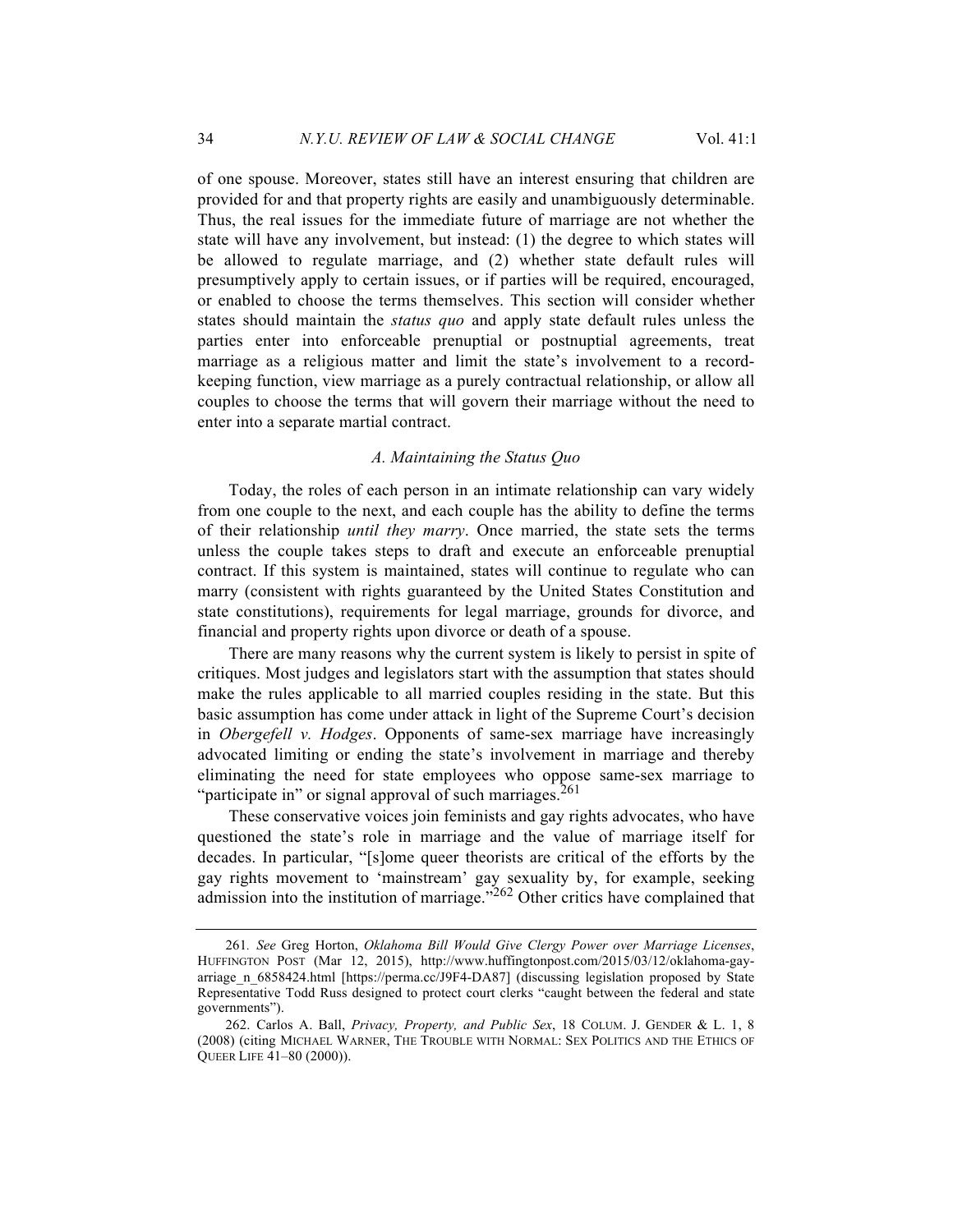the current system privileges married couples by bestowing benefits on married people that are not available to non-married couples.<sup>263</sup> In 1993, lesbian feminist scholar Nancy D. Polikoff explained her objection to marriage as follows: "I believe that the desire to marry in the lesbian and gay community is an attempt to mimic the worst of mainstream society, an effort to fit into an inherently problematic institution that betrays the promise of both lesbian and gay liberation and radical feminism."<sup>264</sup>

Current regulations also privilege those with the knowledge and financial resources to hire attorneys to draft and execute prenuptial agreements so that their marriage will be governed by the rules of their choosing. While all states allow couples to enter into enforceable contracts before marriage that reflect their own preferences and beliefs (to essentially "opt out" of the legislative scheme), this requires couples to (1) understand the relevant state's marital property laws; (2) recognize that there are other options; (3) determine whether the alternatives better reflect their preferences and beliefs; and (4) draft and execute an enforceable agreement that reflects their choices. In reality, attorneys cost money and even hiring an attorney to draft a relatively simple prenuptial agreement can cost hundreds or thousands of dollars. Relatively few couples can easily afford such services or even recognize the need to enter into such contracts. In addition to the disparities perpetuated by the current system, changes in society and in the law are changing the landscape of marriage already. Consequently, maintaining the *status quo* is far from inevitable, and calls for change continue.

## *B. Religious Marriage, State as Record-Keeper*

In the wake of *Obergefell*, some have argued that marriage should be a religious matter with the state's involvement limited to a record-keeping function. This approach not only continues to involve the state to some degree, but it also raises constitutional concerns to the extent that religious institutions will be deciding who is allowed to marry. Even if non-religious couples are able to enter into civil unions or have their marriages recognized by the state in some other way, if this system creates a hierarchy of relationships with marriages solemnized by religious institutions receiving more favorable treatment, it is probably unconstitutional.

<sup>263.</sup> *See, e.g.*, Nancy D. Polikoff, *Ending Marriage as We Know It*, 32 HOFSTRA L. REV. 201, 202 (2003) ("The law should no longer reward marriage above all other relationships."); MARTHA ALBERTSON FINEMAN, THE NEUTERED MOTHER, THE SEXUAL FAMILY, AND OTHER TWENTIETH CENTURY TRAGEDIES 1, 9, 161–66 (1995) (critiquing the culture in which "husband and wife [are] established as the core intimate relationship around which law, politics, and policy revolve" and arguing for increased support for caretakers).

<sup>264.</sup> Nancy Polikoff, *We Will Get What We Ask for: Why Legalizing Gay and Lesbian Marriage Will Not Dismantle the Legal Structure of Gender in Every Marriage*, 79 VA. L. REV. 1535, 1536 (1993).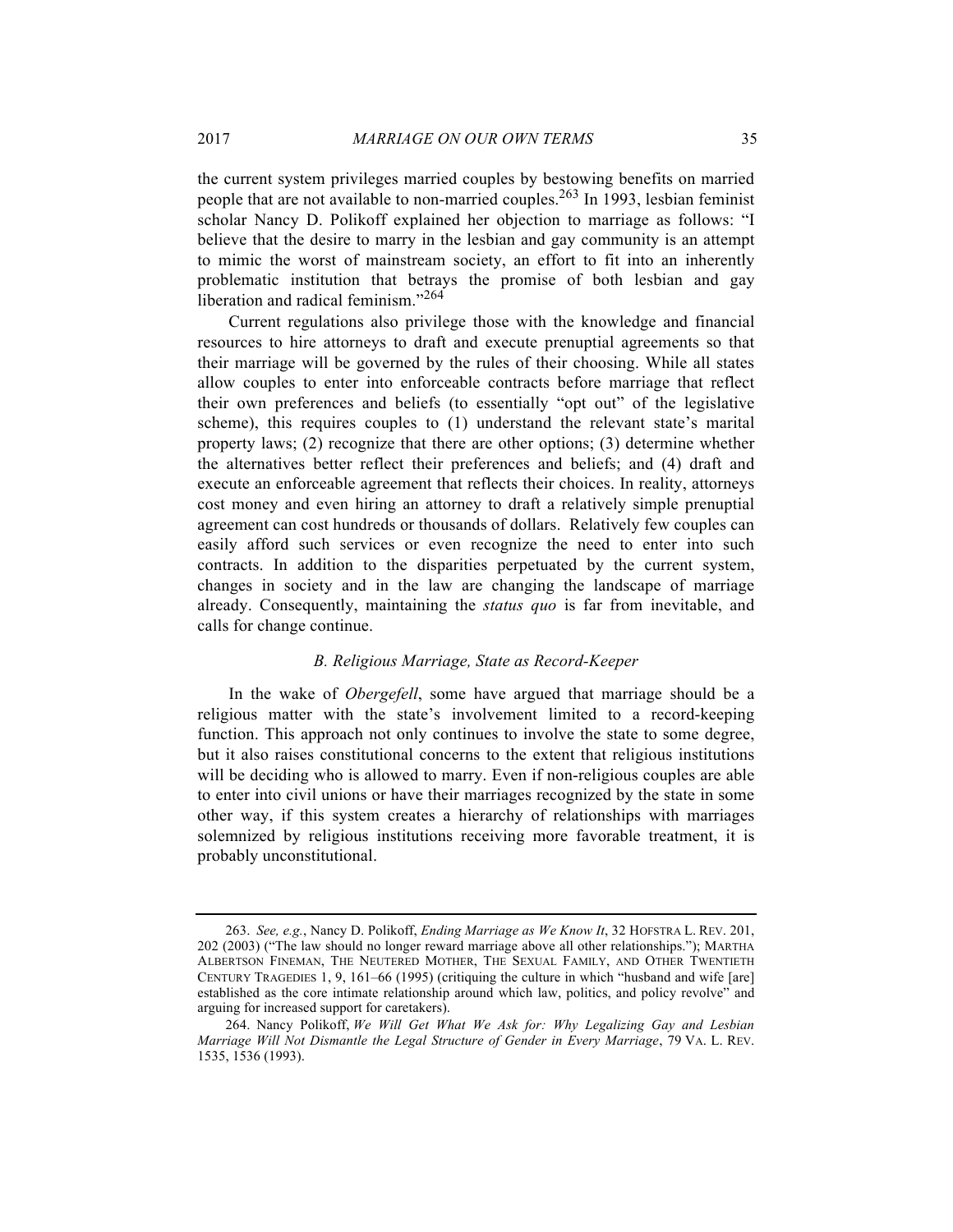Todd Russ, a member of the Oklahoma House of Representatives, sponsored a bill that would result in the state no longer issuing marriage licenses to anyone.<sup>265</sup> Instead, members of the clergy would issue marriage certificates, and those certificates would be filed with the court clerk.<sup>266</sup> Thus, the state would perform a record-keeping function *only* and would "protect" clerks from having to issue licenses to same-sex couples.<sup>267</sup> The bill was criticized because it was deliberately limited to religious couples and would only allow certificates of marriage signed by ordained clergy.<sup>268</sup> If a couple is unable or unwilling to find ordained clergy to issue a license, they could file an affidavit of common law marriage.269

In one sense, Russ' proposal would be a return to marriage regulated by religious institutions (albeit multiple institutions instead of just one religious denomination, as was the case with the Church of England). However, the proposal would not remove the state from all questions involving marriage; instead, it simply would shift part of the administrative burden from the state to clergy (who must decide eligibility to marry and execute the marriage certificate).<sup>270</sup> Presumably, the state would still need to determine (regulate) who is qualified to submit such an affidavit. Thus, it does not truly aim to make marriage an exclusively religious institution, nor is it clear how or if such a transition could be made. Moreover, the proposal appears to relegate nonreligious couples to a second-class status to the extent that couples married by clergy would enjoy any rights or benefits that couples in common law marriages would not. It is worth noting that an approach that favors religious couples over non-religious couples may run afoul of the Establishment Clause of the First Amendment, and perhaps of the Fourteenth Amendment's Equal Protection Clause as well.<sup>271</sup>

## *C. Just a Contract*

Under a purely contractual system, marriage would be a contractual arrangement much like a business partnership. Arguably, this approach most clearly respects marriage as a fundamental right, and limits state interference

<sup>265.</sup> Greg Horton, *Oklahoma Bill Would Give Clergy Power over Marriage Licenses*, HUFFINGTON POST (Mar 12, 2015), http://www.huffingtonpost.com/2015/03/12/oklahoma-gayarriage\_n\_6858424.html [https://perma.cc/SUX7-LZAS].

<sup>266.</sup> *Id.*

<sup>267.</sup> *See id.*

<sup>268</sup>*. Id.*

<sup>269.</sup> *Id.* It is unclear how common law marriages would differ from religiously solemnized marriages, or what would need to be included in the affidavit.

<sup>270.</sup> *See* H.R. 1125, 55th Leg., 1 Reg. Sess. (Ok. 2015) (requiring the clergy who perform the wedding ceremony to execute the marriage certificate which must state that "the parties are not disqualified from or incapable of entering into the marriage").

<sup>271.</sup> *See* U.S. CONST. amends. I, XIV § 1. Without additional information about the precise text and implementation of the proposed law, it is impossible to fully consider the constitutional implications. In any event, such an inquiry is beyond the scope of this Article.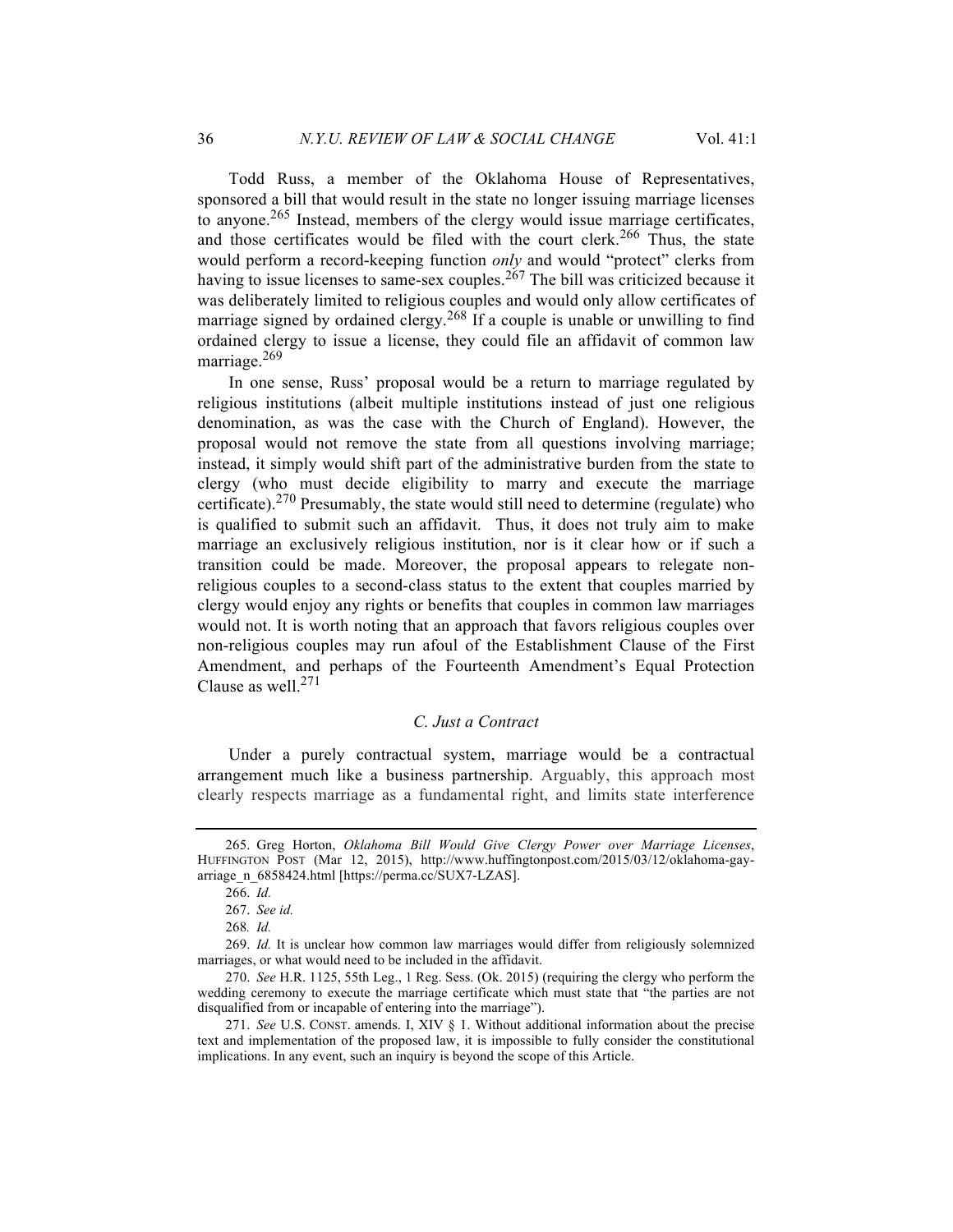accordingly. The contract would also be enforceable in every state, thereby providing consistency even if couples were to change domicile. However, this system would place an increased burden on people without access to legal counsel or the desire or ability to negotiate the terms of the agreement on their own. In fact, most will not know what terms should be included, what their options are, or the legal import of different terms. Moreover, state rules still regulate contracts. States' rules related to competency to contract would therefore still regulate who could marry.<sup>272</sup> In other words, treating marriage as a contractual relationship would not avoid all controversial issues.

This idea of marriage as a contractual relationship has been proposed and debated for many years without success.

> For many years, the idea of marriage contracting has been a minor theme in American legal and popular discussion. The topic routinely appears in journalistic pieces; an occasional feminist advocates its legalization; student notes comment on cases or particular jurisdictions' treatment of marriage contracts; guides for practitioners surface intermittently. . . . Despite this plentiful discussion, we have not, in any fundamental sense, taken marriage contracting seriously. We have flirted with, edged around, played at the topic. Clearly it has continuing attraction, yet a sense of unreality, of intellectual or polemical gameplaying remains.<sup>273</sup>

Ultimately, treating marriage as just another contract is an idea that has not gained traction in almost half a century, and given the inequities discussed above, there is no reason to pursue it now.

#### *D. Marriage Terms Chosen by the Couple, Not the State*

Rather than impose one rule on all state citizens, states should allow individuals to choose the rules that best suit their personal beliefs and circumstances. The challenge is to establish a system that allows all couples to define the terms of their own marriage, yet still makes marriage accessible to all citizens, allows states to set limited boundaries that reflect the public policies of the state, and protects children of the marriage. Moreover, any system that allows couples to choose the terms of their marital contract must not place an undue burden on states in terms of administrative and enforcement costs. The solution is for states to require (or at least empower) couples to choose the terms that will apply to certain aspects of marriage that are currently determined by the

<sup>272.</sup> For example, minimum age requirements for marriage and mental competency requirements are simply specific applications of general rules of competency necessary to enter into an enforceable contract.

<sup>273.</sup> Marjorie Maguire Shultz, *Contractual Ordering of Marriage: A New Model for State Policy*, 70 CAL. L. REV. 204, 208–09 (1982).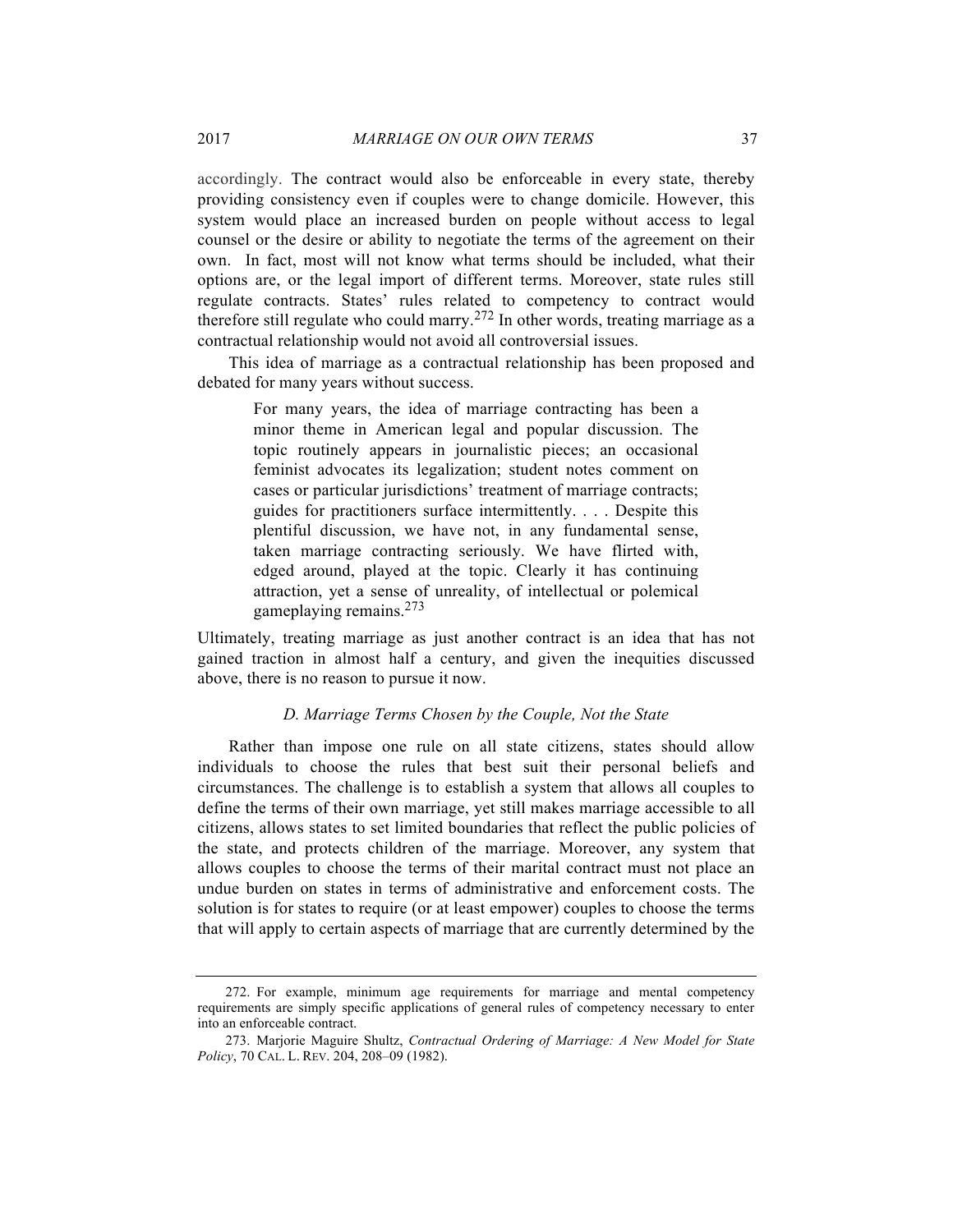state, without requiring them to contract around the state default rules. The issue on which this approach would have the greatest impact, and the focus of the remainder of this section, is marital property rights.

## *1. What Will Couples Be Allowed to Choose?*

All states allow parties to enter into prenuptial contracts that define property rights.<sup>274</sup> The change proposed here is that all couples would be able to choose the rules that would apply to their marriage, even if they do not have the financial means to contract around them, or do not recognize the need to execute a prenuptial agreement.<sup>275</sup> Few individuals have sufficient legal knowledge to draft and execute an enforceable agreement on their own, and the cost of hiring lawyers to draft and review agreements is more than most couples are able or willing to spend. Under this proposal, the state would provide information describing how different types of property can be categorized and treated before and after marriage, and allow the intended spouses to choose how their property should be categorized and treated after marriage. The parties can choose to accept the default state rules, but they will at least have the opportunity to make a different choice. Moreover, they will know before entering into marriage what those rules are (or at least have both the opportunity and incentive to learn the rules).

#### *2. How Will Couples Choose?*

Implementation of this proposal should not require significant resources. Rather than applying the default state rule unless the parties contractually agree otherwise, marriage licenses could include a form asking the parties to identify any valuable real or personal property owned by either party, and asking how it should be treated after the marriage. The form could list examples of property (such as homes, rental, or investment property) and could instruct couples to identify any such property and designate whether it should be treated as property owned separately by one spouse or as community property. Straightforward definitions of terms,  $276$  as well as brief, easy to understand explanations of the legal effect of each choice could be provided on the form; further explanations

<sup>274.</sup> *See* Oldham, *supra* note 234, at 83 ("During the past four decades, all U.S. states have accepted the general idea that spouses may make an enforceable agreement specifying the economic consequences of divorce."); Katherine D. Black et. al., *Community Property for Non-Community Property States*, 24 QUINNIPIAC PROB. L.J. 260, 281 (2011) ("An express antenuptial contract will generally govern all the property of the parties, not only in the matrimonial domicile, but in every other place, and such a contract is subject to the same governing law as other contracts.").

<sup>275.</sup> While default rules would still apply if couples failed to select an option, the choice not to select an option is still a choice. Thus, all couples would be making a choice with respect to the rules that would apply to them.

<sup>276.</sup> For example: "Community property" is owned by both the husband and wife with each spouse generally holding a one-half interest in the property. "Separate property" is owned by only one spouse, with the other having no interest in the property.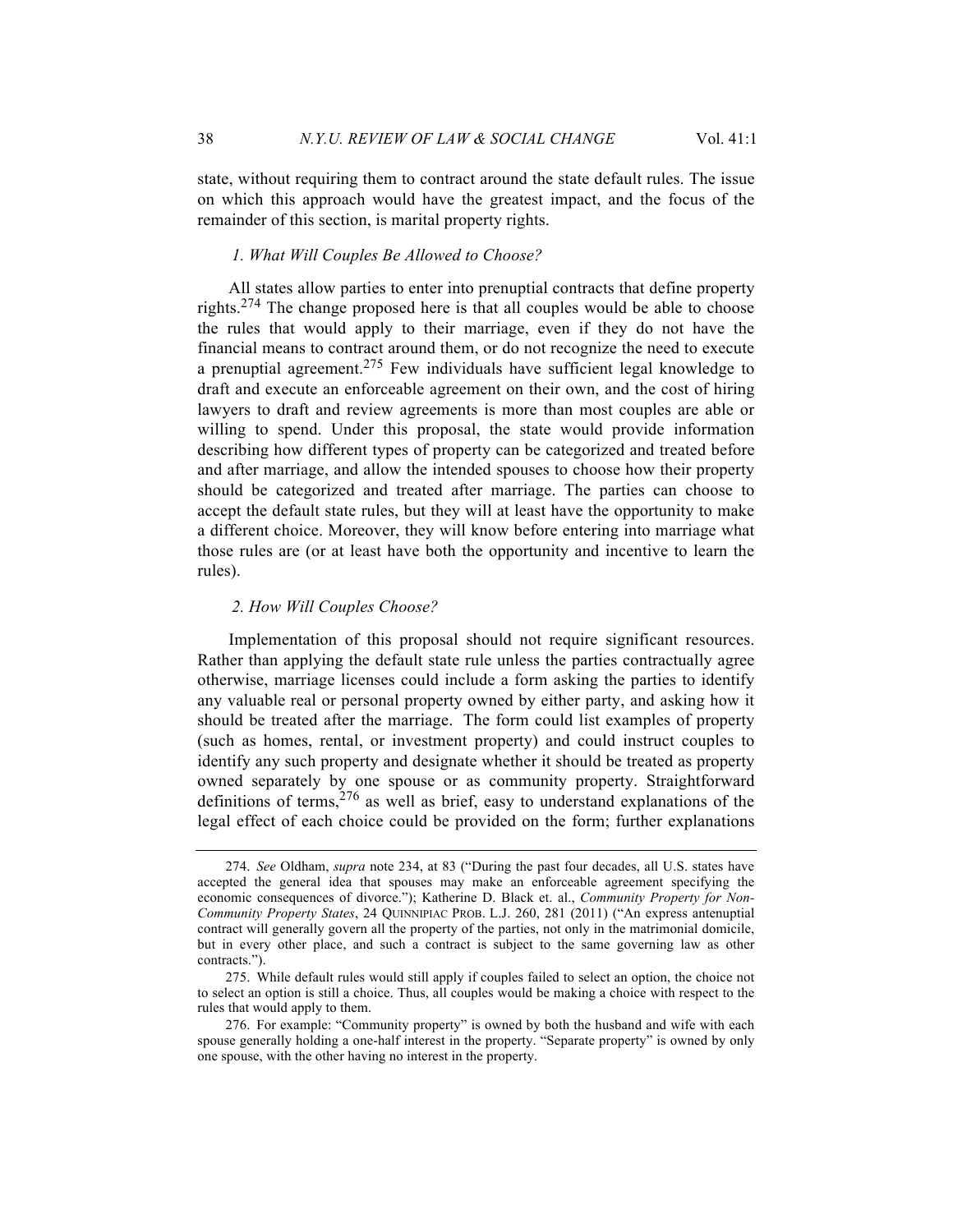could be available online, in the license office, and in video or written form. The explanations could also give guidance with respect to how each form of property would be treated in the event of divorce or the death of one spouse.

The complexities of the tax system and of the laws affecting property upon divorce or death of a spouse<sup>277</sup> will likely prevent couples from fully understanding all of the implications of each possible choice, but this system would still provide sufficient information for couples to make a *more* informed choice. At a minimum, it might alert couples of the need to have frank discussions about how property will be treated after marriage and about the rights of each party in property owned before the marriage and in property acquired after marriage. In some cases, the information will help couples understand the need for and benefits of consultation with a lawyer before making a choice. While the expense of legal representation may still be a deterrent, individuals can better determine whether the cost is justified for their specific circumstances once they have been alerted to issues that may arise.

While some will certainly remain confused after reading the explanations (or will not care enough to attempt to understand), this approach provides more information and choice than the current system, which imposes rules without any opportunity for choice. Moreover, it provides notice to couples that certain aspects of their marriage are governed by law (or by contract), and not solely by their intentions.<sup>278</sup>

#### *3. Benefits of This Proposal*

Aside from allowing couples to choose how their property will be treated after marriage, this approach also confers the benefit of a more informed citizenry. Typically, only those with the assets and resources necessary to draft and execute a prenuptial agreement have even a general understanding of the laws governing their rights in marriage. Everyone else learns about their rights and obligations only when it is too late to exercise their right to choose—usually when contemplating divorce or when one spouse dies. Asking couples to choose the terms of their marriage allows them to enter into marriage with this knowledge, and to make choices during the marriage with a better understanding of the consequences of those choices.

For example, rather than simply moving into a home previously owned by her fiancé, a prospective wife might insist that she be granted an interest in the property in the event of divorce, or an interest in the entire property upon her partner's death (particularly if the couple intends for her to be a stay-at-home

<sup>277.</sup> *See generally* Kingma, *supra* note 242 (discussing difficult tax and estate planning issues related to classification of property owned by married individuals and couples).

<sup>278.</sup> For instance, some couples may erroneously believe that their informal understanding of property ownership will be enforced by the law. Thus, one spouse may not understand that he has no right to property owned by his spouse before the marriage. The proposed system will attempt to correct these mistaken beliefs.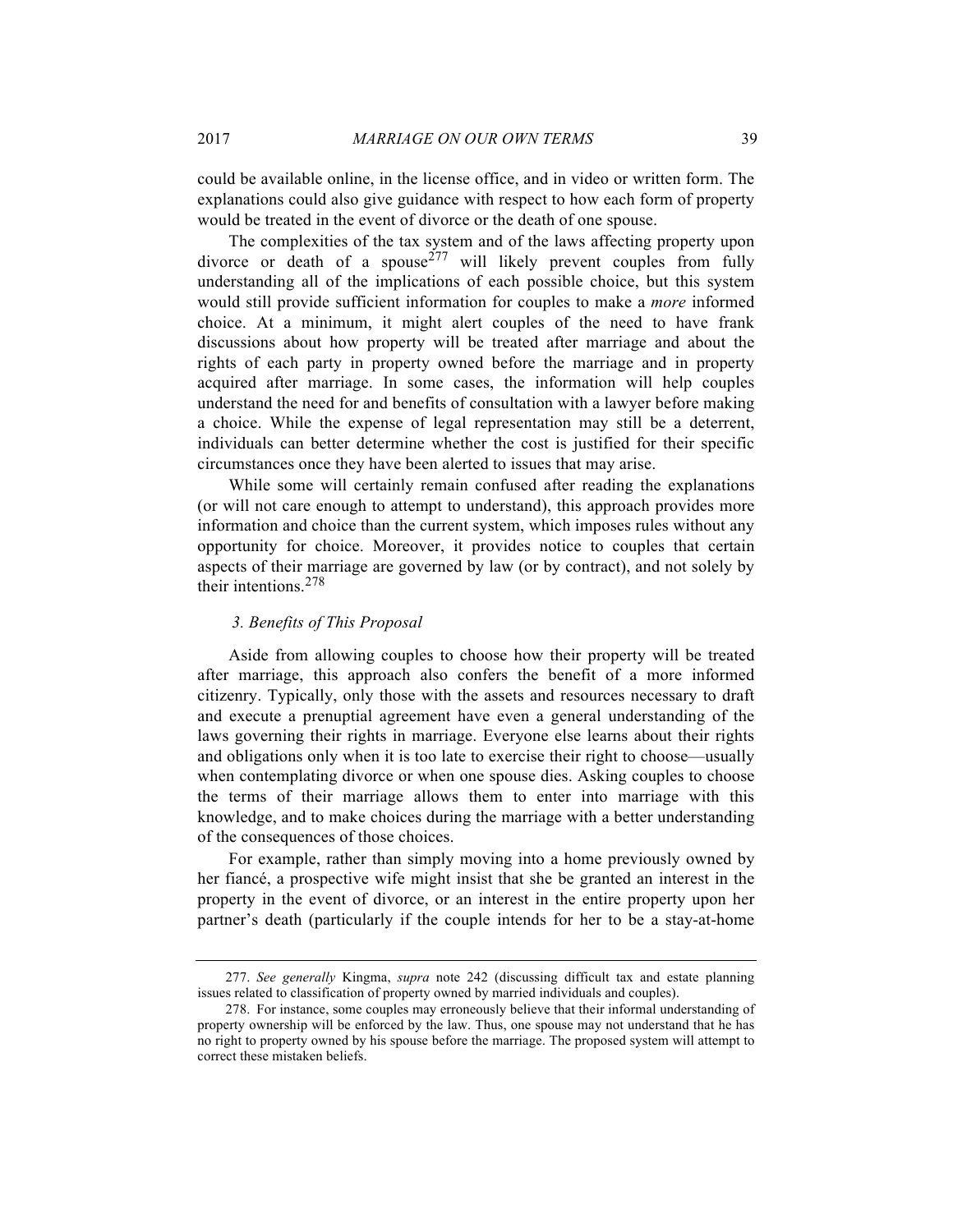parent who may not contribute financially to the cost of paying off or maintaining the home). Another couple could choose to have the mortgage and taxes on a vacation home paid solely out of one spouse's income if the house is going to remain her separate property.

This approach is somewhat different from proposals requiring premarital contracts as a form of "mandatory divorce planning," $279$  although the implementation may share some similarities.<sup>280</sup> The goal of the proposal is not solely to plan for financial support or distribution of property and assets in the event of death or divorce; instead, it is intended to allow the couple to define the terms, expectations, and roles of each party *during* the marriage *and* in the event of divorce or death. If, for example, a couple decided that certain property would remain one spouse's separate property during the marriage and that any increase in its value or any income from the property would be that spouse's alone, that would affect that spouse's income and perhaps some of the spending and saving decisions of each party over the course of that marriage.

Another advantage to allowing such choice in the marriage contract is that other jurisdictions could choose to honor the couples' choices even if the couple were to move to another jurisdiction. Much as prenuptial agreements are enforceable in all states, the choices made on the marriage license could form a contract that could be enforced no matter where the couple lived.<sup>281</sup> This would relieve courts of the burden of determining which state's rules should apply to various property, or of applying the rules of multiple states depending upon when the property at issue was acquired and where the property was located. It also frees spouses from having to enter into a new contract (or execute a first contract) before moving to a state whose laws are contrary to their wishes.<sup>282</sup>

#### *4. Disadvantages and Concerns*

If one partner understands the risks and benefits of various options better than their intended spouse, that person may steer their fiancé toward an option that disproportionately advantages him or her. This is essentially the same argument made against prenuptial agreements when there is an imbalance in

<sup>279.</sup> *See* Stake, *supra* note 202, at 425–47 (advocating mandatory premarital agreements that address post-dissolution support obligations, child custody, and the role of fault in distributing assets, in addition to the post-dissolution division of property).

<sup>280.</sup> *Id.* at 429–30 (proposing a "standardized form on which the parties would choose the terms of their premarital agreement").

<sup>281.</sup> The destination state may choose not to treat the selection as an enforceable premarital agreement and instead apply its own rules in the event of divorce or death of a spouse. However, all states would have an incentive to honor the parties' choices to the extent that the process of choosing property distribution rules serve the same policy goals as prenuptial agreements and to the extent that the process for making the choice includes the safeguards required for enforceable prenuptial agreements (such as full disclosure of assets and access to counsel).

<sup>282.</sup> Since most people do not consult marital property rules before moving to another state, this system would also prevent a party from being unhappily surprised by the rules in effect in the destination state.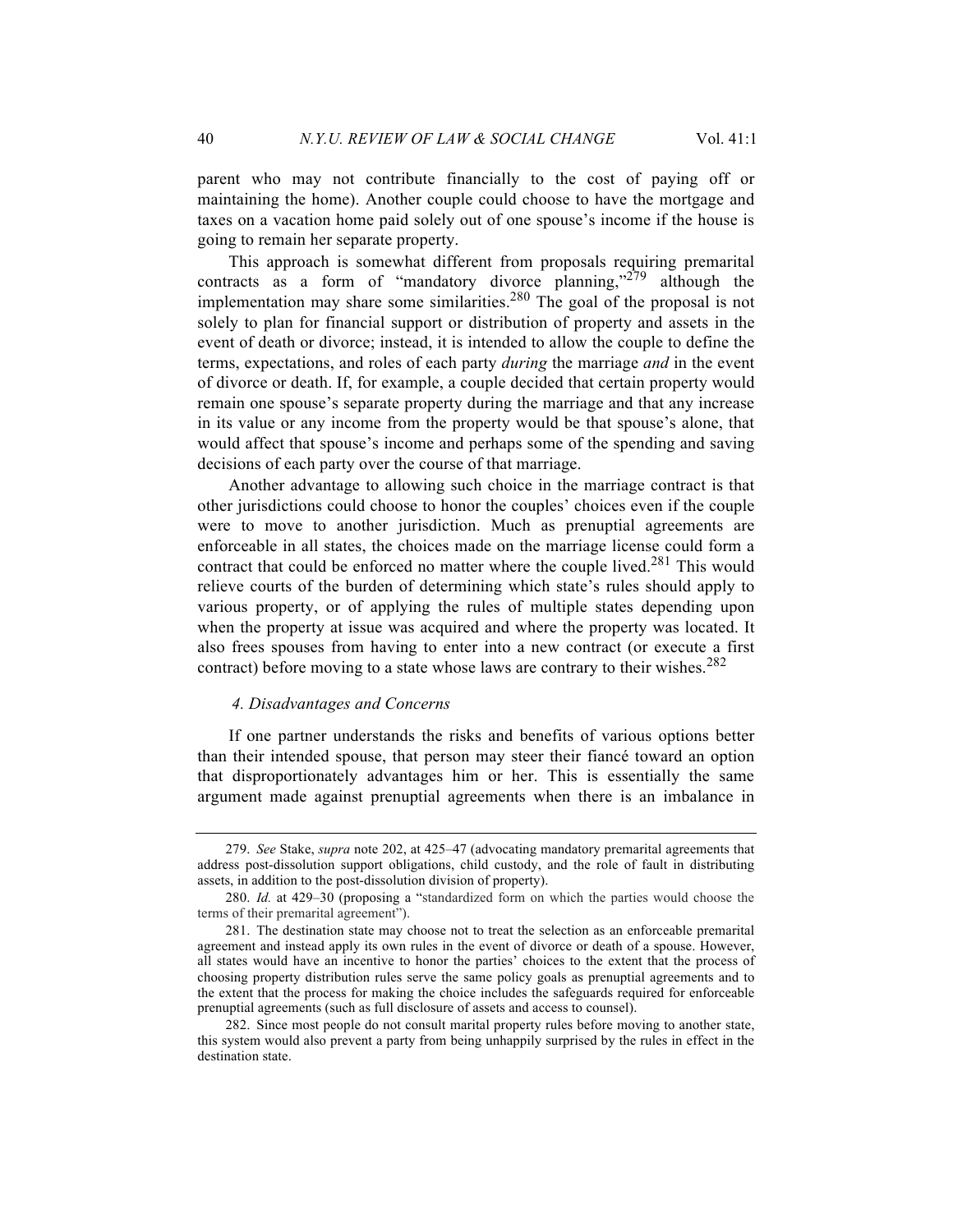bargaining power—and the critique has some validity. However, if information is provided to each person before they are issued the marriage license, each enters into the relationship with more knowledge than they would have had under the current system. In addition, those same concerns arise in states whose default rules may advantage one party over the other. Finally, it is better to address such questions through broad policies that consider issues of fundamental fairness and equity in property division than to deprive all couples of choices in order to protect a few.

There is also some cost associated with this proposal. States will need to amend or create marriage license forms and provide sufficient and understandable information to allow couples to intelligently choose among the options. However, this investment of time and administrative cost must be weighed against the benefits of a system that allows individuals to make informed decisions about their financial futures. Moreover, everyone should understand the legal effect of marriage on their property rights.

While there is also a risk that a couple may not understand the information and options provided and ultimately make choices that leave them worse off than the default rule, this is a rather low hurdle to overcome (a matter of drafting reader-friendly language) and there are certainly couples who will be better off. Certainly, there is no reason to believe that ignorance is generally preferable to information. Thus, this risk does not justify clinging to the current system.

## *E. Issues for Future Inquiry*

## *1. Marital Obligations*

As noted above, courts have historically refused to enforce agreements between spouses. While that has changed with respect to prenuptial and (to a lesser extent) postnuptial agreements, courts still cite public policy when refusing to enforce some types of marital agreements, and many limit enforcement to issues related to property rights.<sup>283</sup> Limiting prenuptial agreements to property issues arguably deprives people of the ability to make choices about the other terms of their relationships.<sup>284</sup> While public policy should prevent parties from entering into agreements that negatively affect the rights of children (such as agreements not to seek child support in the event of divorce) or that are the product of undue influence or coercion, there could be a presumption that competent adults are able to set the terms of their relationship on a variety of issues (including, for instance, compensation for a spouse who works outside of the home and provides financial support while the other spouse obtains a degree, or rights upon divorce for a spouse who leaves the workforce to

<sup>283.</sup> *See* Kaiponanea T. Matsumura, *Public Policing of Intimate Agreements*, 25 YALE J.L. & FEMINISM 159, 159 (2013) (discussing and criticizing "the use of the public policy doctrine to avoid enforcement of intimate agreements").

<sup>284.</sup> *See id.*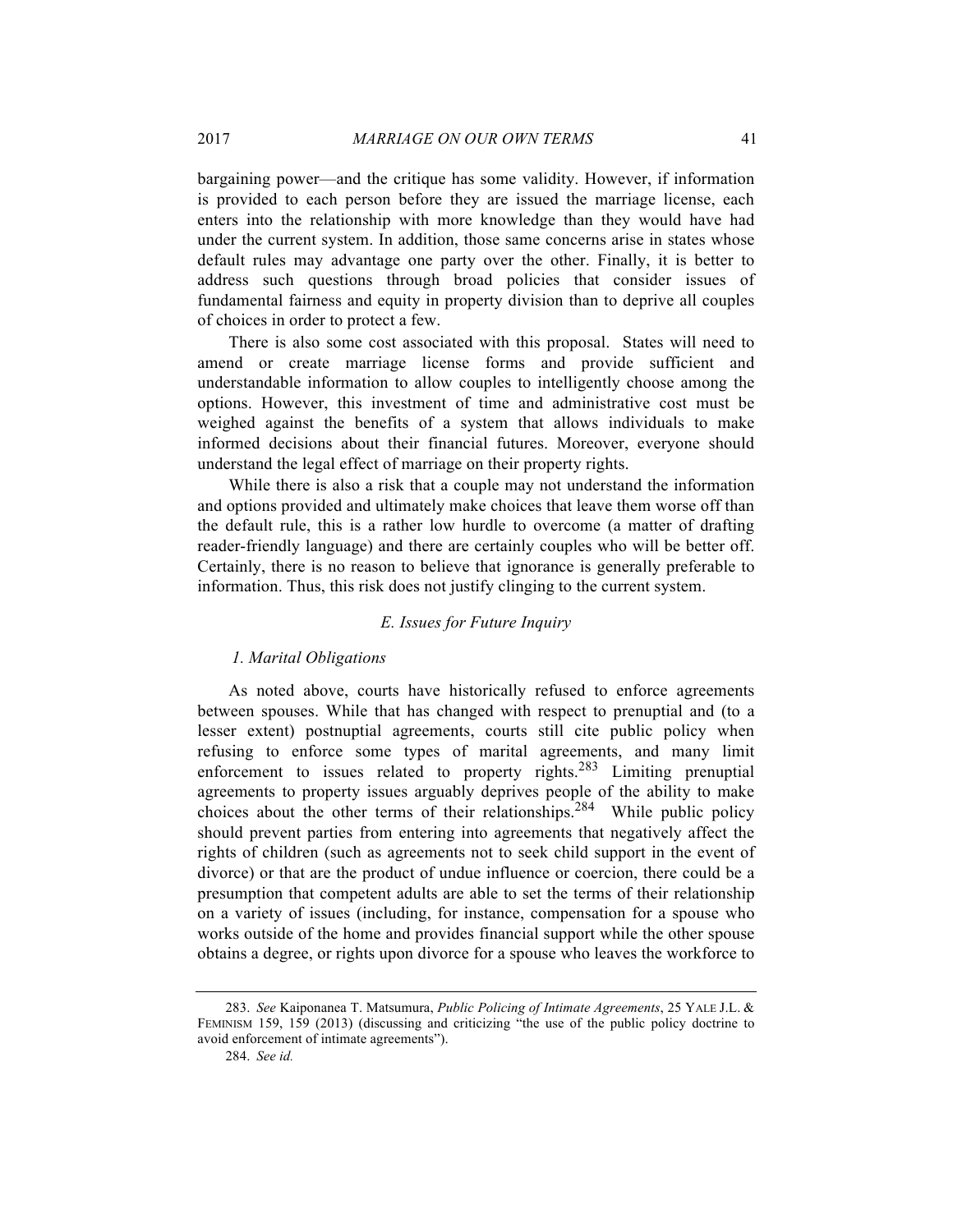care for children). Parties could also spell out behavior (such as adultery or gambling) that will result in specific consequences (particularly financial consequences) in the event of divorce.<sup>285</sup> While these types of agreements may seem distasteful to some, allowing parties to bargain freely over these issues is more rational and reasonable than requiring couples to leave their resolution to the courts' discretion and to the courts' notions of equity in the event of divorce.

## *2. Divorce*

It seems well-settled that divorce should be available to all married couples.286 While no-fault divorce statutes were originally intended to reduce divorce rates, their continued existence long after it became clear that they utterly failed in achieving that purpose indicates that states recognize that requiring couples to remain married when even one of them desires to leave the relationship is unwise.

Because all states allow for divorce without a finding of fault, it might be argued that allowing states to continue regulating divorce does not impose any real burden on married couples seeking a divorce. However, a recent Tennessee case highlights the power of the state to force couples to stay married even when both parties wish to end the relationship.<sup>287</sup> In that case, the court refused to grant a divorce petition in which both parties filed divorce complaints alleging irreconcilable differences.288 The court's holding was based, in part, on the judge's understanding of the effect of the Supreme Court's holding in *Obergefell*. Clearly incensed by that holding, the judge stated:

> The conclusion reached by this [Tennessee Chancery Court] is that Tennesseans, corporately, have been deemed by the U.S. Supreme Court to be incompetent to define and address such keystone/central institutions such as marriage and, thereby, at minimum, contested divorces. Consequently, since only our federal courts are wise enough to address the issues of marriage—and therefore contested divorces—it only follows that this Court's jurisdiction has been preempted.<sup>289</sup>

<sup>285.</sup> Some courts and commentators have opposed such terms because they resurrect—at least in part—the fault-based system that was rejected and replaced by the no-fault scheme. Williams, *supra* note 235, at 835–36. As such, they are arguably in violation of public policy. *Id.*  (citing Diosdado v. Diosdado, 118 Cal. Rptr. 2d 494, 496 (Cal. Ct. App. 2002) (holding that the liquidated damages clause of a postnuptial agreement that imposed penalties for infidelity was contrary to the public policy reflected in California's no-fault divorce laws)).

<sup>286.</sup> It may be persuasively argued that there is a constitutional right to divorce, but that discussion is beyond the scope of this Article. Instead, this discussion is limited to whether, as a policy matter, the state should be allowed to regulate the right to divorce.

<sup>287.</sup> *See* Order Dismissing Complaint and Counter-Complaint at 15–16, Bumgardner v. Bumgardner, No. 14-0626 (Ch. Ct. Hamilton Cty., Tenn. Aug. 31, 2015).

<sup>288.</sup> *Id.* at 5–6.

<sup>289.</sup> *Id.* at 5.